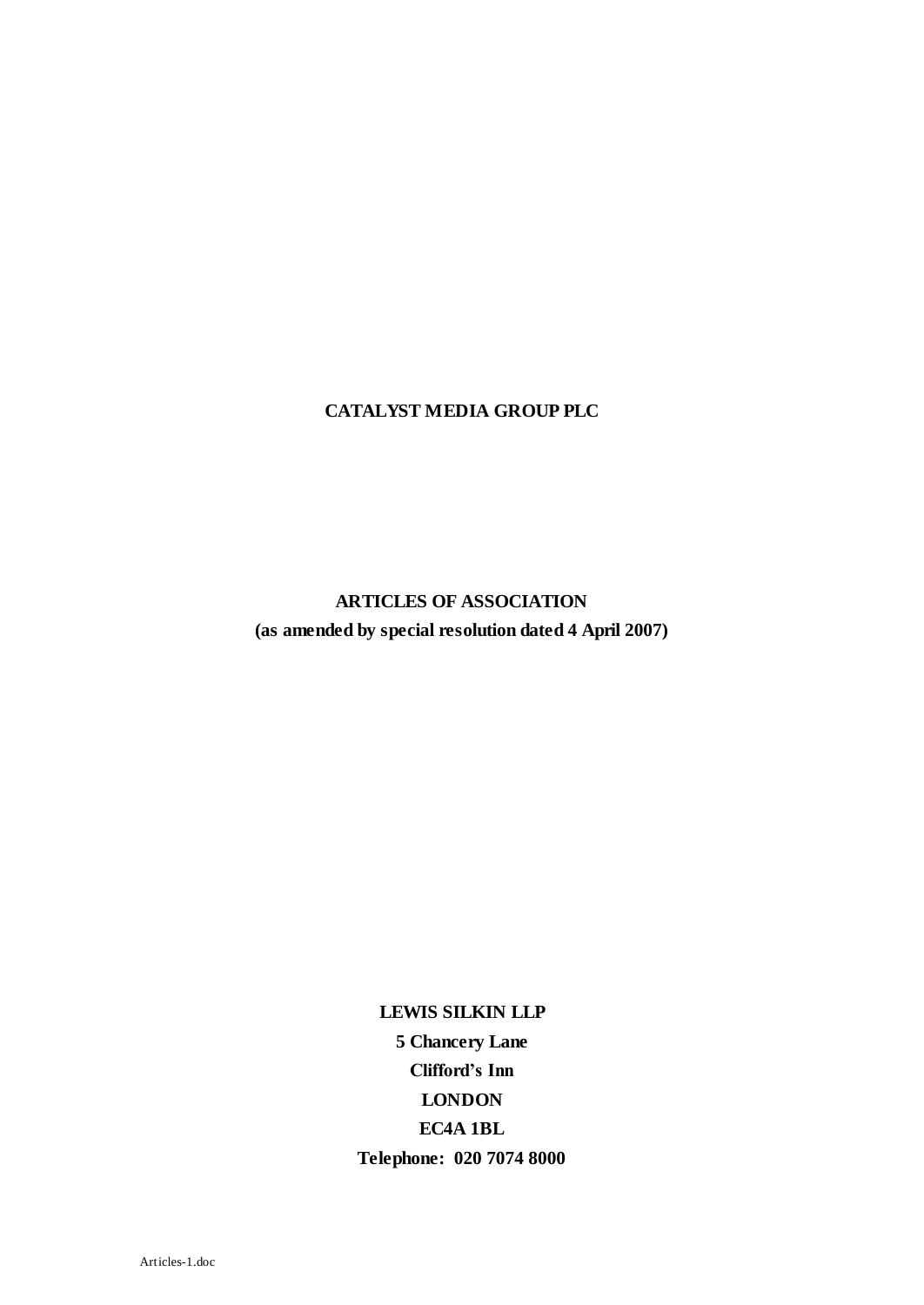# **Reference: PRL/65888.3**7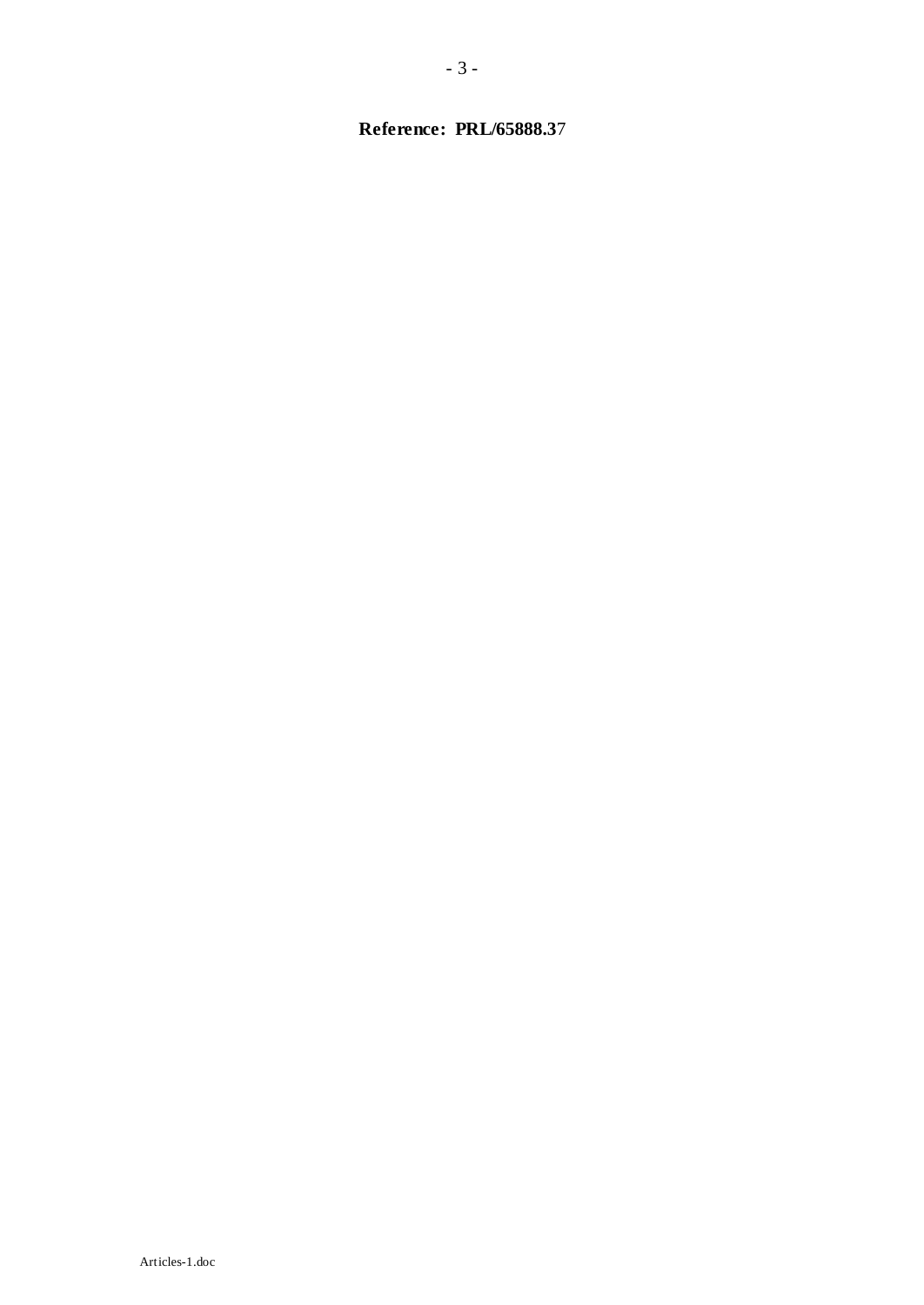# **CONTENTS**

| <b>Article</b> |  | Page |
|----------------|--|------|
| $\mathbf{1}$   |  |      |
| $\overline{2}$ |  |      |
| 3              |  |      |
| $\overline{A}$ |  |      |
| 5              |  |      |
| 6              |  |      |
| 7              |  |      |
| 8              |  |      |
| 9              |  |      |
| 10             |  |      |
| 11             |  |      |
| 12             |  |      |
| 13             |  |      |
| 14             |  |      |
| 15             |  |      |
| 16             |  |      |
| 17             |  |      |
| 18             |  |      |
| 19             |  |      |
| 20             |  |      |
| 21             |  |      |
| 22             |  |      |
| 23             |  |      |
| 24             |  |      |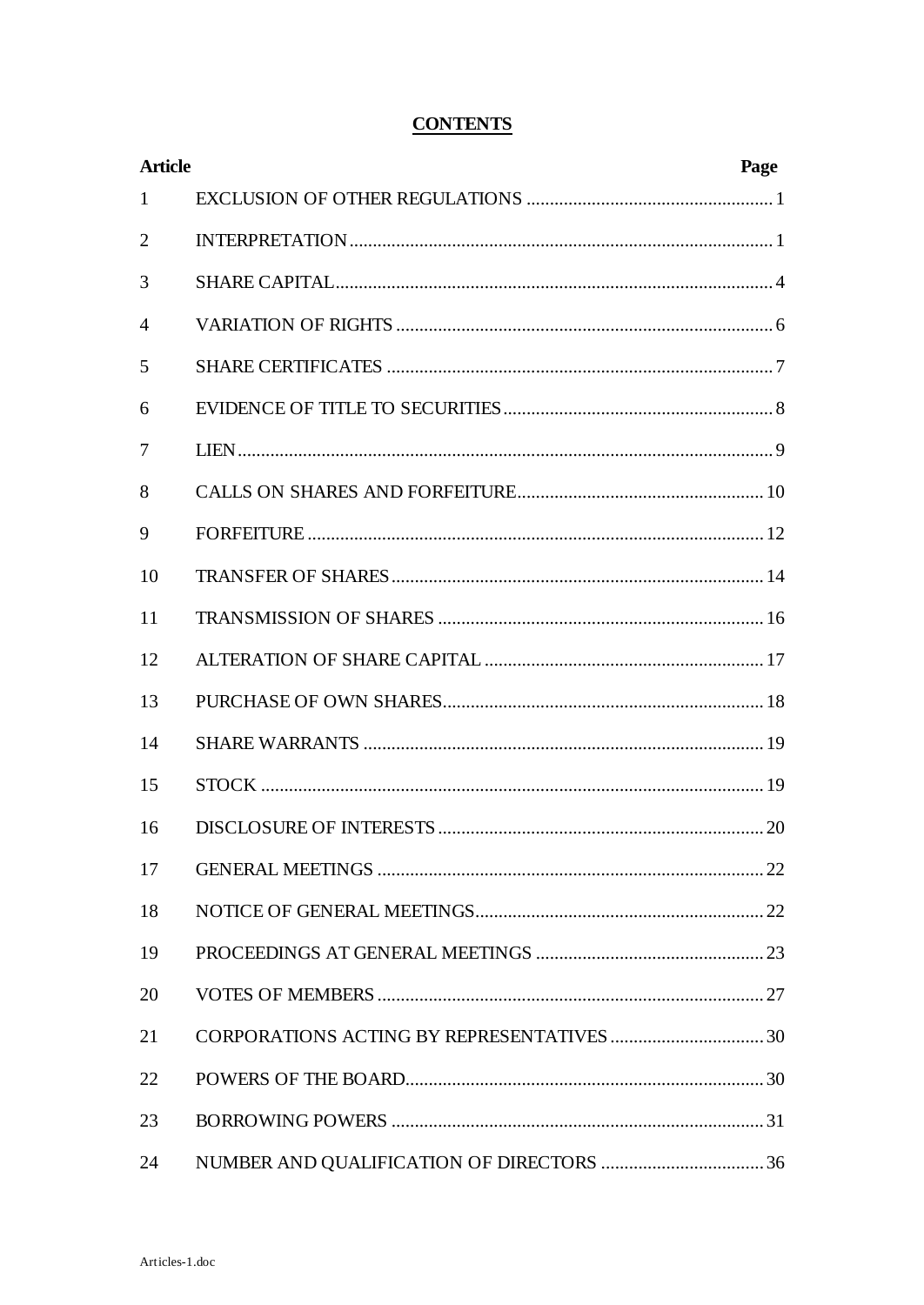| 25 |                                                       |  |
|----|-------------------------------------------------------|--|
| 26 |                                                       |  |
| 27 |                                                       |  |
| 28 |                                                       |  |
| 29 | CHIEF EXECUTIVE, MANAGING AND EXECUTIVE DIRECTORS  39 |  |
| 30 |                                                       |  |
| 31 |                                                       |  |
| 32 |                                                       |  |
| 33 |                                                       |  |
| 34 |                                                       |  |
| 35 |                                                       |  |
| 36 |                                                       |  |
| 37 |                                                       |  |
| 38 | ACCOUNTING RECORDS, BOOKS AND REGISTERS 49            |  |
| 39 |                                                       |  |
| 40 |                                                       |  |
| 41 |                                                       |  |
| 42 |                                                       |  |
| 43 |                                                       |  |
| 44 |                                                       |  |
| 45 |                                                       |  |
| 46 |                                                       |  |
| 47 |                                                       |  |
| 48 |                                                       |  |
| 49 |                                                       |  |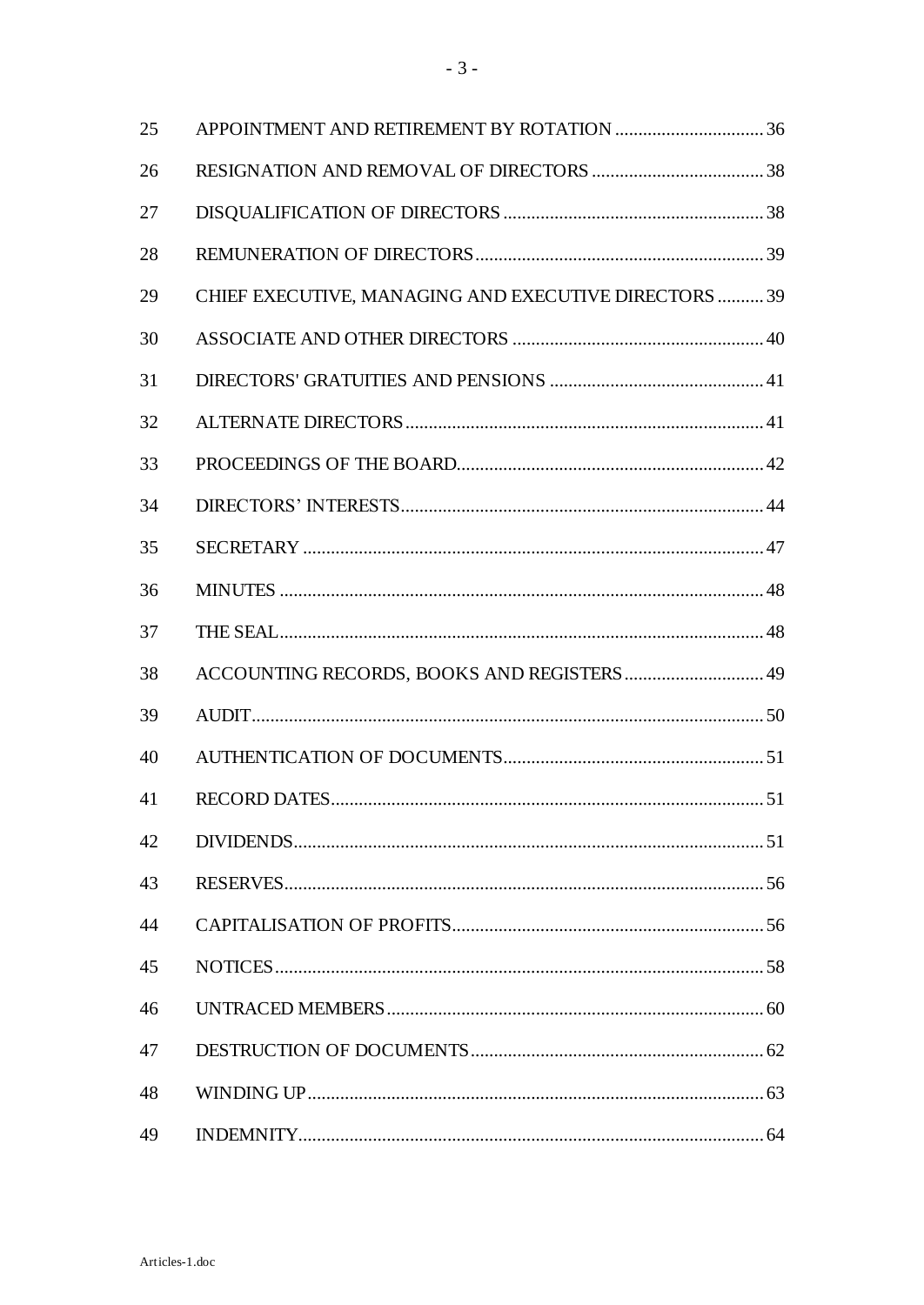### **THE COMPANIES ACT 1985**

## **NEW**

### **ARTICLES OF ASSOCIATION**

## **- OF -**

#### **CATALYST MEDIA GROUP PLC**

#### **Registered Number: 3955206**

# **(Adopted by Written Resolution dated 22 May 2000 and as amended by special resolution dated 4 April 2007)**

## **1 EXCLUSION OF OTHER REGULATIONS**

1.1 No regulations set out in any statute or statutory instrument or other subordinate legislation concerning companies shall apply as Articles of Association or regulations of the Company but the following shall be the Articles of Association of the Company.

#### **2 INTERPRETATION**

2.1 In these Articles unless the context otherwise requires the following expressions have the following meanings:-

## **"Act"**

the Companies Act 1985 including any statutory modification or re-enactment thereof for the time being in force;

#### **"Articles"**

these Articles of Association as amended from time to time (and "Article" means one of these Articles);

#### **"Auditors"**

the auditors for the time being of the Company or, in the case of joint auditors, any one of them;

## **"Board"**

the Board of Directors for the time being of the Company or the Directors present or deemed to be present at a duly convened meeting of the Directors at which a quorum is present;

### **"clear days"**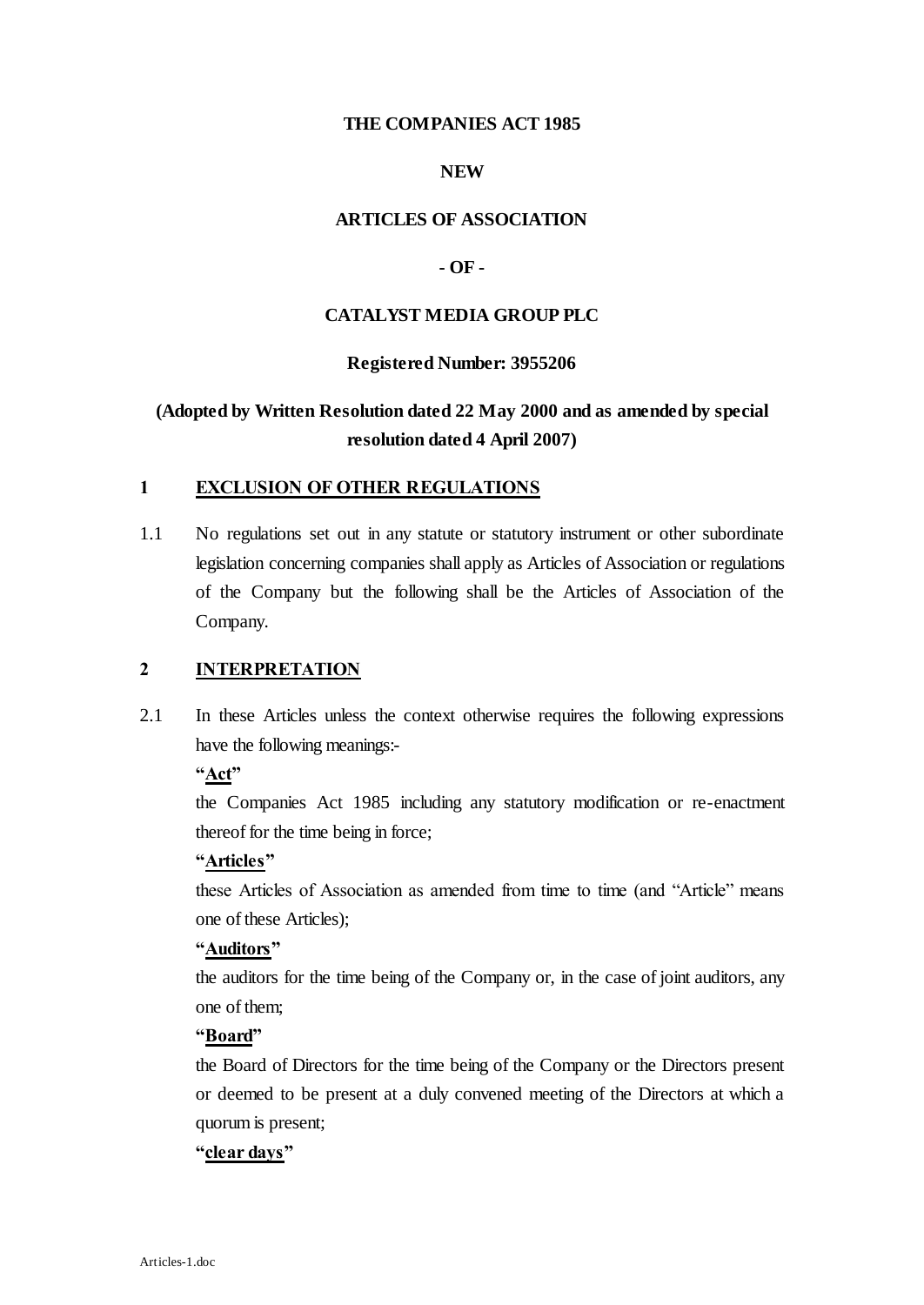in relation to the period of a notice that period excluding the day when the notice is given or deemed to be given and the day for which it is given or on which it is to take effect;

#### **"Company"**

Newsplayer Group plc;

#### **"Director"**

a director for the time being of the Company;

### **"elected"**

elected or re-elected;

#### **"holder"**

in relation to any share the member whose name is entered in the register as the holder or, where the context permits, the members whose names are entered in the register as the joint holders of that share;

#### **"London Stock Exchange"**

London Stock Exchange Limited trading as the London Stock Exchange and any successor of it;

#### **"member"**

a member of the Company or, where the context requires, a member of the Board or of any committee;

#### **"mental disorder"**

mental disorder as defined in Section 1 of the Mental Health Act 1983 or the Mental Health (Scotland) Act 1984 (as the case may be) and "mentally disordered" shall be construed accordingly;

#### **"the office"**

the registered office for the time being of the Company;

#### **"Ordinary shares"**

means the Ordinary shares of 0.1p each (or such other nominal amount into which the same shall be consolidated or sub-divided from time to time) in the capital of the Company;

#### **"paid up"**

paid up or credited as paid up;

#### **"the register"**

the register of members of the Company to be kept pursuant to Sections 352 of the Act or, as the case may be, any overseas branch register kept pursuant to Article 45.2;

#### **"Regulations"**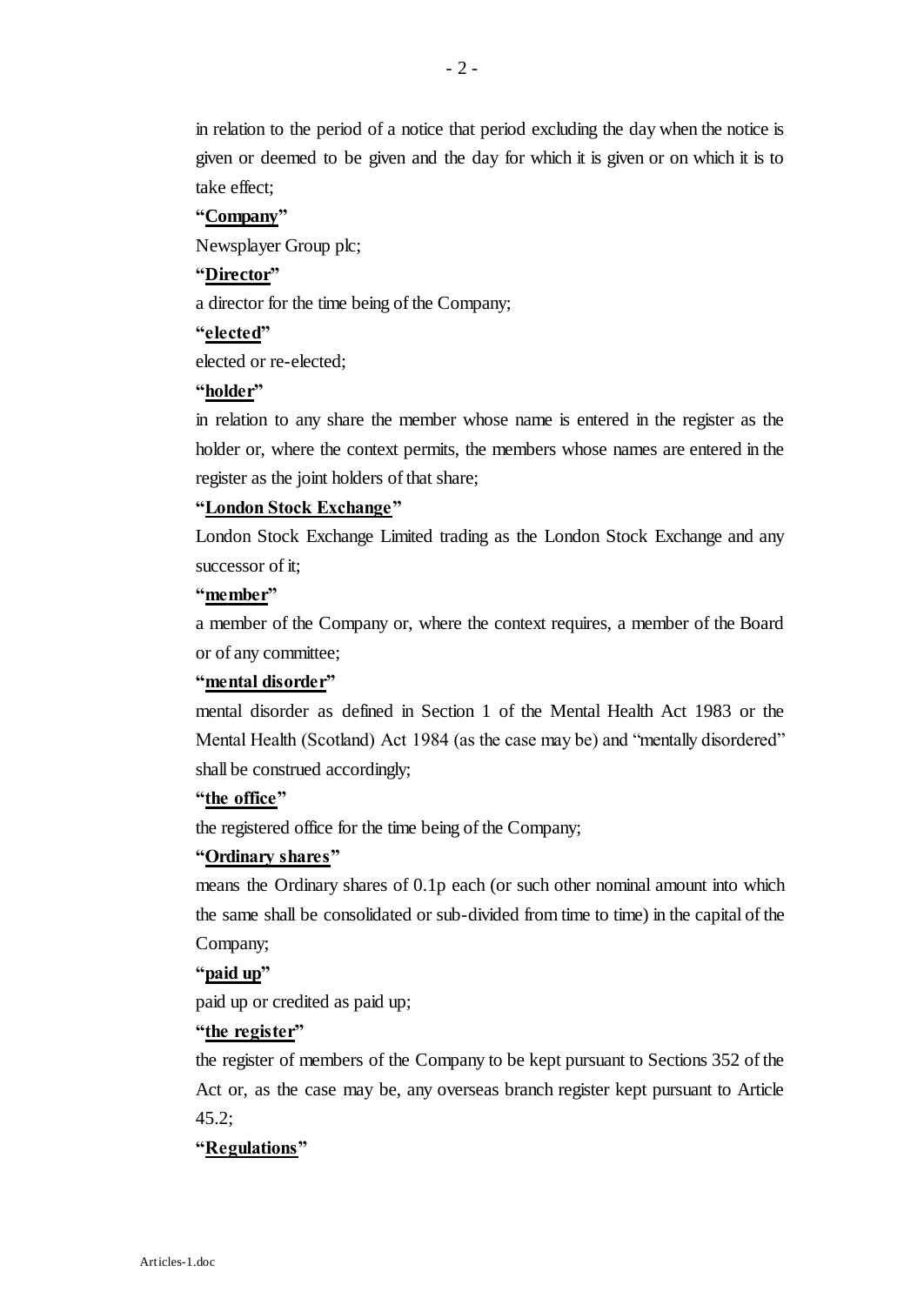means the Uncertificated Securities Regulations 1995 (SI 1995 No. 3272) as amended or replaced from time to time and any subordinate legislation or rules made under them for the time being in force;

#### **"Relevant System"**

means any computer-based system, and procedures, from time to time permitted by the Regulations and the rules of the London Stock Exchange, which enable title to units of a security to be evidenced and transferred without a written instrument and which facilitate supplementary and incidental matters and shall include, without limitation, the relevant system of which CREST Co Limited is the operator;

#### **"the seal"**

the common seal of the Company or any official or securities seal permitted under the Act that the Company may have;

#### **"the secretary"**

the secretary for the time being of the Company or any other person appointed by the Directors to perform any of the duties of the secretary of the Company including subject to the provisions of the Act a joint, temporary, assistant or deputy secretary;

## **"the Statutes"**

means the Act and every other statute and any subordinate legislation, order or regulations made under them for the time being in force concerning companies and affecting the Company, including but without limitation, the Regulations;

#### **"Stock Exchange nominee"**

a nominee designated in the rules of the London Stock Exchange for the purposes of Section 185 of the Act;

#### **"United Kingdom"**

Great Britain and Northern Ireland.

- 2.2 References to writing or written include references to printing, typewriting lithography, photography and any other mode or modes of representing or reproducing words in a visible, legible and non-transitory form.
- 2.3 Words denoting the singular shall include the plural and vice versa; words denoting the masculine gender shall include the feminine and neuter genders; words denoting persons shall include corporations, partnerships, firms and trusts.
- 2.4 Unless the context otherwise requires any words or expressions defined in the Act in force when these Articles become binding on the Company shall, unless otherwise expressly defined in these Articles, bear the same meaning in these Articles save that the word company shall include any body corporate.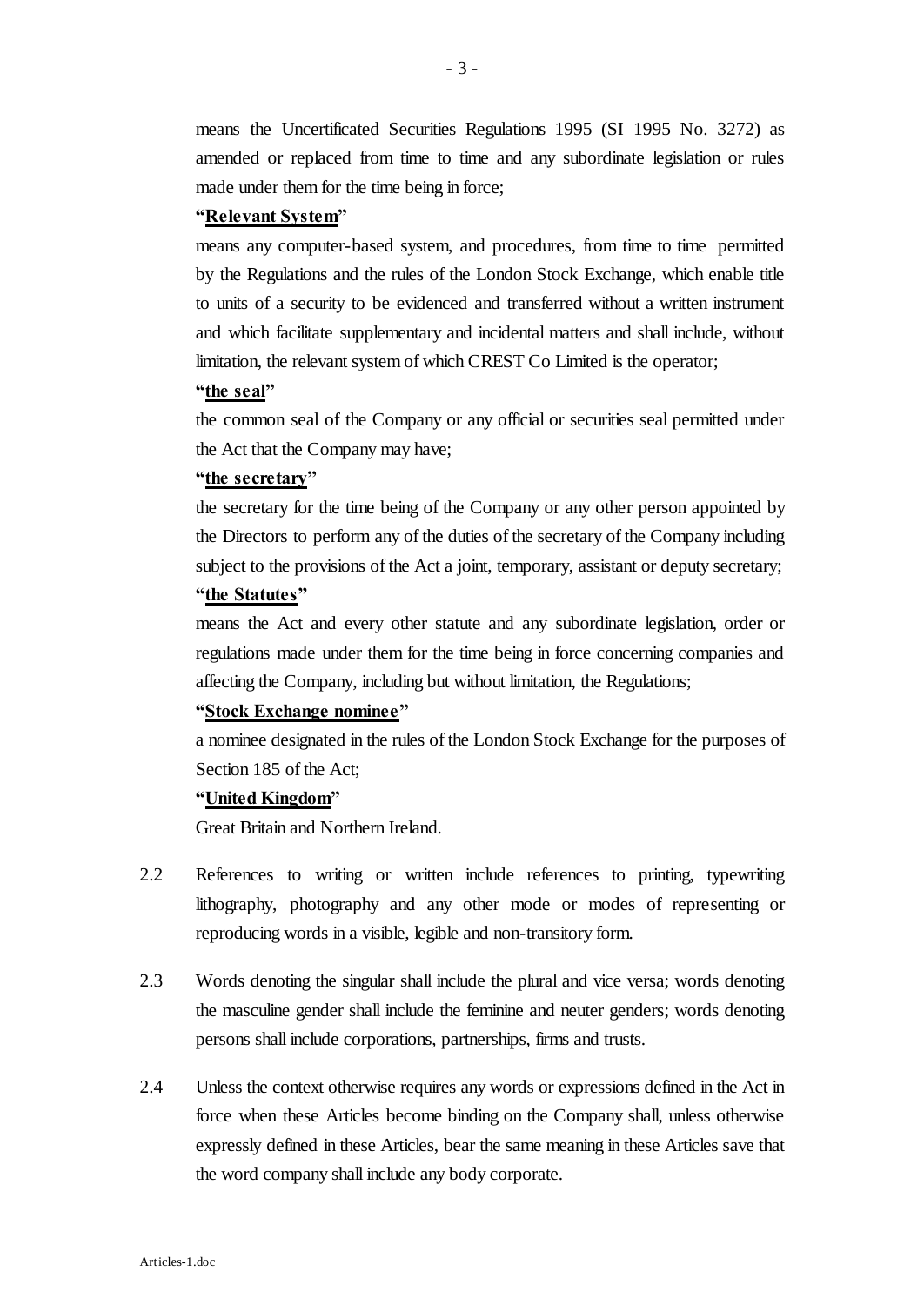- 2.5 References to:-
	- 2.5.1 any section or provision of any statute, if not inconsistent with the subject or context, include any corresponding or substituted section or provision of any amending, consolidating or replacement statute;
	- 2.5.2 "execution" include any mode of execution and "executed" shall be construed accordingly;
	- 2.5.3 an Article by number are to the particular Articles of these Articles;
	- 2.5.4 a meeting shall not be taken as requiring more than one person to be present if any quorum requirement can be satisfied by one person.
- 2.6 The headings are inserted for convenience only and shall not affect the construction of these Articles.

## **3 SHARE CAPITAL**

3.1 The share capital of the Company is £13,000,000 divided into 6,571,122,380 ordinary shares of 0.1p each ("Ordinary Shares") and 714,319,736 deferred shares of 0.9p each ("Deferred Shares").

#### **Deferred Shares**

The Deferred Shares shall have attached to them the following rights and restrictions:

(i) as regards income:

the Deferred Shares shall not entitle the holders thereof to receive any dividend or other distribution;

(ii) as regards voting:

the Deferred Shares shall not entitle the holders thereof to receive notice of or to attend or vote at any General Meeting of the Company;

(iii) as regards capital:

on a return of capital on a winding up the holders of Deferred Shares shall only be entitled to receive the amount paid up on such shares after the holders of the Ordinary Shares have received the sum of £1,000,000 for each Ordinary Share held by them and shall have no other right to participate in the assets of the Company;

(iv) as regards transfer:

the Company is authorised at any time: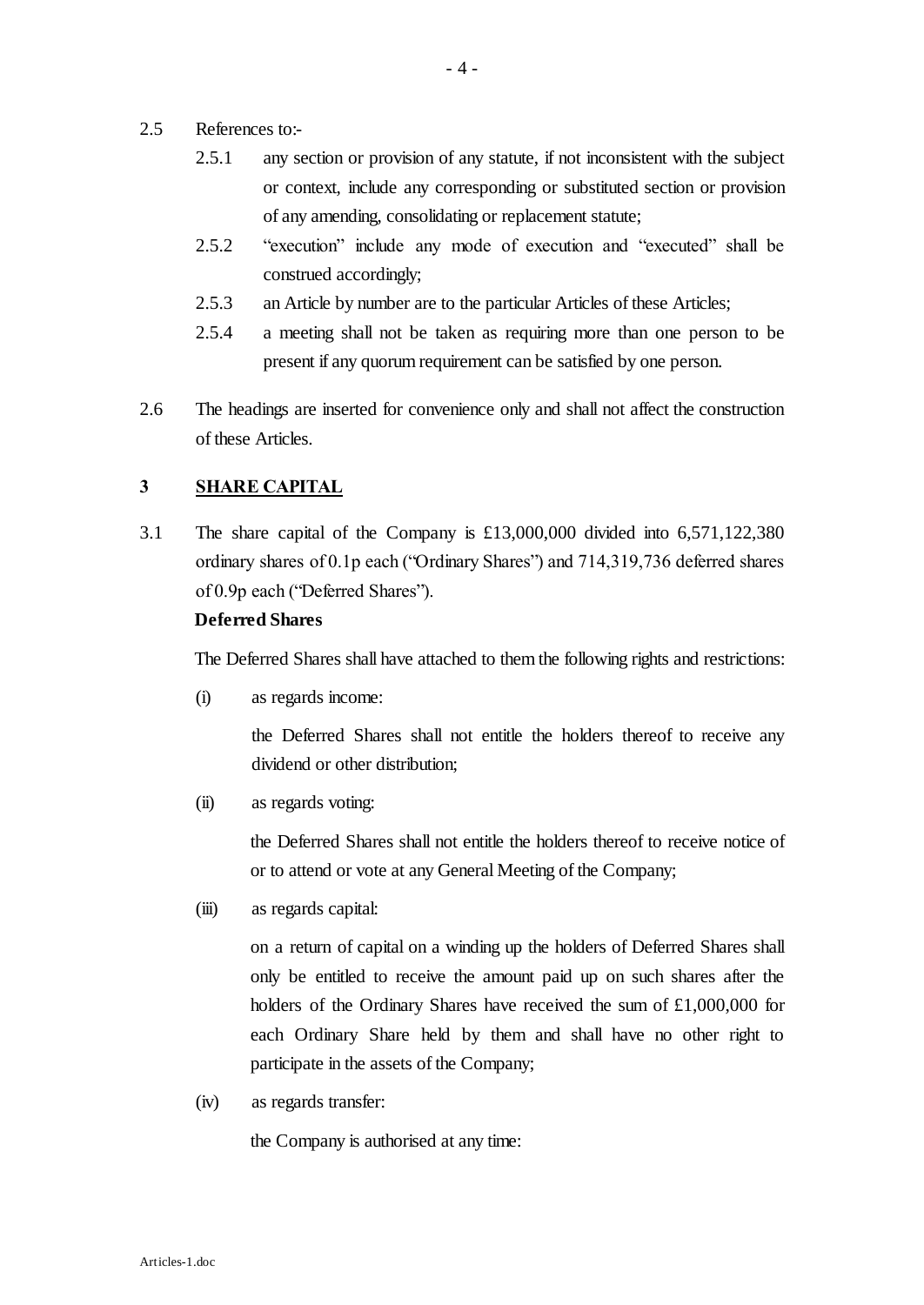- (aa) to appoint a person to execute on behalf of the holders of the Deferred Shares a transfer thereof and/or an agreement to transfer the same, without making any payment to the holders thereof and persons so entitled, to such persons as the Company may determine as holder thereof beneficially entitled thereto;
- (bb) pending any such transfer not to issue certificates for the Deferred Shares;
- (v) as regards variation of rights:

#### neither

- (aa) the passing by the Company of any resolution for a reduction of capital involving the cancellation of the Deferred Shares without any repayment of capital in respect thereof, or a reduction of share premium account, or the obtaining by the Company or the making by the court of an order confirming any such reduction of capital or share premium account or the making effective of such order; nor
- (bb) the purchase by the company in accordance with the provisions of the Act of any of its own shares or other securities or the passing of a resolution to permit any such purchase,

shall constitute a variation or abrogation of the rights attaching to the Deferred Shares; and

(vi) as regards further issues:

the rights conferred by the Deferred Shares shall not be varied or abrogated by the creation or issue of further shares ranking *pari passu* with or in priority to the Deferred Shares.

3.2 Subject to the provisions of the Act and without prejudice to any special rights attached to any existing shares or class of shares, any shares in the Company may be allotted or issued with or have attached to them such preferential, deferred, qualified or special rights, privileges, restrictions or conditions either temporary or otherwise as to participation in dividends or in distribution of assets or as to voting or transfer or otherwise as the Company may from time to time by ordinary resolution determine or, if no such resolution has been passed or so far as the resolution does not make specific provision, as the Board may decide. All new shares shall be subject to the provisions of the Statutes and of these Articles with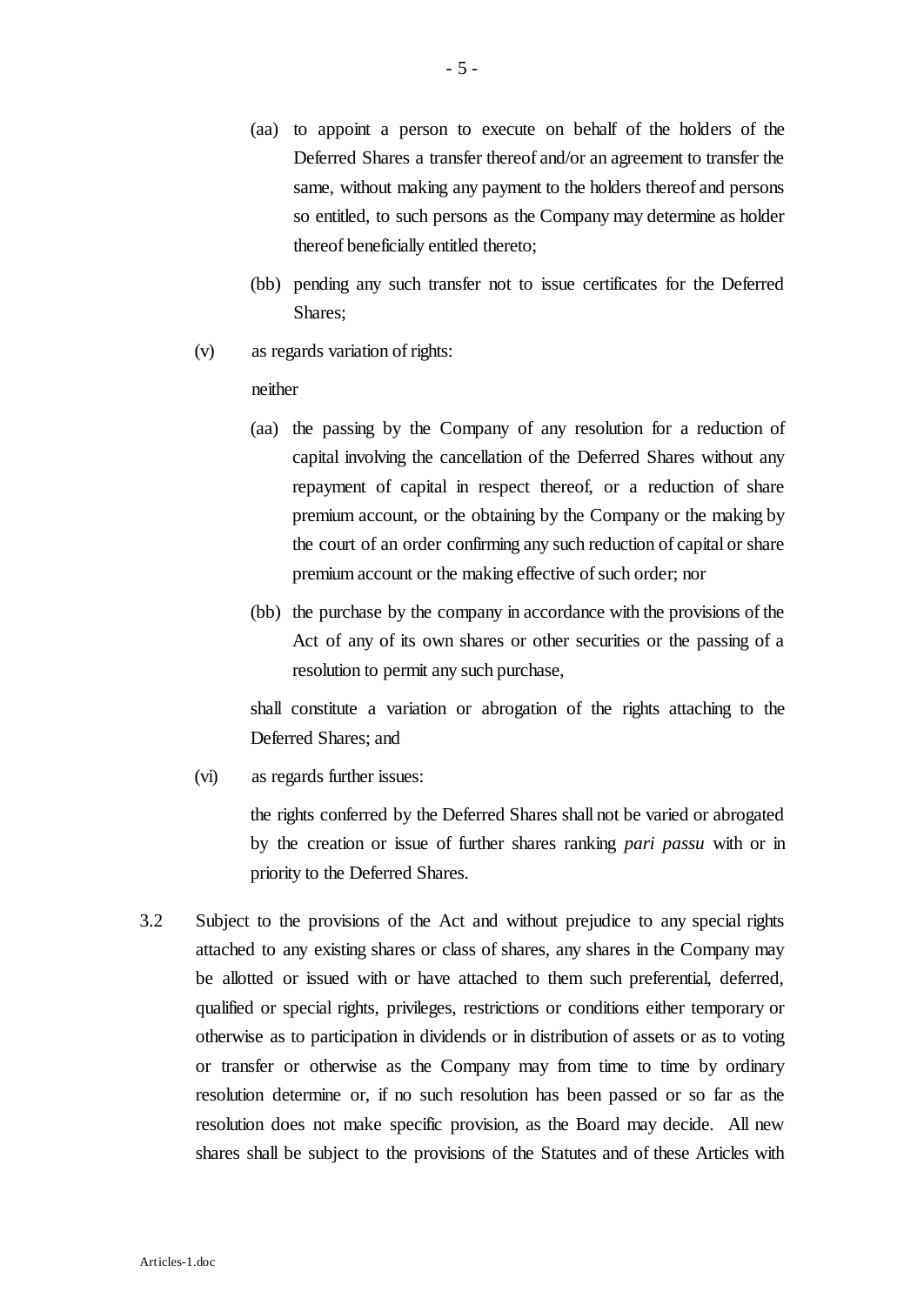reference to allotment, payment of calls, lien, transfer, transmission, forfeiture and otherwise.

- 3.3 Subject to the Act and the provisions of these Articles the power of the Company to allot and issue shares shall be exercised by the Board, and the unissued shares in the capital of the Company (whether forming part of the original or any increased capital) shall be at the disposal of the Board, which may offer, allot (with or without conferring rights of renunciation), issue or grant share warrants (as defined in Article 14) or options over such shares to such persons at such times and for such consideration and upon such terms and conditions as the Board may determine provided that no share shall be issued at a discount.
- 3.4 Subject to the provisions of the Act and to any rights for the time being attached to any existing shares, shares may be issued on terms that they are or, at the option of the Company or the holder, liable to be redeemed.
- 3.5 The Company may exercise the powers of paying commissions and brokerage conferred by the Act. Subject to the provisions of the Act, any such commission or brokerage may be satisfied by the payment of cash or by the allotment of fully or partly paid shares, the grant of an option to call for an allotment of shares, or partly in one way and partly in the other.
- 3.6 Except as required by law or as expressly provided by these Articles or as ordered by a court of competent jurisdiction, no person shall be recognised by the Company as holding any share upon any trust and (except as aforesaid) the Company shall not be bound by or recognise (even when having notice of it) any equitable, contingent, future, partial or other claim to or interest in any share except an absolute right to the entirety thereof of the holder.

## **4 VARIATION OF RIGHTS**

4.1 Whenever the capital of the Company is divided into different classes of shares, unless otherwise provided by the terms of issue of the shares of that class the rights attached to any class may be varied or abrogated, whether or not the Company is being wound up, either with the consent in writing of the holders of at least threequarters in nominal amount of the issued shares of the affected class or with the sanction of an extraordinary resolution passed at a separate general meeting of such holders but not otherwise.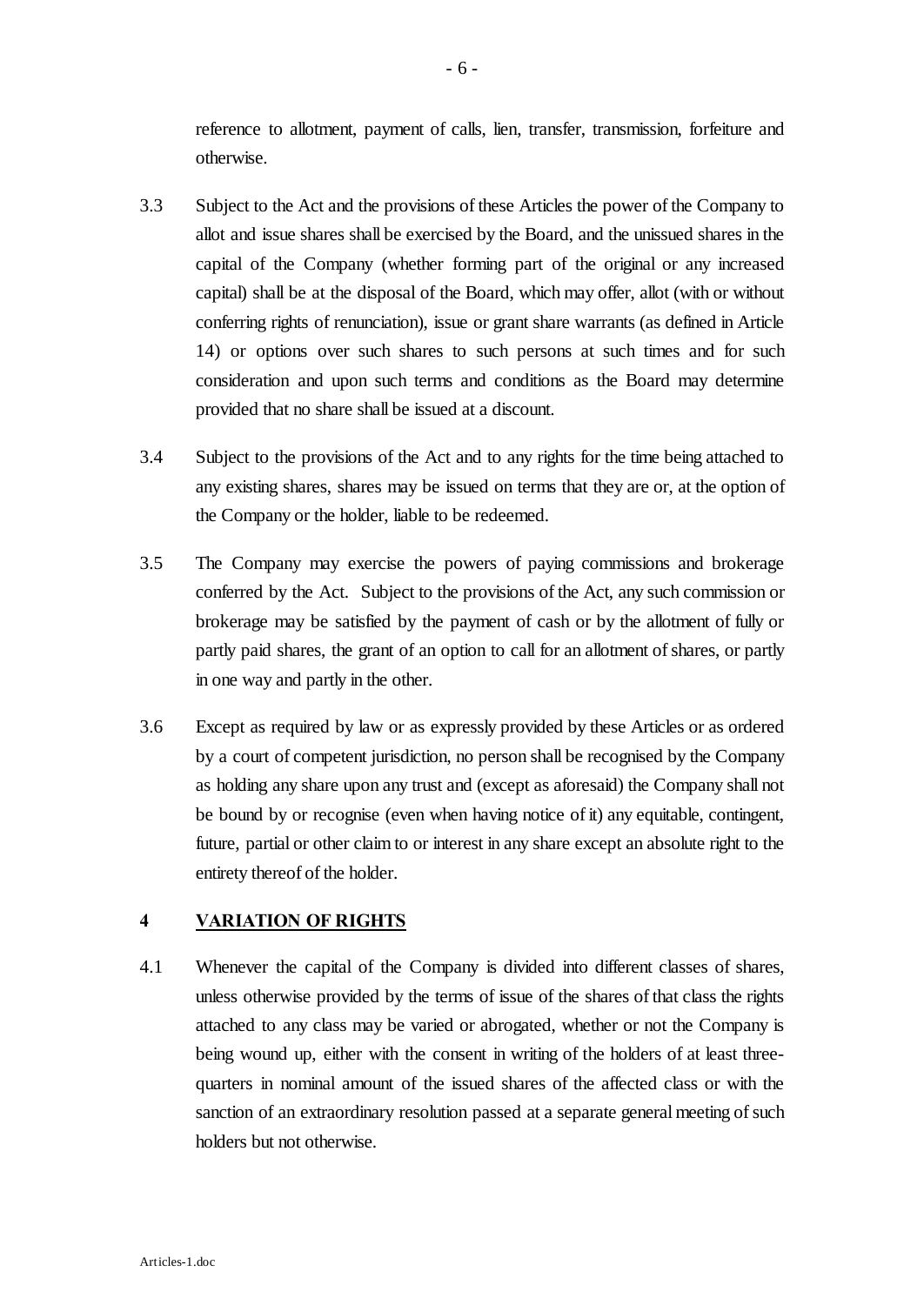- 4.2 The provisions relating to general meetings contained in these Articles shall, mutatis mutandis, apply to every such separate general meeting, save that:-
	- 4.2.1 the quorum necessary at any such meeting (other than an adjourned meeting) shall be not less than two persons holding or representing by proxy at least one-third in nominal amount of the issued shares of the class in question and at an adjourned meeting shall beone person holding shares of the class in question or his proxy;
	- 4.2.2 any holder of shares of the class in question present in person or by proxy may demand a poll; and
	- 4.2.3 the holders of shares of the class in question shall, on a poll, have one vote in respect of every share of the class held by them respectively.
- 4.3 Subject to the terms on which any shares may be issued or the rights attached thereby, the rights or privileges attached to any class of shares in the capital of the Company shall be deemed to be varied or abrogated by the allotment of further shares ranking in priority thereto for payment of a dividend or repayment of capital but shall not be deemed to be varied or abrogated by the creation or issue of any new shares ranking *pari passu* in all respects (save as to the date from which such new shares shall rank for dividend) with or subsequent to those already in issue or by the reduction in capital paid up on such shares or by the purchase or redemption by the Company of its own shares in accordance with the provisions of the Act and these Articles.

## **5 SHARE CERTIFICATES**

- 5.1 Every person (except a Stock Exchange nominee in respect of whom the Company is not by law required to complete and have ready for delivery a certificate) whose name is entered as a holder of any share in the register shall be entitled, without payment, to have issued within two months after allotment or lodgement of a transfer (unless the terms of issue of the shares provide otherwise) one certificate in respect of all of the shares of each class of shares held by him or, with the consent of the Board and upon payment of such reasonable out-of-pocket expenses for every certificate after the first as the Board shall determine, to several certificates, each for one or more of his shares unless the Board resolves otherwise in accordance with Article 6.2.
- 5.2 Shares of different classes may not be included in the same certificate.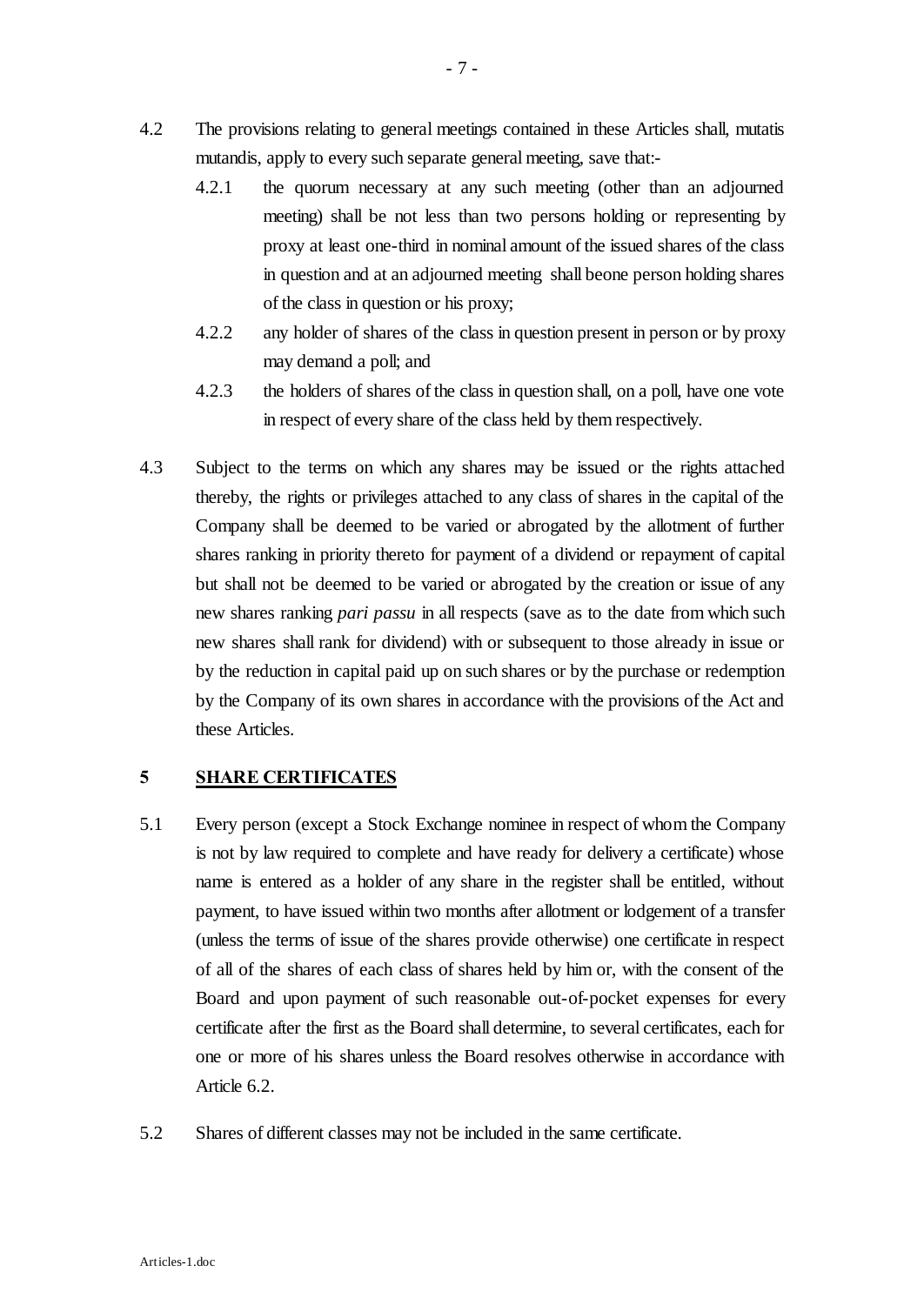- 5.3 Where a member has transferred part of the shares comprised in a certificate he shall be entitled to a certificate for the balance of such shares without charge.
- 5.4 Any two or more certificates representing shares of any one class held by any member may at his request be cancelled and a single new certificate for such shares issued in lieu without charge on surrender of the original certificates for cancellation.
- 5.5 The Company shall not be bound to issue more than one certificate for shares held jointly by two or more persons and delivery of a certificate to the person first named in the register shall be a sufficient delivery to all joint holders.
- 5.6 In the case of shares held jointly by two or more persons any such request mentioned in this Article may be made by any one of the joint holders.
- 5.7 The issued shares of a particular class which are fully paid up and rank *pari passu* for all purposes shall not bear a distinguishing number. All other shares shall bear a distinguishing number.
- 5.8 If a share certificate is defaced, worn out, lost or destroyed, it may be renewed on such terms (if any) as to evidence and indemnity (with or without security) as the Board may require and, where it is worn out or defaced, after delivery of the certificate to the Company. In the case of loss or destruction the person to whom the new certificate is issued shall pay only any exceptional out-of-pocket expenses incidental to the investigation of evidence of loss or destruction and the preparation of the requisite form of indemnity to the Company.

#### **6 EVIDENCE OF TITLE TO SECURITIES**

- 6.1 Nothing in these Articles shall require title to any shares or other securities of the Company to be evidenced by a certificate if the Statutes and the London Stock Exchange permit otherwise.
- 6.2 Subject to the Statutes and the rules of the London Stock Exchange, the Board without further consultation with the holders of any shares or securities of the Company may resolve that any class or classes of shares or other securities of the Company from time to time in issue or to be issued may be issued, held, registered, converted to, transferred or otherwise dealt with in uncertificated form in accordance with the Regulations and practices instituted by the operator of the Relevant System and no provision of these Articles will apply to any uncertificated share or other securities of the Company to the extent that they are inconsistent with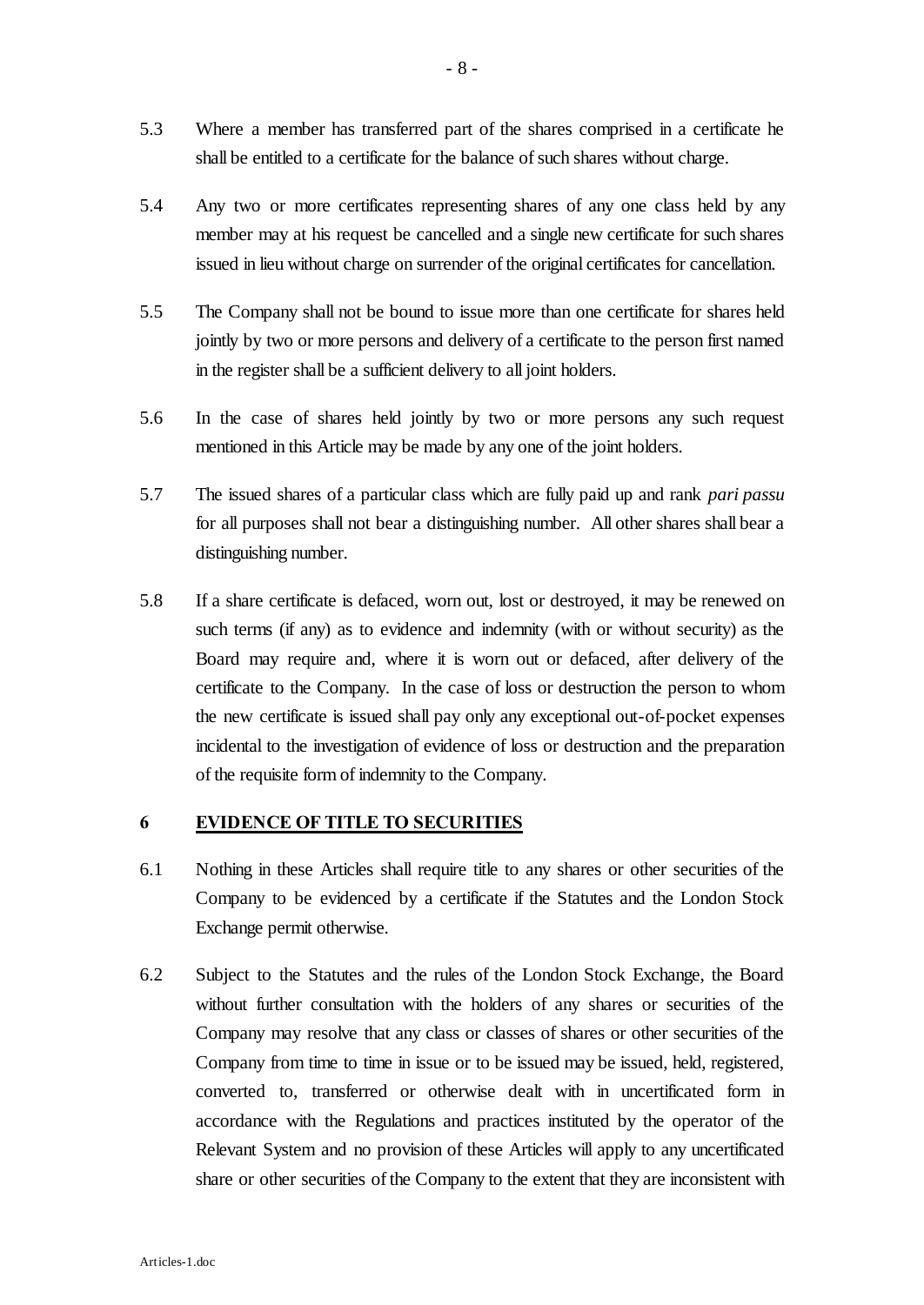the holding of such shares or other securities in uncertificated form or the transfer of title to any such shares or other securities by means of a Relevant System or any provision of the Regulations.

6.3 To the extent that any provision of these Articles is inconsistent in any respect with the terms of the Regulations in relation to any uncertificated shares or other securities of the Company, such provision shall not apply thereto and the Regulations shall be given effect thereto in accordance with their terms.

## **7 LIEN**

- 7.1 The Company shall have a first and paramount lien on each of its shares which is not fully paid in the circumstances and to the extent permitted by Section 150 (2) of the Act for all amounts (whether presently payable or not) called or payable to the Company in respect of that share, but the Board may waive any lien which has arisen and may at any time declare any share for some limited person to be wholly or in part exempt from the provisions of this Article. The Company's lien (if any) on a share shall further extend to all dividends and interest payable on such share.
- 7.2 The Company may sell in such manner as the Board determines any shares on which the Company has a lien, if a sum in respect of which the lien exists is presently payable and is not paid within fourteen clear days after notice in writing has been served on the holder of the shares or the persons entitled to the share in consequence of death or bankruptcy of the holder demanding payment of the sum presently payable and stating that if the notice is not complied with the shares may be sold.
- 7.3 To give effect to such a sale the Board may authorise some person to execute an instrument of transfer of the shares sold in the name of and on behalf of the holder or the persons entitled to the share in consequence of death or bankruptcy of the holder to, or in accordance with the directions of, the purchaser and may enter the name of the transferee in respect of such share in the resiter, notwithstanding the absence of any share certificate being lodged in respect thereof and may issue a new certificate to the transferee. The title of the transferee to the shares shall not be affected by any irregularity in or invalidity of the proceedings in reference to the sale, and he shall not be bound to see to the application of the purchase money.
- 7.4 The net proceeds of the sale of shares subject to any lien after payment of the costs shall be applied in or towards payment or satisfaction of the debt or liability in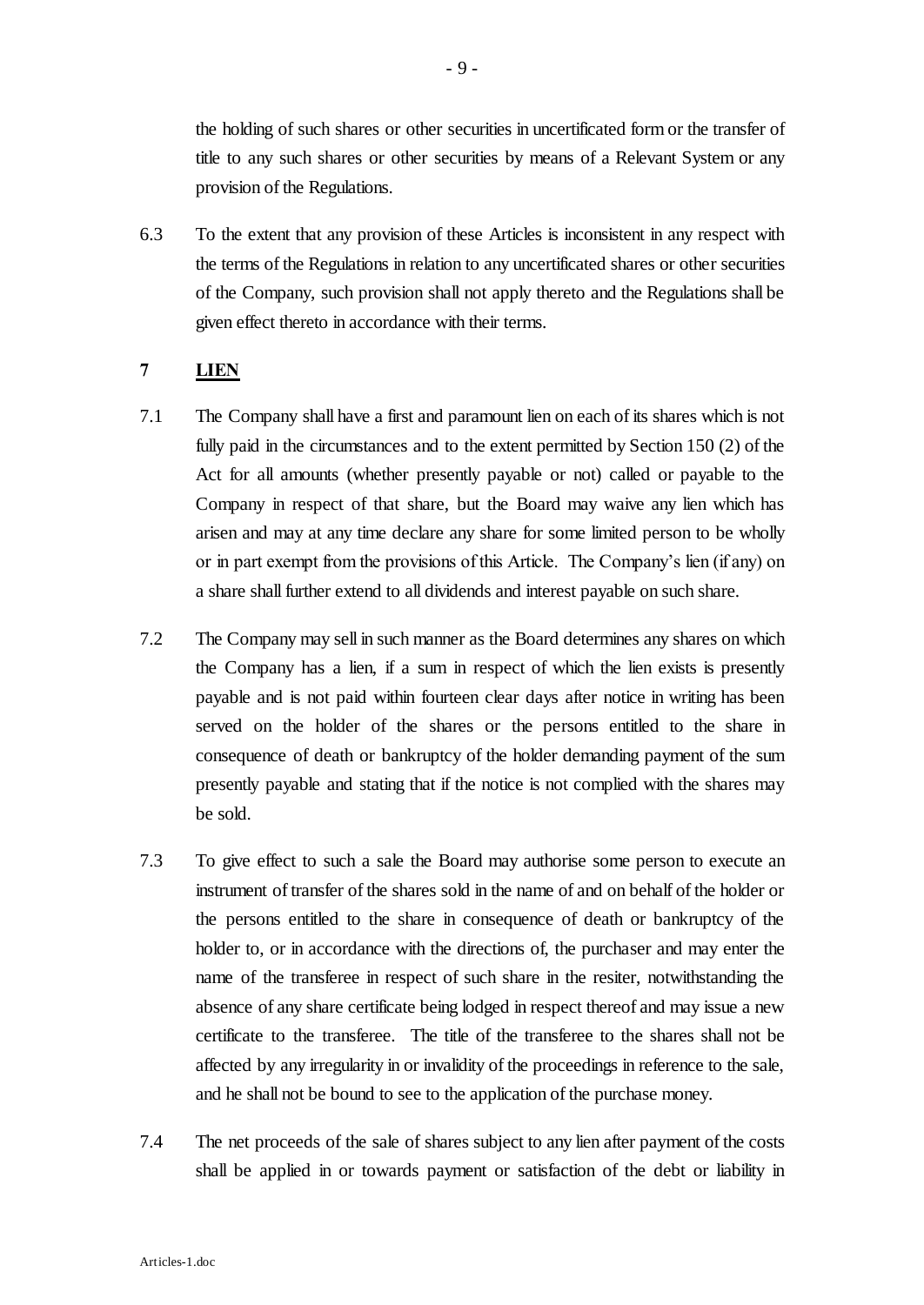respect of which the lien exists so far as the same is presently payable, and any residue shall (upon surrender to the Company for cancellation of the certificate for the shares sold and subject to a like lien for any moneys not presently payable or any liability not likely to be presently fulfilled or discharged as existed upon the shares before the sale) be paid to the holder of (or the person entitled by transmission to) the shares immediately before the sale (without interest).

#### **8 CALLS ON SHARES AND FORFEITURE**

- 8.1 Subject to the terms of allotment the Board may from time to time make calls upon the members in respect of any moneys unpaid on their shares of any class (whether in respect of the nominal value of the shares and/or premium) and not payable on a date fixed by or in accordance with the terms of issue; provided that (subject as aforesaid) at least fourteen clear days' notice shall be given to each such member of every call specifying the time or times and place of payment and whether or not by instalments. A call may, before receipt by the Company of any sum due thereunder, be revoked in whole or part or the time fixed for its payment postponed in whole or part by the Board. A call may be made payable by instalments.
- 8.2 A call shall be deemed to have been made at the time when the resolution of the Board authorising the call was passed.
- 8.3 The joint holders of a share shall be jointly and severally liable to pay all calls in respect of the share.
- 8.4 Each member shall pay to the Company, at the time and place of payment specified in the notice given in accordance with Article 8.1, the amount called on his shares. A person on whom a call is made will remain liable for calls made upon him notwithstanding the subsequent transfer of the shares in respect of which the call was made.
- 8.5 If a sum called in respect of a share shall not be paid before or on the day appointed for payment, the person from whom the sum is due shall pay all costs, charges and expenses that the Company may have incurred by reason of such non-payments together with interest on such sum from the day fixed for payment to the time of actual payment at such rate, not exceeding 15 per cent. per annum (compounded on a six monthly basis), as the Board may decide, but the Board may waive payment of such costs, charges, expenses or interest wholly or in part.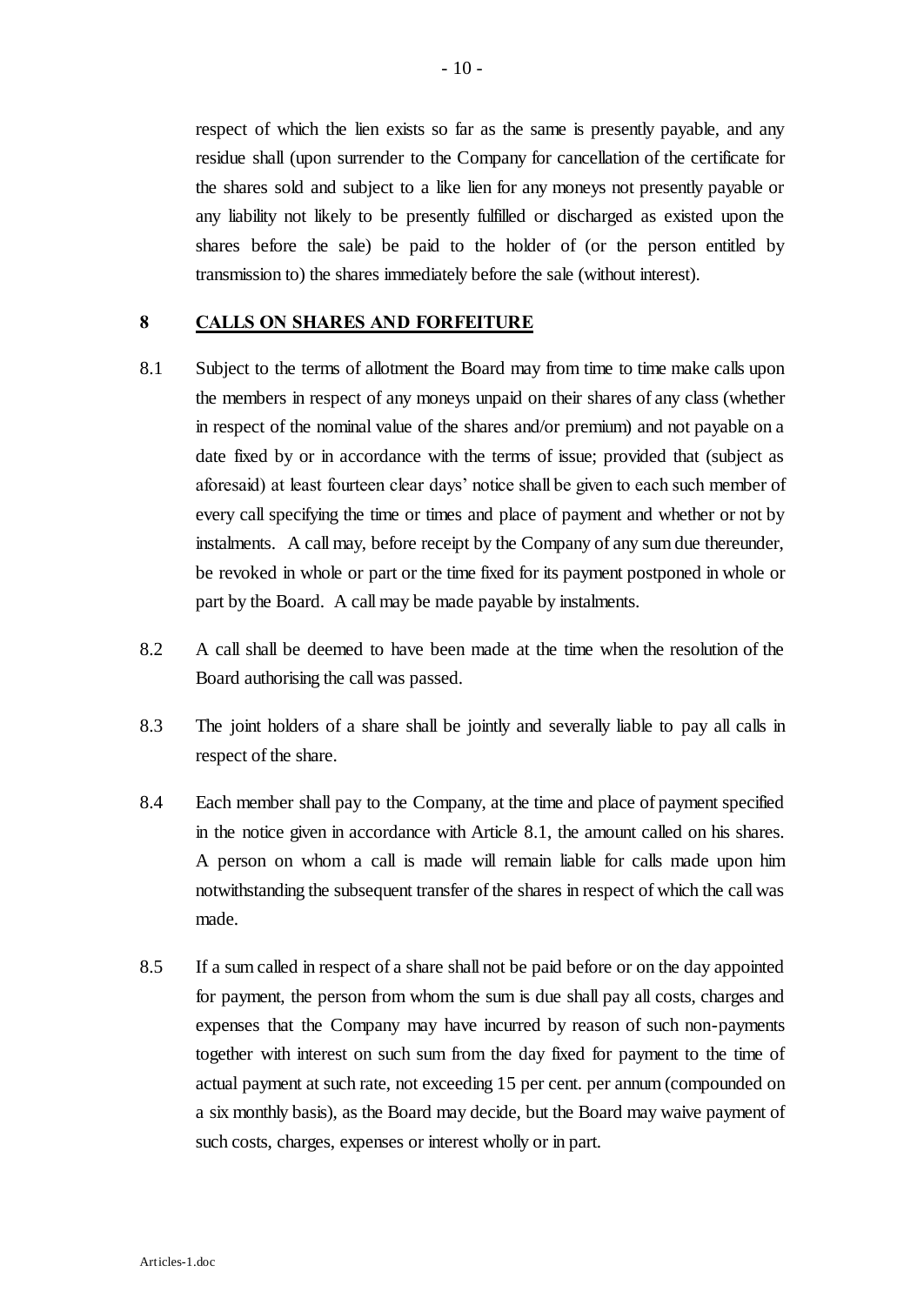- 8.6 Any sum which by the terms of allotment of a share becomes payable on allotment or at any other fixed date, whether in respect of the nominal value of the share and/or any premium thereon, shall be deemed to be a call duly made, notified and payable on the date on which, by the terms of allotment, it becomes payable. If such sum is not paid all the provisions of these Articles relating to payment of interest and expenses, forfeiture and otherwise shall apply as if such sum had become payable by virtue of a call duly made and notified.
- 8.7 The Board may, in its absolute discretion, receive from any member willing to advance the same to it all or any money uncalled and unpaid upon any shares held by him, and may pay upon all or any money so advanced (until it would, but for the advance, become presently payable) interest at such rate (if any) not exceeding 15 per cent. per annum as the Board may decide. Such payment in advance of calls shall extinguish *pro tanto* the liability of the shares on which it is made. No sum paid in advance of calls shall entitle the holder of a share in respect thereof to any portion of a dividend subsequently declared in respect of any period prior to the date upon which such sum would, but for such payment, become presently payable. The Board may at any time repay the amount so advanced on giving to such member not less than three months notice in writing of its intention in that behalf, unless before the expiration of such notice the amount so advanced shall have been called up on the shares in respect of which it was advanced.
- 8.8 The Board may on the allotment of shares differentiate between the allottees or holders as to the amount and the times of payment of calls to be paid.
- 8.9 Unless the Board otherwise determines, no member shall be entitled to receive any dividend or to be present and vote at a general meeting or at any separate general meeting of the holders of any class of shares either in person or (save as proxy for another member) by proxy, or be reckoned in a quorum, or to exercise any other right or privilege as a member in respect of a share held by him unless and until he shall have paid all calls for the time being due and payable by him in respect of that share, whether a loan or jointly with any other person, together with interest and expenses (if any) to the Company.
- 8.10 If any uncalled capital of the Company is included in or charged by any mortgage or other security, the Board may delegate on such terms as it thinks fit to the person in whose favour such mortgage or security is executed, or to any other person in trust for him, the power to make calls on the members in respect of such uncalled capital,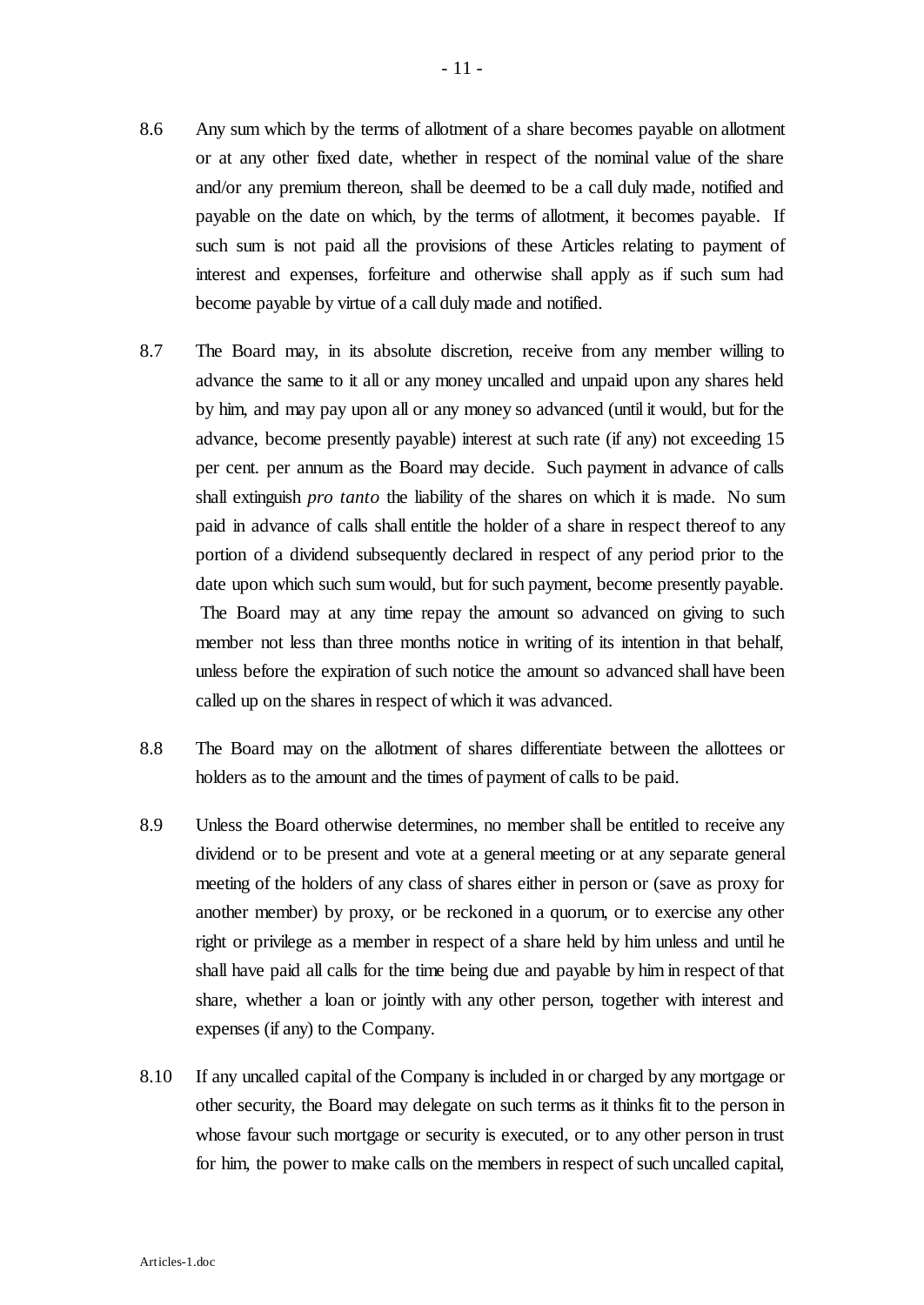to sue in the name of the Company or otherwise for the recovery of monies becoming due in respect of calls so made and to give valid receipts for such monies. The power so delegated shall subsist during the continuance of the mortgager or security, notwithstanding any change of Directors, and shall be assignable if expressed so to be.

#### **9 FORFEITURE**

- 9.1 Where a member fails to pay the whole or any part of any call or instalment of a call on or before the day fixed for payment, the Board may, at any time thereafter during such time as the whole or any part of such call or instalment remains unpaid, serve a notice in writing on him, or on any person entitled to the shares by transmission, requiring payment of so much of the call or instalment as is unpaid, together with any accrued interest and any costs, charges and expenses incurred by the Company by reason of the non-payment.
- 9.2 The notice shall fix a further day (being not less than fourteen clear days from the date of the notice) and the place where the payment required by the notice is to be made, and shall state that, in the event of non-payment on or before the time and at the place specified, the shares on which the call was made will be liable to be forfeited. The Board may accept the surrender of any share liable to be forfeited upon such terms and conditions as are acceptable to it and, subject to such terms and conditions, a surrendered share shall be treated as if it had been forfeited. In such case references in these Articles to forfeiture shall include surrender.
- 9.3 If the notice is not complied with, any share in respect of which the notice was given may, at any time before payments required by the notice have been made, be forfeited by a resolution of the Board to that effect. Forfeiture shall include all dividends and other money payable in respect of the forfeited shares and not paid before forfeiture.
- 9.4 Every share which shall be forfeited shall thereupon become the property of the Company. Subject to the provisions of the Act, a forfeited share may be sold, reallotted or otherwise disposed of upon such terms and in such manner as the Board determines, either to the person who was before the forfeiture the holder thereof or entitled thereto or to any other person, and at any time before sale, re-allotment or other disposition the forfeiture may be cancelled on such terms as the Board thinks fit, but including terms the payments shall be made of all calls and interest due thereon and all expenses incurred. Where for the purposes of its disposal a forfeited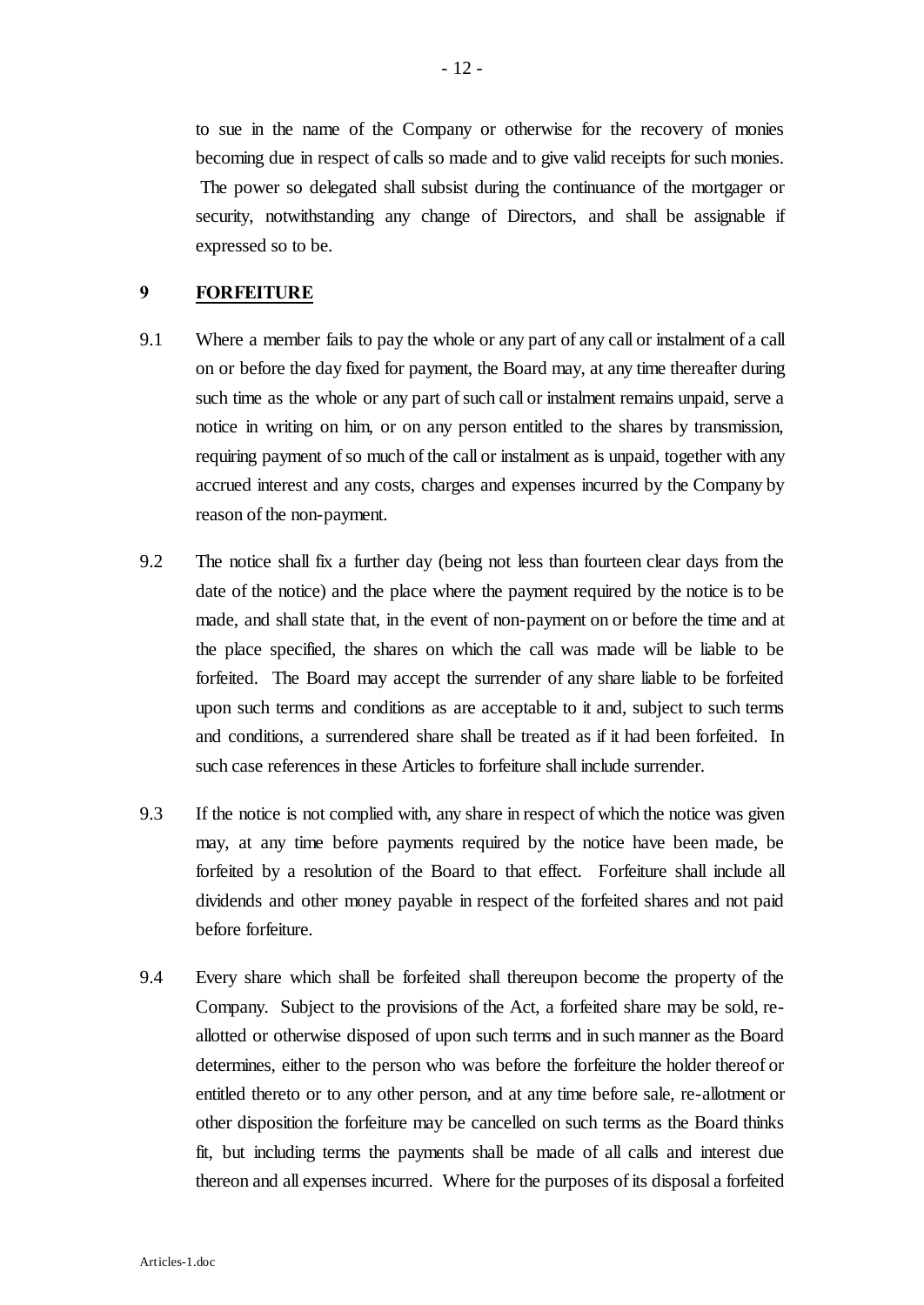share is to be transferred to any person the Board may authorise some person to execute an instrument of transfer of the share to that person and may enter the name of the transferee in respect of the transferred share in the register, notwithstanding the absence of any share certificate being lodged in respect thereof and may issue a new certificate to the transferee. An instrument of transfer executed by that person shall be as effective as if it had been executed by the holder of or the person entitled by transmission to the share. The Company may receive the consideration (if any) given for the share on its disposal.

- 9.5 A person any of whose shares have been forfeited shall cease to be a member in respect of such forfeited shares and shall surrender to the Company for cancellation the certificate for the shares forfeited, but shall, notwithstanding such forfeiture, remain liable to pay to the Company all moneys which at the date of forfeiture was then payable by him to the Company in respect of the shares, with interest on such moneys at such rate (not exceeding 15 per cent. per annum) as the Board decides from the date of forfeiture until payment, in the same manner in all respects as if the shares had not been forfeited and to satisfy all, if any, claims, demands and liabilities which the Company might have enforced in respect of the shares at the time of forfeiture, without any reduction or allowance for the value of the shares at the time of forfeiture or for any consideration received on their disposal.
- 9.6 A statutory declaration by a Director or the secretary that a share has been duly forfeited or surrendered on a specified date shall be conclusive evidence of the facts stated in it as against all persons claiming to be entitled to the share. The statutory declaration shall, together with the receipt of the Company for the consideration (if any) given for the share on the sale or disposition thereof and a certificate for the share delivered to the person to whom the share is sold or disposed of (subject to the execution of an instrument of transfer if necessary) constitute a good title to the share and the person to whom the share is disposed of shall not be bound to see to the application of the consideration (if any) nor shall his title to the share be affected by any irregularity in or invalidity in the proceedings in reference to the forfeiture, surrender, sale, re-allotment or disposal of the share.
- 9.7 When any share has been forfeited, notice of the forfeiture shall be served on the person who was before forfeiture the holder of the share or the person entitled to such share by transmission (as the case may be). An entry of such notice having been given and of the forfeiture with the date thereof shall forthwith be made in the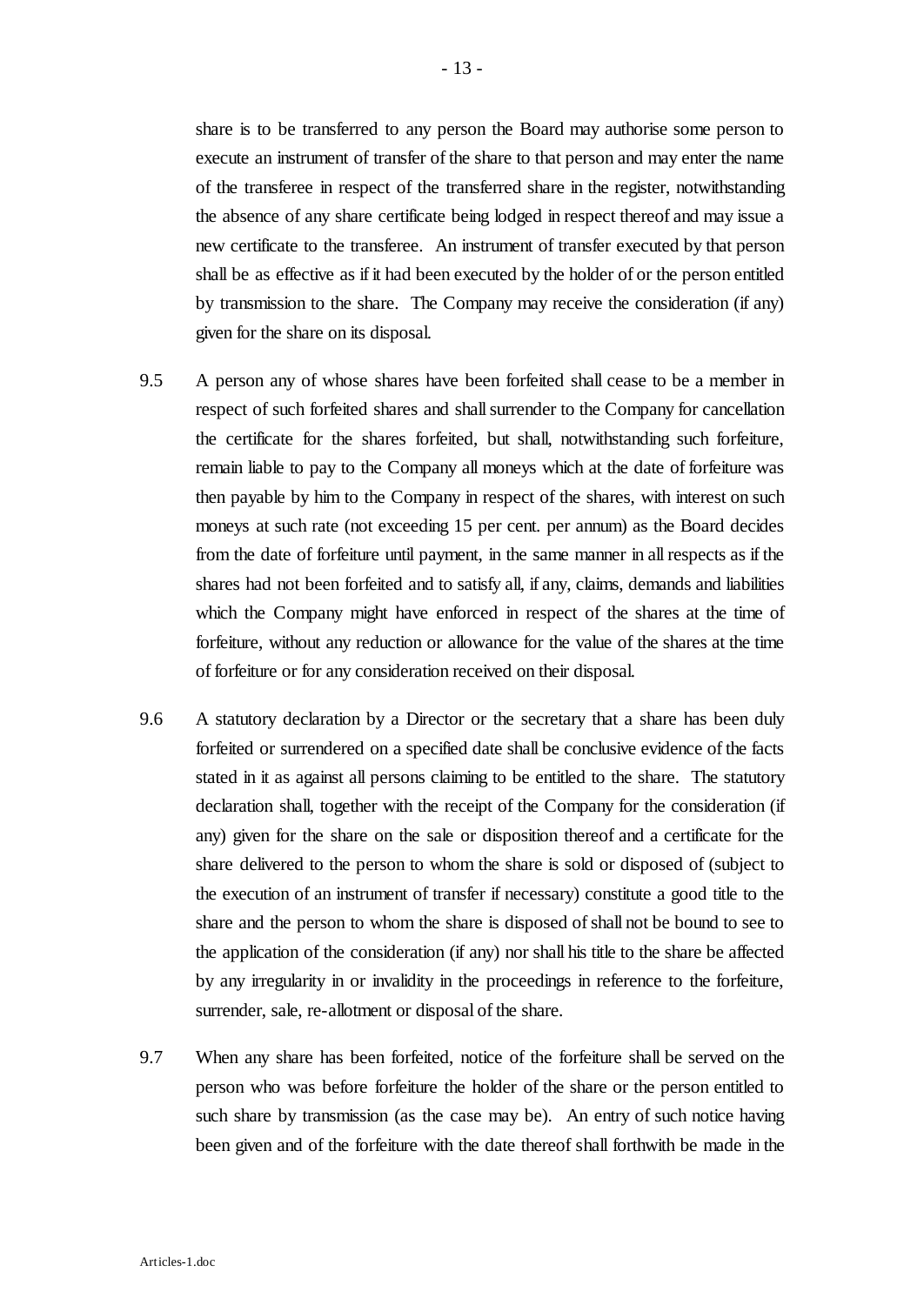register in respect of such share. However, no forfeiture shall be invalidated by any omission to give such notice or to make such entry as aforesaid.

9.8 The forfeiture of a share shall involve the extinction at the time of forfeiture of all interest in and all claims and demands against the Company in respect of the share and all other rights and liabilities incidental to the share as between the holder whose share is forfeited and the Company, except only such of those rights and liabilities as are by these Articles expressly saved, or as are by the Act given or imposed in the case of past members.

## **10 TRANSFER OF SHARES**

- 10.1 Subject to such of the restrictions contained in these Articles as may be applicable, any member may transfer all or any of his shares by transfer in writing in any usual or common form or in any other form acceptable to the Board or by any other manner acceptable to the Board and permitted by the Statutes and the London Stock Exchange and any such transfer shall be registered within fourteen days of receipt of the same by the Company, subject as provided below.
- 10.2 Every written instrument of transfer of a share shall be executed by or on behalf of the transferor and (in the case of a partly paid share) by or on behalf of the transferee. The transferor shall remain the holder of the share concerned until the name of the transferee is entered in the register in respect of that share.
- 10.3 The Board may, in its absolute discretion and without assigning any reason therefor, refuse to register the transfer of a share (or renunciation of a renounceable letter of allotment) which is not fully paid or on which the Company has a lien provided that, where any such share is listed or admitted to trading on the London Stock Exchange, such discretion may not be exercised in such a way as to prevent dealings in the shares of that class from taking place on an open and proper basis.
- 10.4 The Board may also, in its absolute discretion and without assigning a reason therefor, refuse to register a transfer of shares (or renunciation of a renounceable letter of allotment) unless:-
	- 10.4.1 the instrument of transfer is lodged at the office or at such other place as the Board may from time to time appoint, accompanied by the certificate for the shares to which it relates and such other evidence (if any) as the Board may reasonably require to show the right of the transferor to make the transfer (and if the instrument of transfer is executed by some other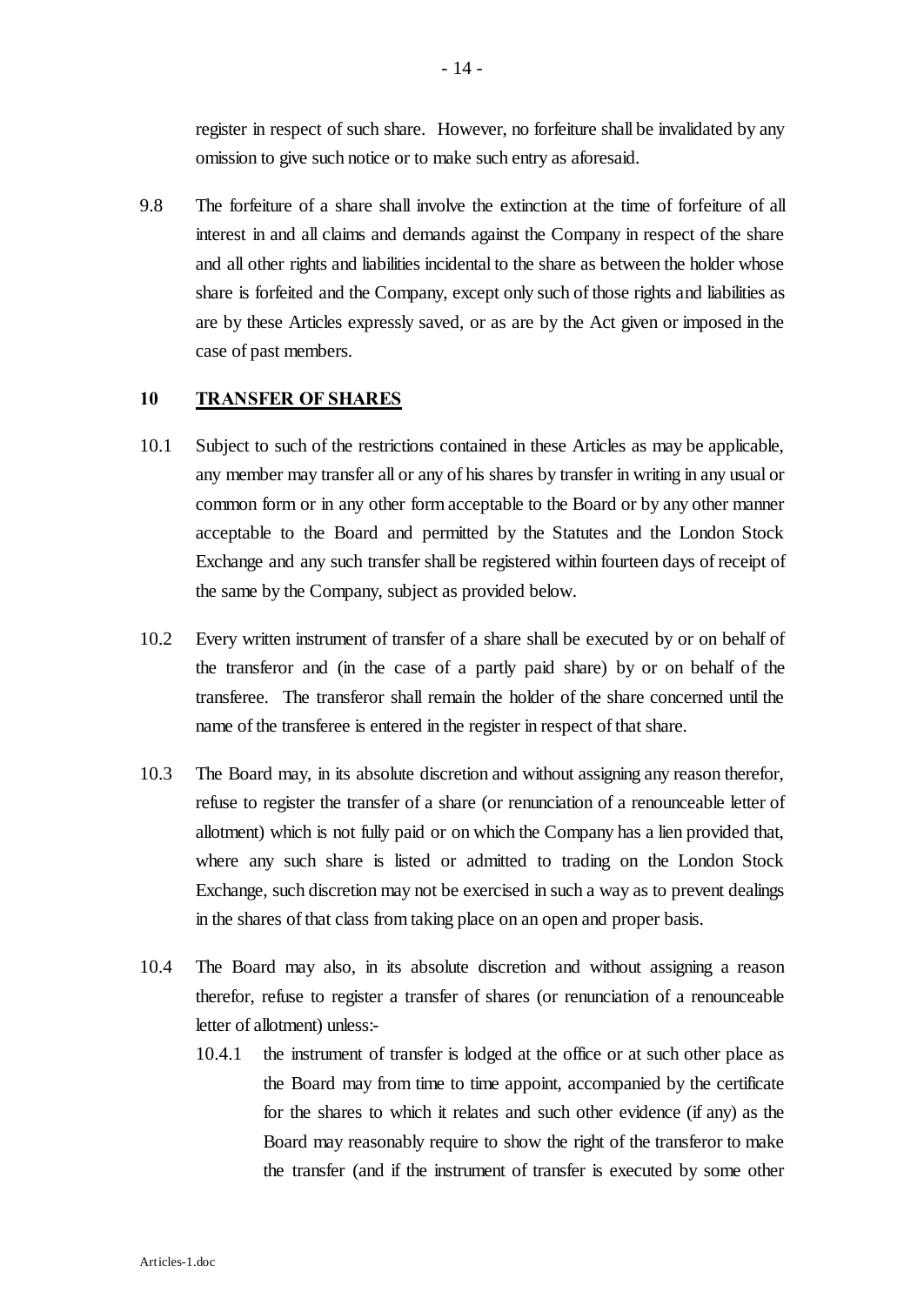person on his behalf, the authority of that person to do so) or renounce provided that, in the case of a transfer by a stock exchange nominee or in the case of a renunciation the lodgement of share certificates shall not be necessary; and

- 10.4.2 the instrument of transfer is in respect of only one class of share; and
- 10.4.3 in the case of a transfer to joint holders, they do not exceed four in number; and
- 10.4.4 it is duly stamped (if so required).
- 10.5 If the Board refuses to register a transfer, it shall within two months after the date on which the instrument of transfer was lodged with the Company send to the transferee notice of the refusal.
- 10.6 The registration of transfers of shares or of any class of shares may be suspended (to the extent the same is consistent with the Act) and the register closed at such times and for such periods as the Board may from time to time decide, provided that it shall not be closed for more than thirty days in any year. Notice of closure of the register shall be given in accordance with the provisions of the Act.
- 10.7 No fee shall be payable to the Company for the registration of any transfer or any other document relating to or affecting the title to any share.
- 10.8 The Company shall be entitled to retain any instrument of transfer which is registered, but any instrument of transfer which the Board refuses to register shall be returned to the person lodging it when notice of the refusal is given.
- 10.9 For the avoidance of doubt nothing in these Articles shall require shares to be transferred by a written instrument if the Statutes provide otherwise and the Directors shall be empowered to implement such arrangements (including without limitation any Relevant System) as they consider fit in accordance with and subject to the Statutes and the rules of the London Stock Exchange to evidence and regulate the transfer of title to shares in the Company and to approve the registration of such transfers.
- 10.10 Transfers of shares will not be registered in the circumstances referred to in Article 16.
- 10.11 Nothing in these Articles shall preclude the Board:-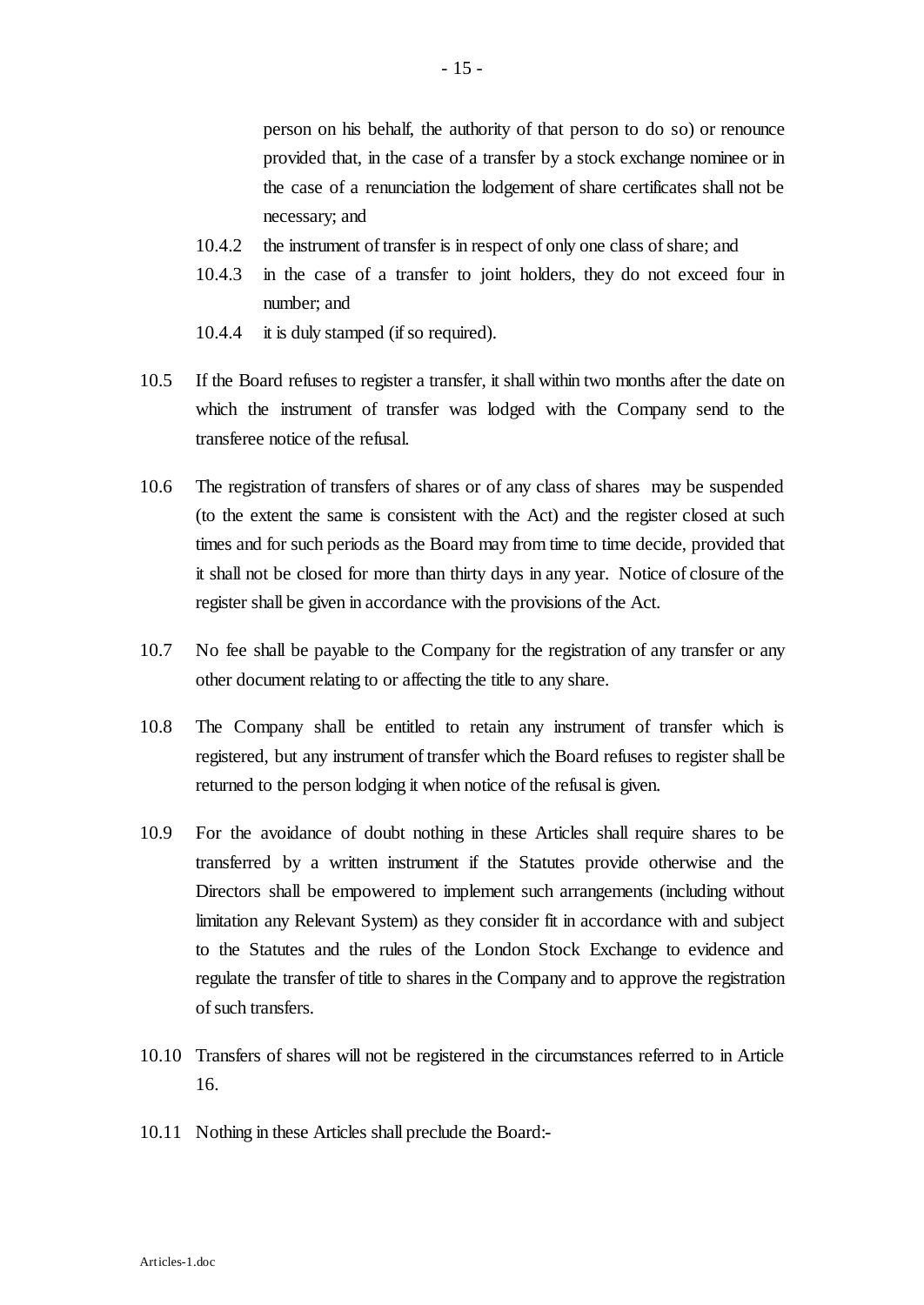- (a) from recognising a renunciation of the allotment of any share by the allottee in favour of some other person; or
- (b) if empowered by these Articles to authorise any person to execute an instrument of transfer of a share, from authorising any person to transfer that share in accordance with any procedures implemented pursuant to Article 9.4.

#### **11 TRANSMISSION OF SHARES**

- 11.1 If a member dies the survivor or survivors where he was a joint holder and his personal representatives where he was a sole holder or the only survivor of joint holders shall be the only persons recognised by the Company as having any title to his shares but nothing contained in these Articles shall release the estate of a deceased member from any liability in respect of any share held by him whether solely or jointly with other persons.
- 11.2 Any person becoming entitled to a share in consequence of the death or bankruptcy of a member, or of any other event giving rise to a transmission of such entitlement by operation of law, may, upon production of such evidence as to his title as the Board may properly require and subject to the other provisions of these Articles, elect either to be registered as the holder of the share or to have some person nominated by him registered as the holder. If the person elects to become the holder he shall give notice in writing to that effect to the Company. If the person shall elect to have another person registered, he shall execute an instrument of transfer of the share to that person. All the provisions of these Articles relating to the transfer of shares shall apply to the notice or instrument of transfer as if the death or bankruptcy or other event as aforesaid had not occurred and the notice or instrument of transfer were an instrument of transfer executed by a member. Where the entitlement of a person to a share in consequence of the death or bankruptcy of a member or of any other event giving rise to its transmission by operation of law is proved to the satisfaction of the Board, the Board shall within two months after proof cause the entitlement of that person to be noted in the register.
- 11.3 A person becoming entitled to a share in consequence of the death or bankruptcy of a member, or of any other event giving rise to a transmission of such entitlement by operation of law shall, subject to the requirements of these Articles and to the provisions of this Article, be entitled to receive, and may give a good discharge for, all dividends and other money payable in respect of the share, but he shall not be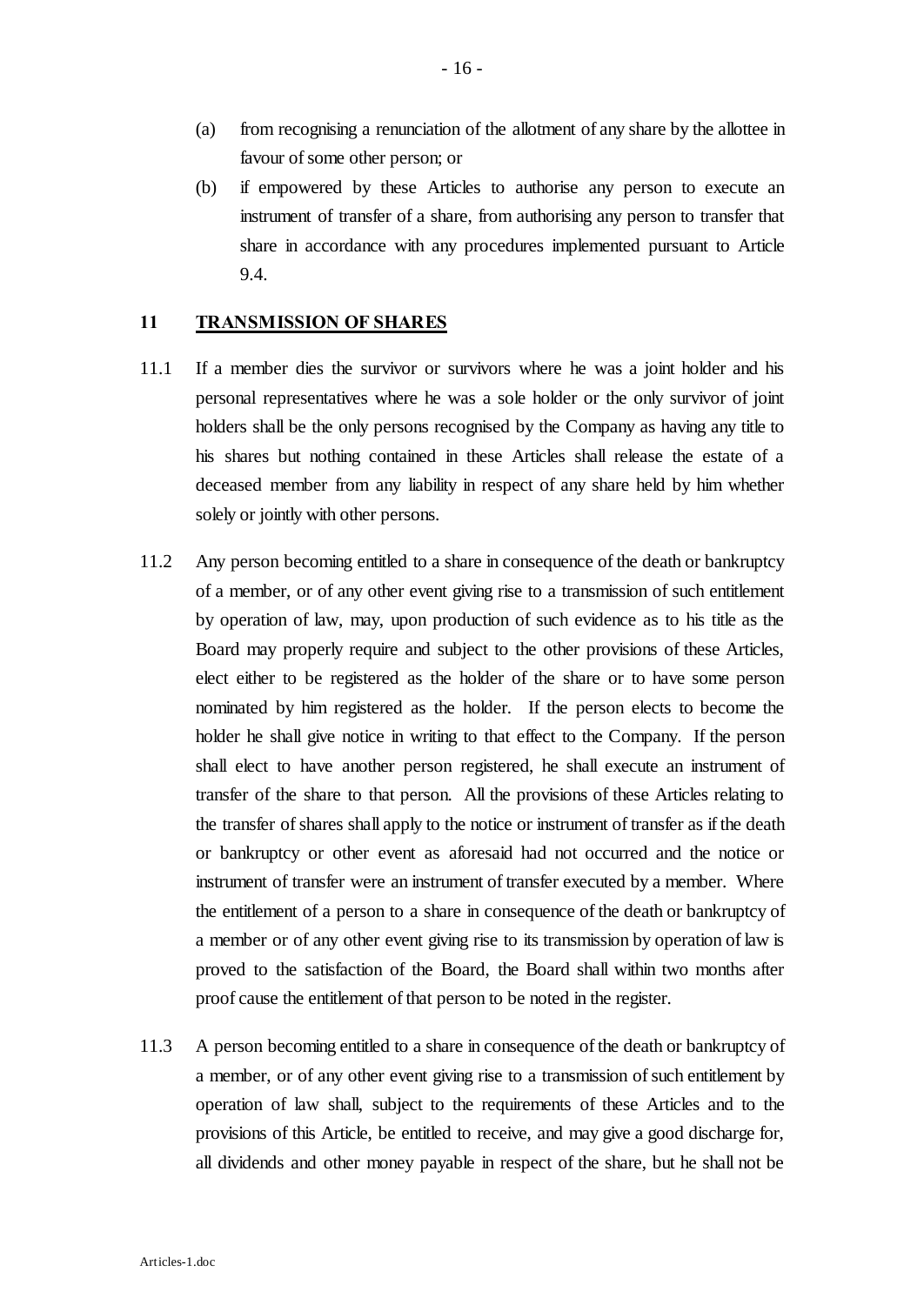entitled to receive notice of or to attend or vote at meetings of the Company or at any separate meeting of the holders of any class of shares of the Company or to any of the other rights or privileges of a member until he shall have become a member in respect of the share. The Board may at any time give notice in writing to any such person requiring such person to elect either to be registered or to transfer the share and if such notice is not complied with within sixty days the Board may withhold payment of all dividends and other moneys payable in respect of the share until the requirements of such notice have be complied with.

### **12 ALTERATION OF SHARE CAPITAL**

- 12.1 The Company may in general meeting from time to time by ordinary resolution:-
	- 12.1.1 increase its share capital such sum to be divided into new shares of such amount as the resolution shall prescribe;
	- 12.1.2 consolidate and divide all or any of its share capital into shares of a larger amount than its existing shares;
	- 12.1.3 subject to the provisions of the Act, sub-divide its shares, or any of them, into shares of smaller amount and the resolution may determine that, as between the shares resulting from the sub-division, any of them may have any preference, deference or advantage or be subject to any restriction as the Company has power to attach as compared with the others; and
	- 12.1.4 cancel any shares which, at the date of the passing of the resolution, have not been taken, or agreed to be taken, by any person, and diminish the amount of its share capital by the amount of the shares so cancelled.
- 12.2 Whenever as a result of a consolidation, division or sub-division of shares any difficulty arises, the Board may settle it as it thinks fit, and in particular (but without prejudice to the generality of the foregoing) where any members would become entitled to fractions of a share the board may:-
	- (a) on behalf of those members, sell the shares representing the fractions for the best price reasonably obtainable to any person (including, subject to the provisions of the Act, the Company) and distribute the net proceeds of sale (subject to retention by the Company of any amount otherwise due to a holder, being less than £3 or such other sum as the Board may from time to time determine) in due proportion among those members;
	- (b) provided that the necessary unissued shares are available, the Board may issue to such holder credited as fully paid by way of capitalisation the minimum number of shares required to round up this holding to an exact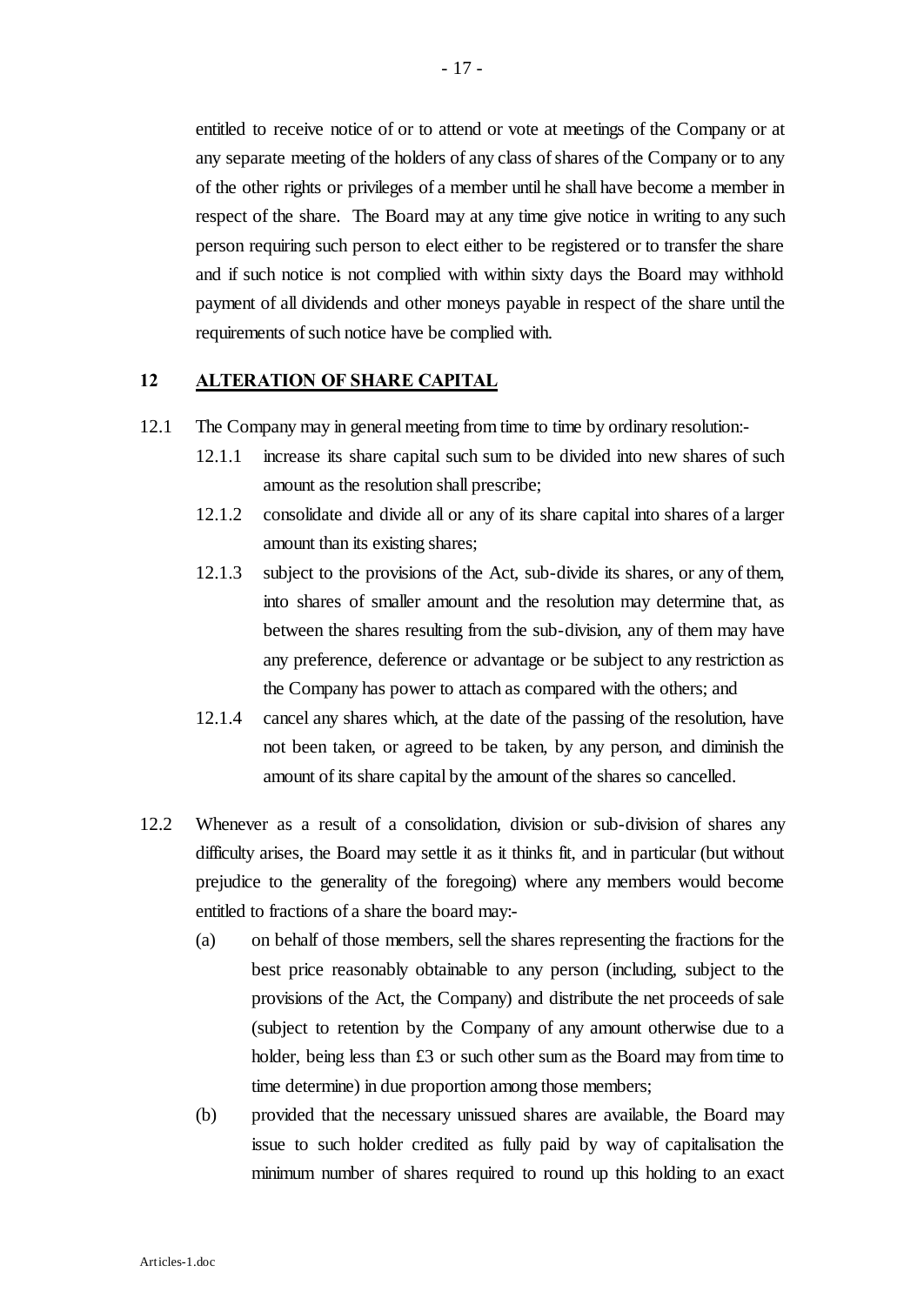multiple of the number of shares to be consolidated into a single share (such issue being deemed to have been affected prior to consolidation); and the amount required to pay up such shares shall be appropriated at the Board's discretion from any other sums standing to the credit of any other company's reserved accounts (including share premium account and capital redemption reserve) or to the credit of profit and loss account and capitalised by applying the same in payment per share. In relation to such capitalisation the Board may exercise all the powers conferred on it by Article 44 without an ordinary resolution of the Company;

The Board may authorise some person to execute an instrument of transfer of the shares to, or in accordance with the directions of, the purchaser. The transferee shall not be bound to see to the application of the purchase money nor shall his title to the shares be affected by any irregularity in or invalidity of the proceedings in reference to the sale.

12.3 Subject to the provisions of the Statutes and to any rights for the time being attached to any share, the Company may by special resolution reduce its share capital, any capital redemption reserve and any share premium account in any way.

#### **13 PURCHASE OF OWN SHARES**

- 13.1 Subject to the provisions of the Statutes and to any rights for the time being attached to any share, the Company may purchase its own shares of any class (including any redeemable shares). Every contract providing for the purchase by the Company of shares in the Company shall be authorised by such resolution of the Company as may be required by the Act and, if the Company has in existence any shares which entitle the holders to convert them (whether immediately or otherwise) into equity shares, an extraordinary resolution passed at a separate class meeting of the holders of such shares.
- 13.2 Neither the Company nor the Board shall be required to select the shares to be purchased rateably or in any other manner as between the holders of shares of the same class or as between them and the holders of shares of any other class or in accordance with the rights as to dividends or capital conferred by any class of shares.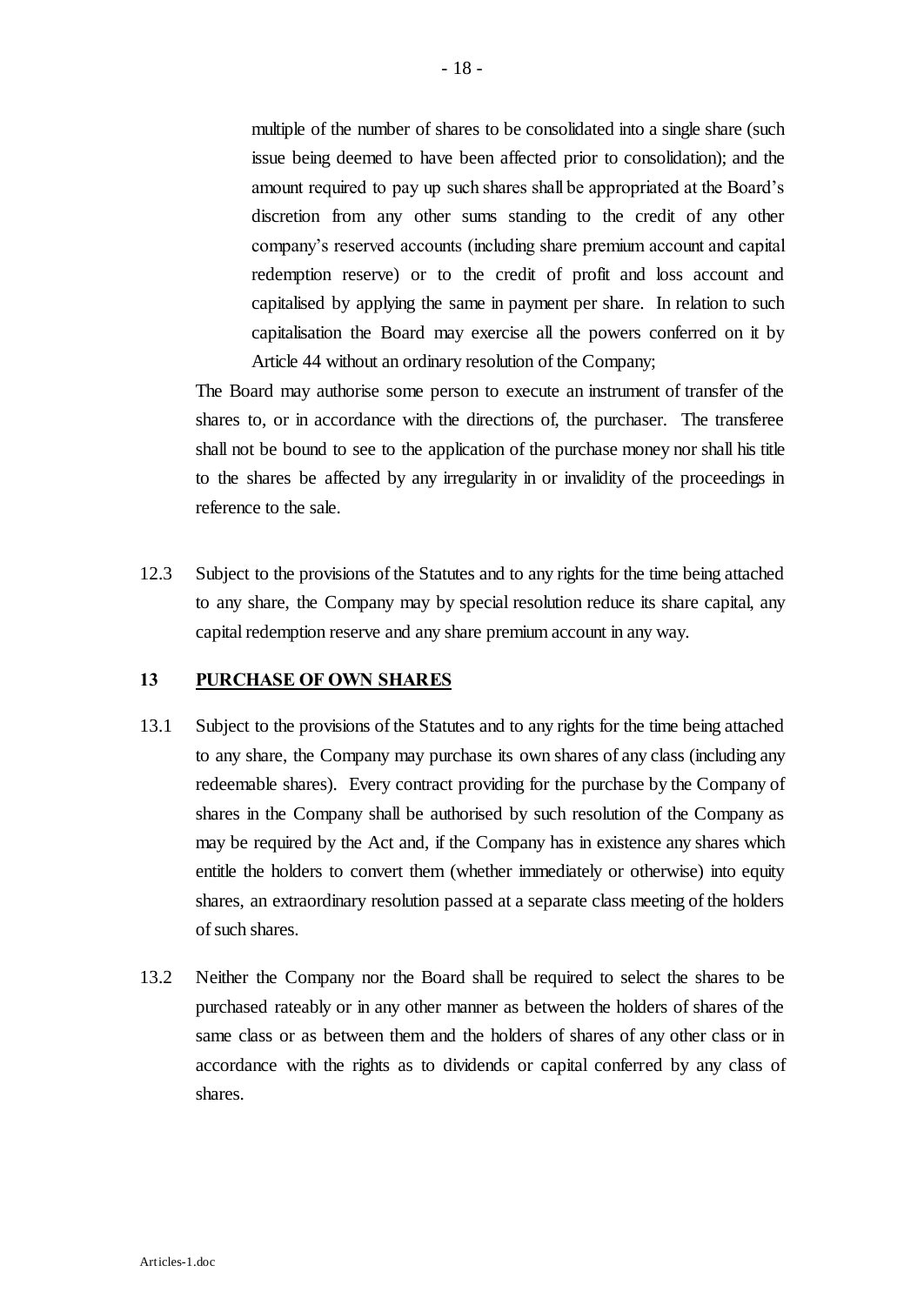13.3 Notwithstanding anything to the contrary contained in these Articles, the rights attached to any class of shares shall be deemed not to be varied or abrogated by anything done by the Company pursuant to Article 13.1.

## **14 SHARE WARRANTS**

- 14.1 The Company may issue warrants (hereinafter called "share warrants") with respect to fully paid up shares stating that the bearer is entitled to the shares therein specified and may provide by coupons or otherwise for the payment of future dividends on the shares included in such share warrants. The Board may determine and from time to time vary the conditions upon which share warrants shall be issued and upon which a new share warrant or coupon shall be issued in the place of one worn out defaced or destroyed. No new share warrant or coupon shall be issued to replace one that has been lost unless it is proved beyond reasonable doubt and to the satisfaction of the Board to have been destroyed.
- 14.2 The Board may determine and from time to time vary the conditions upon which the bearer of a share warrant shall be entitled to receive notices of and attend and vote and demand a poll at general meetings or to join in requisitioning general meetings and upon which a share warrant may be surrendered and the name of the holder entered in the register in respect of the shares therein specified and upon which dividends will be paid. Subject to such conditions and to these Articles the bearer of a share warrant shall be a member to the full extent. The holder of a share warrant shall hold such warrant subject to the conditions for the time being in force with regard to share warrants whether made before or after the issue of such share warrant.

#### **15 STOCK**

- 15.1 Subject to the provisions of the Act the Company may by ordinary resolution convert any paid up shares into stock, and re-convert any stock into paid up shares of any denomination.
- 15.2 The holders of stock may transfer the same or any part thereof in the same manner, and subject to the same regulations, as would have applied to the shares from which the stock arose if such shares had not been converted, or as near thereto as circumstances admit, but the Board may from time to time, if it thinks fit, fix the minimum amount of stock transferable, provided that such minimum shall not exceed the nominal amount of each of the shares from which the stock arose.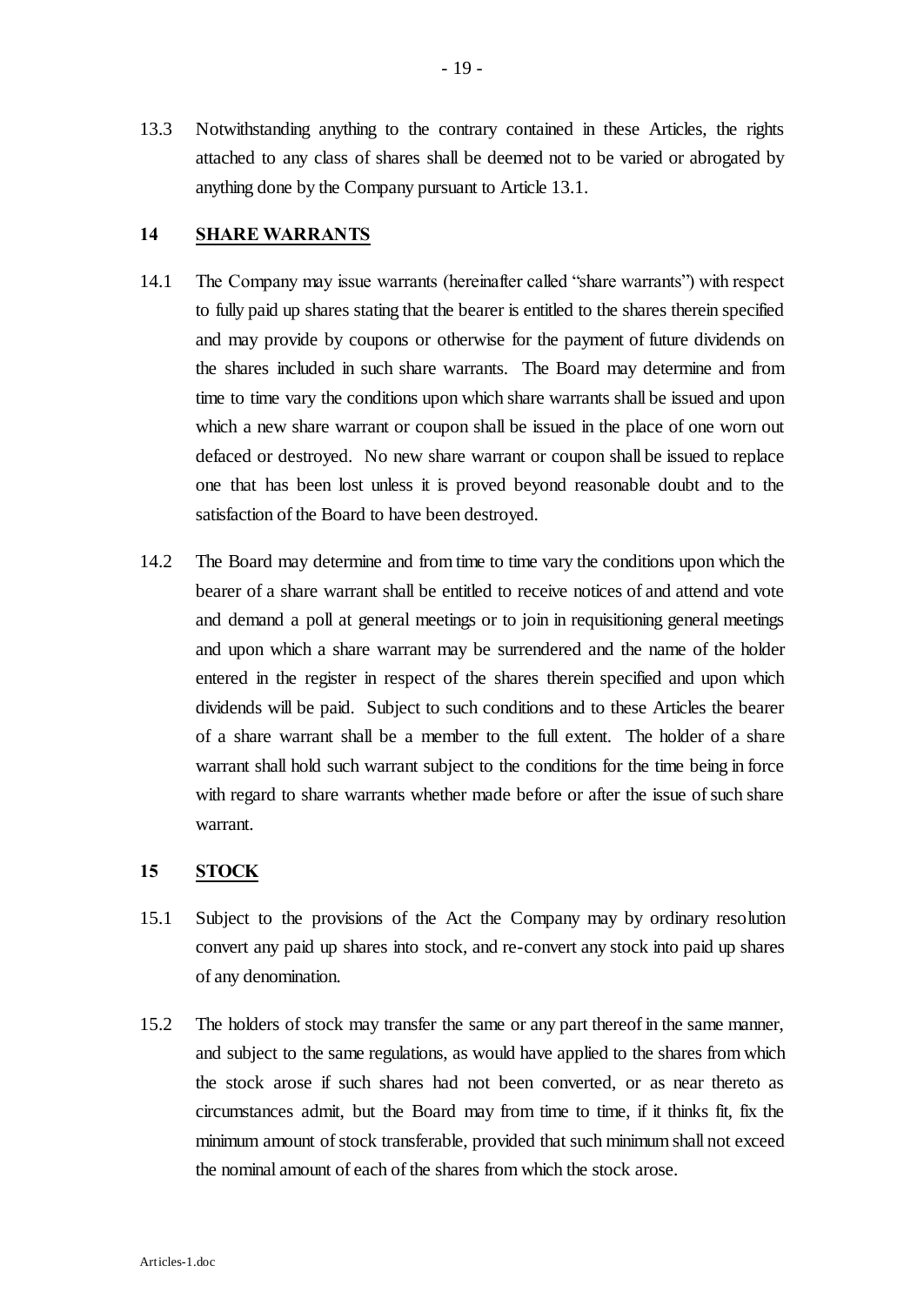- 15.3 The holders of stock shall, according to the amount of the stock held by them, have the same rights, privileges and advantages in all respects as if they held the shares from which the stock arose, provided that no such rights, privileges or advantages (except participation in dividends and profits of the Company and in the assets on a winding up) shall be conferred by an amount of stock which would not, if existing in shares, have conferred such rights, privilege or advantage.
- 15.4 The provisions of these Articles applicable to paid up shares shall apply to stock, and the words "share" and "member" shall include "stock" and "stockholder" respectively.

### **16 DISCLOSURE OF INTERESTS**

- 16.1 Sections 211, 212 and 213 of the Act shall be deemed to be incorporated into these Articles and accordingly to apply as between the Company and each member. Sections 203 to 205 (inclusive) and 208 of the Act apply for the purpose of construing references in this Article to persons interested in shares and to interests in shares respectively, as they apply in relation to Sections 198 to Section 212 (inclusive) of the Act (but with the omission of any reference to Section 209 of the Act).
- 16.2 No member shall, unless the Board otherwise determines, have the right in respect of shares held by him to attend and/or vote at a general meeting or any separate meeting of the holders of any class of share either personally or by proxy or on a poll, or to exercise any other right conferred by membership in relation to meetings or polls of the Company, if a notice under Section 212 of the Act ("Section 212 notice") has been duly served on him or any person whom the Company knows or has reasonable cause to believe to be interested in such shares ("the default shares", which expression includes any shares issued after the date of such Section 212 notice in respect of those shares) and he or any such person is in default in supplying to the Company the information thereby required within the period of:-
	- 16.2.1 fourteen days from the date of service of the Section 212 notice in the case of a notice where the aggregate nominal value of the default shares is at least 0.25 per cent. of the aggregate nominal value of the issued shares of the same class at the date of such notice; or
	- 16.2.2 twenty-eight days from the date of service of the Section 212 notice in any other case.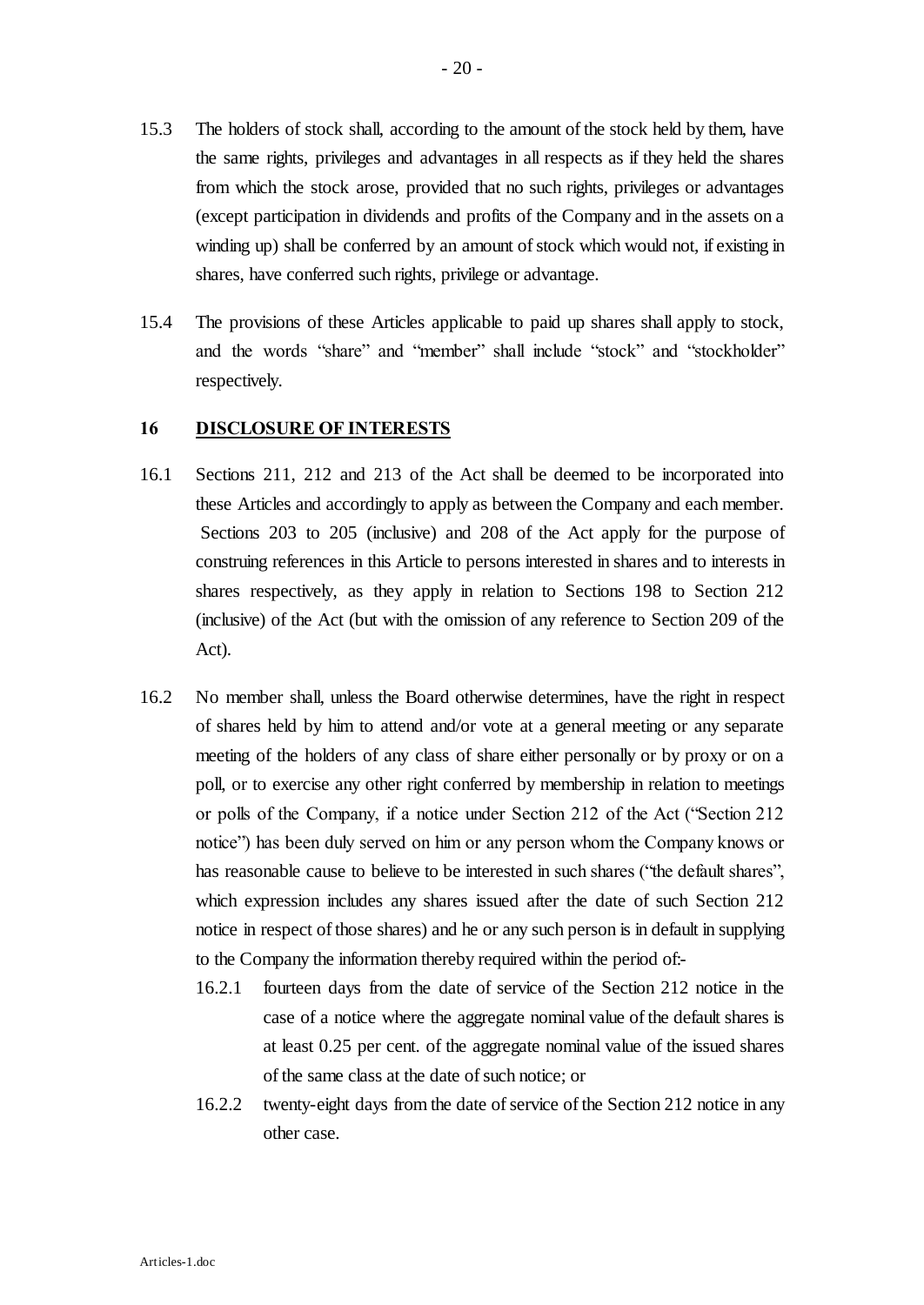- 16.3 Subject as set out below so long as the default shares are the subject of restrictions under Article 16.2, any dividend on such shares or other money payable will be withheld (with no obligation on the Company to pay interest thereon and the member shall not be entitled to elect, pursuant to Article 42, to receive shares in lieu of that dividend) and any transfer of or agreement to transfer such shares (other than following a sale shown to the satisfaction of the Board to be of the full legal and beneficial ownership of such shares to a bona fide unconnected third party) will be void, unless the directors otherwise determine. Transfers may not be refused and dividends may not be withheld if the aggregate nominal value of the default shares is less than 0.25 per cent. of the aggregate nominal value of the issued shares of the same class.
- 16.4 The period during which any of the rights referred to in Articles 16.2 and 16.3 (or any of them) shall be suspended shall commence on expiry of the period of fourteen days or twenty-eight days (as the case may be) from the date of service of the Section 212 notice and shall continue until the earlier of such time as:-
	- 16.4.1 the defaulter has disclosed the relevant facts about the default shares in compliance with the notice to the satisfaction of the Board; or
	- 16.4.2 the default shares are transferred following a sale shown to the satisfaction of the Board to be of the full legal and beneficial ownership of such shares to a bona fide unconnected third party.
- 16.5 If any shares are at any time subject to restrictions pursuant to this Article, that fact shall be noted against the name of the registered holder of such default shares in the register of members for so long as the restrictions shall continue and the removal of the restrictions shall be recorded in the same manner.
- 16.6 For the purpose of this Article a sale shall be presumed to be to a bona fide unconnected third party where the sale is made:-
	- 16.6.1 through a recognised investment exchange as defined in section 207 of the Financial Services Act 1986 or any other stock exchange outside the United Kingdom on which the Company's shares are normally traded; or
	- 16.6.2 pursuant to acceptance of a take-over offer defined in Section 428 of the Act; or
	- 16.6.3 in consequence of a sale of the whole of the beneficial interest in the default shares to a person who is unconnected with the member and with any other person appearing to be interested in the shares.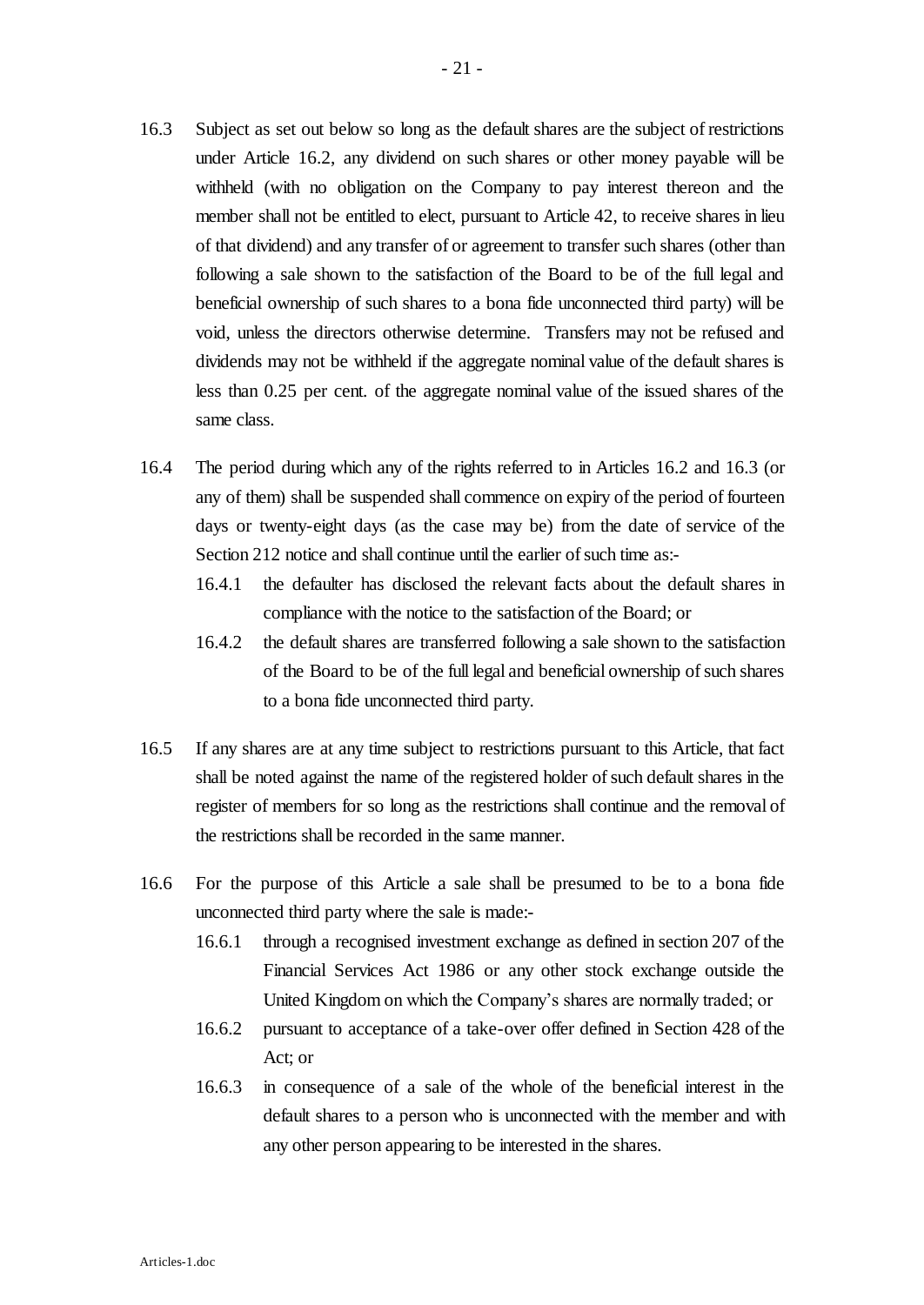- 16.7 For the purpose of ensuring that a particular transfer of shares is pursuant to a sale at arms' length, the directors may require the transferor or the person named as transferee in any transfer lodged for registration to furnish the Company with such information as the Board may think necessary or relevant. Failing such information being furnished to the satisfaction of the Board within a period of fourteen days (where the aggregate nominal value of the shares being transferred is at least 0.25 per cent. of the aggregate nominal value of the issued shares of the same class) or twenty-eight days (in any other case) after such request, the Board shall be entitled to refuse to register the transfer in question.
- 16.8 Any dividends withheld pursuant to this Article shall be paid on removal of the restriction on the payment of dividends on the shares in question and shall not bear interest against the Company. Pending payment, all dividends may be invested or otherwise made use of by the Board for the benefit of the Company and the Company shall not be constituted a trustee in respect thereof.
- 16.9 Nothing in this Article 16 shall limit the power of the Company under Section 216 of the Act.

## **17 GENERAL MEETINGS**

- 17.1 All general meetings other than annual general meetings shall be called extraordinary general meetings.
- 17.2 The Board may call an extraordinary general meeting whenever it thinks fit and, on the requisition of members in accordance with the Act, it shall forthwith proceed to convene an extraordinary general meeting for a date not more than eight weeks after receipt of the requisition at the office. At such a meeting no business shall be transacted except that stated by the requisitionists or proposed by the Board. If there are not within the United Kingdom sufficient members of the Board to convene a general meeting any Director may call one.
- 17.3 Subject to the provisions of the Act, annual general meetings shall be held at such time and place as the Board may determine.

## **18 NOTICE OF GENERAL MEETINGS**

18.1 An annual general meeting and an extraordinary general meeting called for the passing of a special resolution or a resolution appointing a person as a Director, shall be called by at least twenty one clear days' notice in writing. All other extraordinary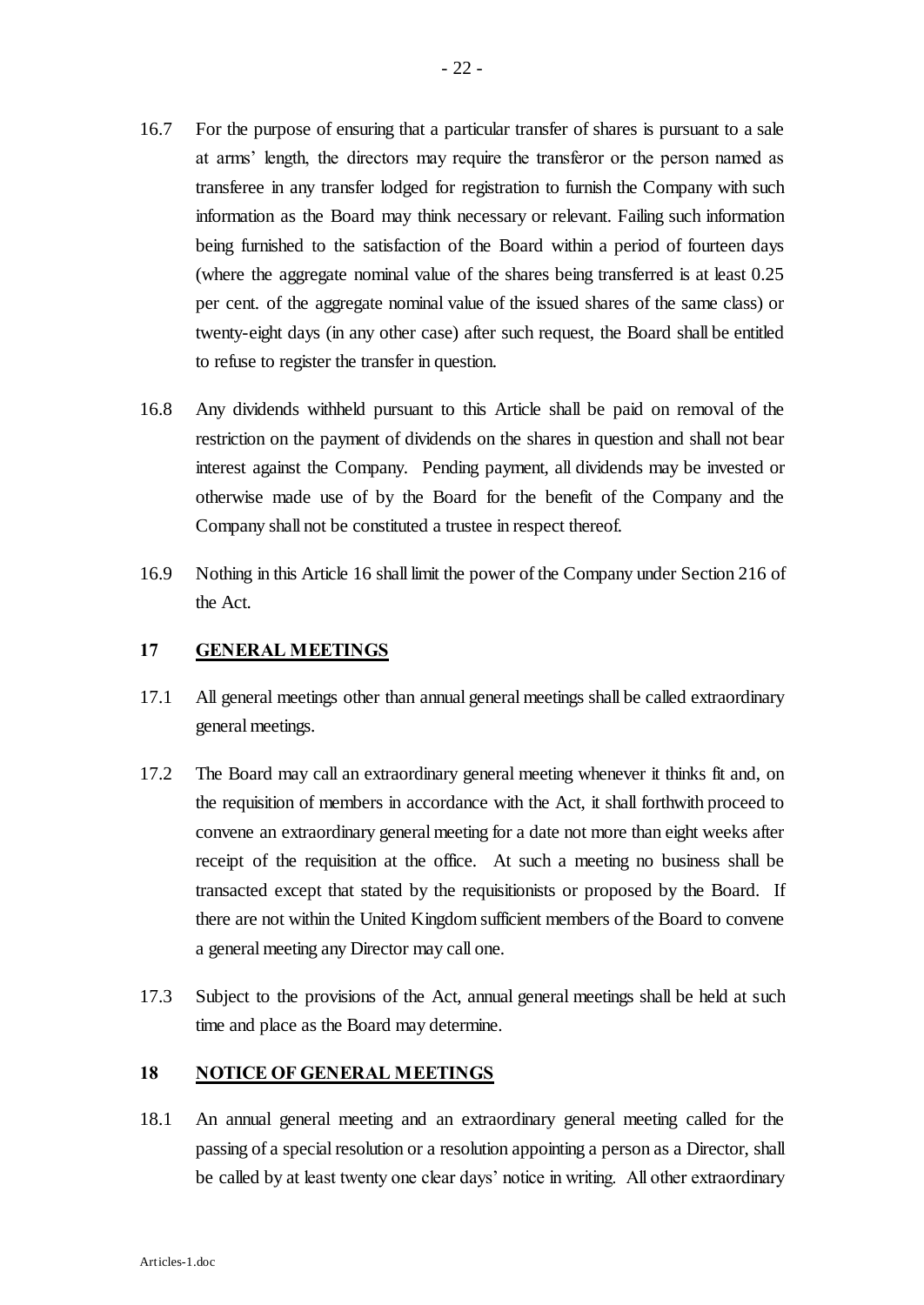general meetings shall be called by at least fourteen clear days' notice in writing. The notice shall specify the day, time and place of the meeting and the general nature of the business to be transacted, whether the meeting is an annual general or an extraordinary general meeting, if the meeting is convened to consider a special or extraordinary resolution, the intention to propose the resolution as such and with reasonable prominence, that a member entitled to attend and vote is entitled to appoint one or more proxies to attend and, on a poll, vote instead of him and that a proxy need not also be a member. Subject to the provisions of these Articles and to any restriction imposed on any Shareholder, notice shall be given to all members, the Directors and the Auditors.

- 18.2 The accidental omission to give notice of a meeting, or (where forms of proxy are sent out with notices) to send a form of proxy with a notice to any person entitled to receive such notice, or the non-receipt of a notice of meeting or form of proxy by such a person, shall not invalidate the proceedings at the meeting.
- 18.3 Subject to the provisions of the Act and notwithstanding that it is convened by shorter notice than that specified in this Article 18, a general meeting shall be deemed to have been duly convened if it is so agreed:-
	- (a) in the case of an annual general meeting, by all the members entitled to attend and vote and vote at the meeting; and
	- (b) in the case of any other meeting, by a majority in number of the members having a right to attend and vote at the meeting, being a majority together holding not less than 95% in nominal value of the shares giving that right.

#### **19 PROCEEDINGS AT GENERAL MEETINGS**

19.1 All business shall be deemed special that is transacted at an Extraordinary General Meeting, and also all business that is transacted at an Annual General Meeting with the exception of sanctioning or declaring dividends, the consideration of the accounts and balance sheet, the reports of the Directors and Auditors and any other documents required to be annexed to the accounts and balance sheet, the appointment or reappointment of Directors in the place of those retiring by rotation or otherwise, the appointment of Auditors where special notice of such appointment is not required by the Act, and the fixing of, or determining of the method of fixing of, the remuneration of the Auditors and the giving, variation or renewal of any authority of the Board for the purposes of Section 80 of the Act or any power pursuant to Section 95 of the Act.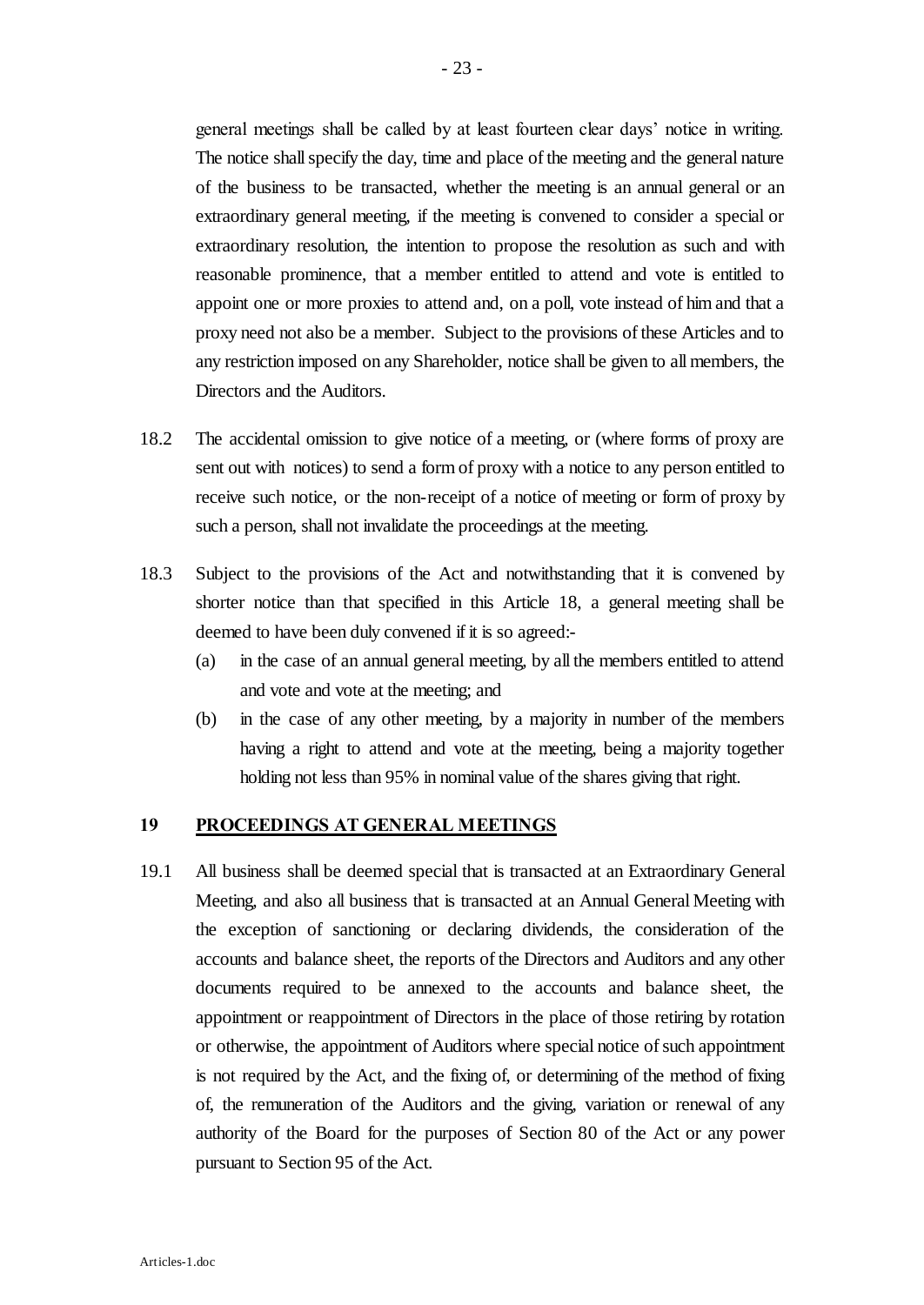- 19.2 No business shall be transacted at any general meeting, when the meeting proceeds to business, unless a quorum is present. The absence of a quorum shall not preclude the choice or appointment of a chairman which shall not be treated as part of the business of the meeting. Subject to Article 19.3 two members present in person or by proxy or being a duly authorised representative of a corporation which is a member and entitled to vote shall be a quorum for all purposes.
- 19.3 If within five minutes (or such longer interval as the Chairman in his absolute discretion thinks fit) from the time appointed for the meeting a quorum is not present, or if during a meeting a quorum ceases to be present, the meeting, if convened on the requisition of members, shall be dissolved and in any other case shall stand adjourned to such day and to such time and place (being not less than seven nor more than twenty eight days thereafter) as may be fixed by the chairman of the meeting (or, in default the Board). If at such adjourned meeting a quorum is not present within fifteen minutes from the time fixed for holding the meeting the meeting shall be dissolved. The Company shall give notice in writing of any meeting adjourned through lack of a quorum.
- 19.4 The chairman of the Board or in his absence some other Director nominated by the Board shall preside as chairman at every general meeting of the Company. If there is no such chairman or other Director or if at any meeting neither the chairman nor such other Director is present within fifteen minutes after the time fixed for holding the meeting or if neither is willing to act as chairman of the meeting, the Directors present shall elect one of themselves or if no Director is present within fifteen minutes after the time appointed for holding the meeting, or if all the Directors present decline to take the chair, the members present and entitled to vote shall choose one of their number to be chairman of the meeting.
- 19.5 The chairman of the meeting at which a quorum is present may with the consent of the meeting (and shall if so directed by the meeting) adjourn the meeting from time to time (or sine die) and from place to place. No business shall be transacted at any adjourned meeting except business left unfinished at the meeting from which the adjournment took place. Where a meeting is adjourned for an indefinite period the time and place for the adjourned meeting shall be fixed by the Board. Whenever a meeting is adjourned for fourteen days or more or for an indefinite period, seven clear days' notice at the least, specifying the place, the day, and the hour of the adjourned meeting and the general nature of the business to be transacted shall be given in the same manner as in the case of an original meeting. Save as provided in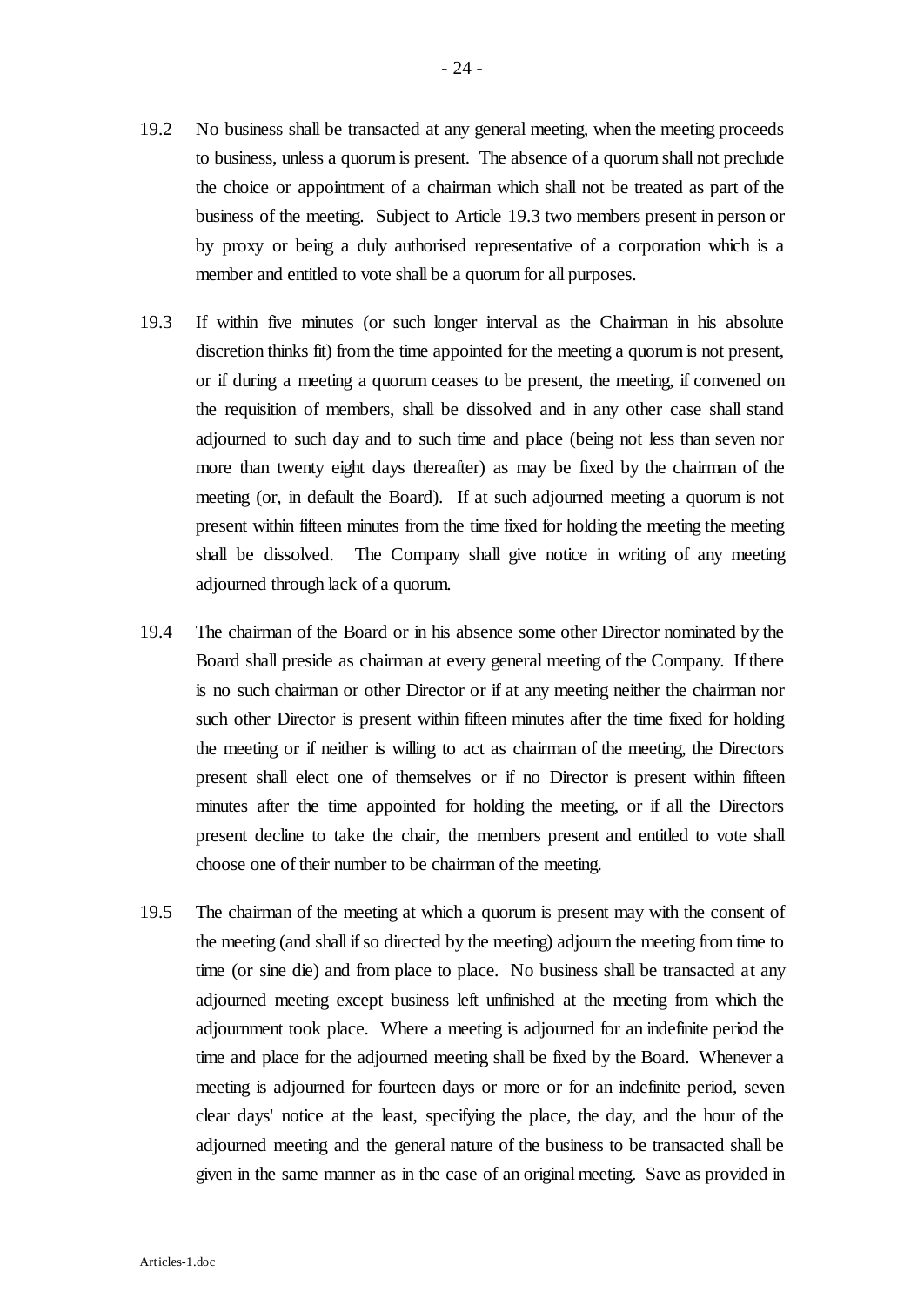these Articles it shall not otherwise be necessary to give any notice of an adjournment or of the business to be transacted at an adjourned meeting.

- 19.6 Without prejudice to any other power which he may have under these Articles or by law, the chairman may, without the need for the consent of the meeting, interrupt or adjourn any meeting from time to time and from place to place or for an indefinite period if he is of the opinion that it has become necessary to do so in order to secure the proper and orderly conduct of the meeting, to give all persons entitled to do so a reasonable opportunity of speaking and voting at the meeting or to ensure that the business of the meeting is properly disposed of. If it appears to the chairman that the meeting place specified in the notice convening the meeting is inadequate to accommodate all members entitled to and wishing to attend, the meeting shall nevertheless be duly constituted and its proceedings valid provided that the chairman is satisfied that adequate facilities are available to ensure that any member who is unable to be accommodated is nonetheless able to participate in the business for which the meeting has been convened and to hear and see all persons present who speak (whether by the use of microphones, loud-speakers, audiovisual communications equipment or otherwise), whether in the meeting place or elsewhere, and to be heard and seen by all other persons so present in the same manner.
- 19.7 At any general meeting a resolution put to the vote of the meeting shall be decided on a show of hands, unless before or on the declaration of the result of the show of hands or on the withdrawal of any other due demand for a poll a poll is duly demanded. Subject to the provisions of the Act, a poll may be demanded:-
	- 19.7.1 by the chairman of the meeting; or
	- 19.7.2 by at least five members present in person or by proxy and entitled to vote; or
	- 19.7.3 by any member or members present in person or by proxy representing not less than one-tenth of the total voting rights of all the members having the right to vote at the meeting; or
	- 19.7.4 by a member or members present in person or by proxy holding shares in the Company conferring a right to vote at the meeting, being shares on which an aggregate sum has been paid up equal to not less than one-tenth of the total sum paid up on all the shares conferring that right; and
	- 19.7.5 a demand by a person as proxy for a member shall be the same as a demand by a member.

- 25 -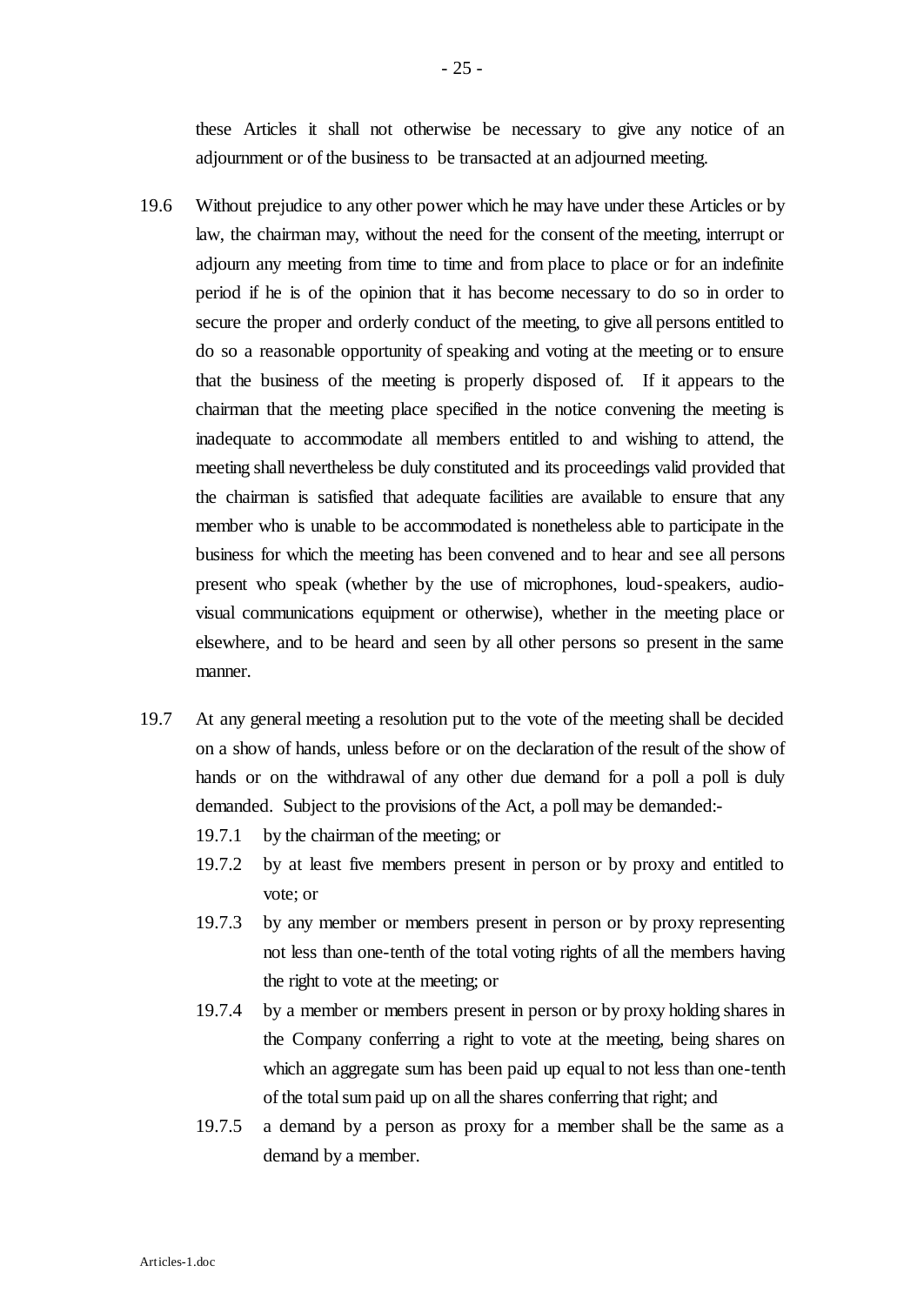- 19.8 Unless a poll is so demanded, a declaration by the chairman of the meeting that a resolution has been carried, or carried unanimously, or by a particular majority, or lost, or not carried by a particular majority and an entry to that effect in the minute book, shall be conclusive evidence of the fact, without proof of the number or proportion of the votes recorded in favour of or against such resolution.
- 19.9 The instrument appointing a proxy to vote at a meeting shall be deemed also to confer authority:-
	- 19.9.1 to demand or join in demanding a poll; and
	- 19.9.2 to vote on a poll.
- 19.10 If any votes are counted which ought not to have been counted, or might have been rejected or if any votes are not counted which ought to have been counted the error shall not vitiate the result of the voting unless it is pointed out at the same meeting, or at any adjournment thereof, and it is in the opinion of the chairman of the meeting of sufficient magnitude to vitiate the result of the voting.
- 19.11 If an amendment shall be proposed to any resolution under consideration but shall in good faith be ruled out of order by the chairman of the meeting, the proceedings on the substantive resolution shall not be invalidated by any error in such ruling. In the case of a resolution proposed as an extraordinary or special resolution, no amendment thereto (other than a mere clerical amendment to correct a patent error) may in the event be considered or voted upon. In the case of a resolution duly proposed as an ordinary resolution no amendment thereto (other than a mere clerical amendment to correct a patent error) may in the event be considered or voted on unless either at least 48 hours prior to the time appointed for holding the meeting or adjourned meeting at which such ordinary resolution is to be proposed notice in writing of the terms of the amendment and intention to move the same has been lodged at the office or the chairman of the meeting in his absolute discretion decides that it may be considered or voted upon.
- 19.12 If a poll is duly demanded, it shall be taken in such manner as the chairman of the meeting may direct (including the use of ballot or voting papers or tickets). The chairman may appoint scrutineers (who need not be members) and fix a time and place for declaring the result of the poll. The result of a poll shall be deemed to be the resolution of the meeting at which the poll was demanded.
- 19.13 A poll demanded on the election of the chairman of a meeting or on a question of adjournment shall be taken forthwith. A poll demanded on any other question shall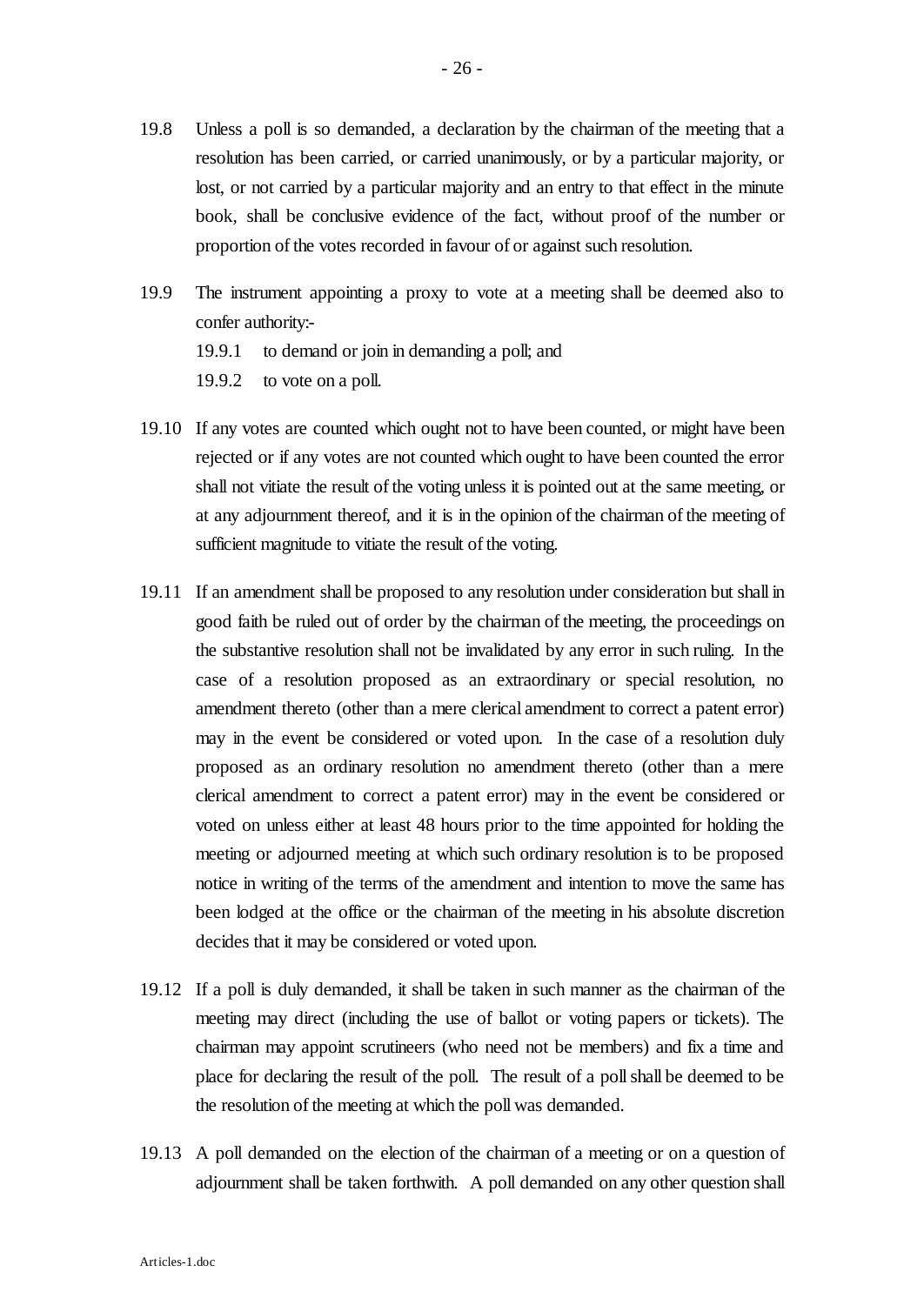be taken at such time and place as the chairman of the meeting directs, but in any case not more than twenty-eight days after the meeting at which the poll was demanded. Any business other than that upon which a poll has been demanded may be proceeded with pending the completion of the poll. The demand for a poll may be withdrawn at any time before the conclusion of the meeting. No notice need be given of a poll not taken immediately.

- 19.14 In the case of an equality of votes, whether on a show of hands or on a poll, the chairman of the meeting at which the show of hands takes place or at which the poll is demanded shall be entitled to a further or casting vote in addition to the votes to which he may be entitled as a member or as a representative or proxy of a member.
- 19.15 A Director shall, notwithstanding that he is not a member, be entitled to attend and speak at any general meeting and at any separate meeting of the holders of any class of shares in the Company.

#### **20 VOTES OF MEMBERS**

- 20.1 Subject to any terms as to voting upon which any shares may be issued, or may for the time being be held and subject to the Act and to any suspension or abrogation of voting rights pursuant to these Articles, at any general meeting, every member who (being an individual) is present in person or (being a corporation) is present by a duly authorised representative, not being himself a member entitled to vote, shall have one vote on a show of hands, and on a poll every member shall have one vote for each share of which he is the holder.
- 20.2 On a poll votes may be given in person or by proxy. A member may appoint more than one proxy to attend on the same occasion. When two or more valid but differing instruments of proxy are delivered in respect of the same share for use at the same meeting and in respect of the same matter, the one which is last validly delivered (regardless of its date or of the date of its execution) shall be treated as replacing and revoking the other or others as regards that share. If the Company is unable to determine which instrument was last validly delivered, none of them shall be treated as valid in respect of that share.
- 20.3 In the case of joint holders of a share the vote of the senior who tenders a vote, whether in person or by proxy, shall be accepted to the exclusion of the votes of the other joint holders, and for this purpose seniority shall be determined by the order in which the names stand in the register in respect of the joint holding.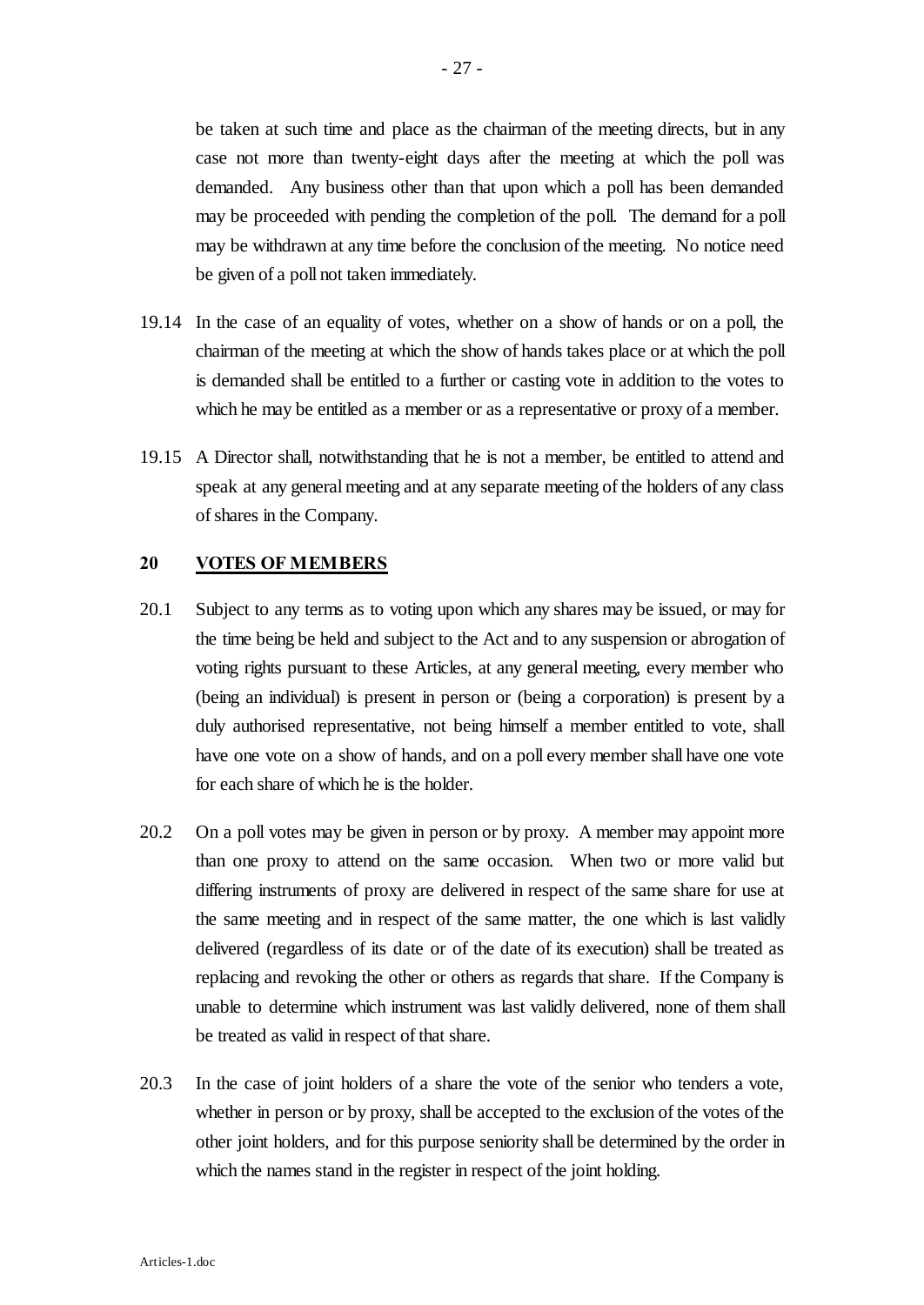- 20.4 A member in respect of whom an order has been made by any court having jurisdiction (whether in the United Kingdom or elsewhere) in matters concerning mental disorder may vote, whether on a show of hands or on a poll, by his receiver, curator bonis or other person authorised in that behalf appointed by that court, and any such receiver, curator bonis or other person may, on a poll, vote by proxy. Evidence to the satisfaction of the Board of the authority of the person claiming to exercise the right to vote shall be deposited at the office, or at such other place as is specified in accordance with the Articles for the deposit of instruments of proxy, not less than forty eight hours before the time appointed for holding the meeting or adjourned meeting at which the right to vote is to be exercised and in default the right to vote shall not be exercisable.
- 20.5 No member shall unless the Board determines otherwise be entitled to vote at any general meeting or at any separate general meeting of the holders of any class of shares in the Company, either in person or by proxy unless all calls or other sums presently payable by him in respect of shares in the Company together with interest and expenses (if any) have been paid.
- 20.6 If any objection shall be raised as to the qualification of any voter the objection shall not vitiate the decision on any resolution unless the same is raised or pointed out at the meeting or adjourned meeting at which the vote objected to is given or tendered. Any objection made in due time shall be referred to the chairman of the meeting, and shall only vitiate the decision of the meeting on any resolution if the chairman decides that the objection or allegation is justified and that the decision of the meeting may have been affected. The decision of the chairman shall be final and conclusive.
- 20.7 Any person (whether a member of the Company or not) may be appointed to act as a proxy. Deposit of an instrument of proxy shall not preclude a member from attending and voting in person at the meeting in respect of which the proxy is appointed or at any adjournments thereof.
- 20.8 Forms of instrument of proxy shall be in writing in any usual or common form or in such other form as the Board may approve. Forms of instrument of proxy shall be sent by the Company to all persons entitled to notice of and to attend and vote at any meeting, and shall (unless the Board otherwise determines) provide for voting both for and against all resolutions to be proposed at the meeting other than resolutions relating to the procedure of the meeting. The instrument of proxy shall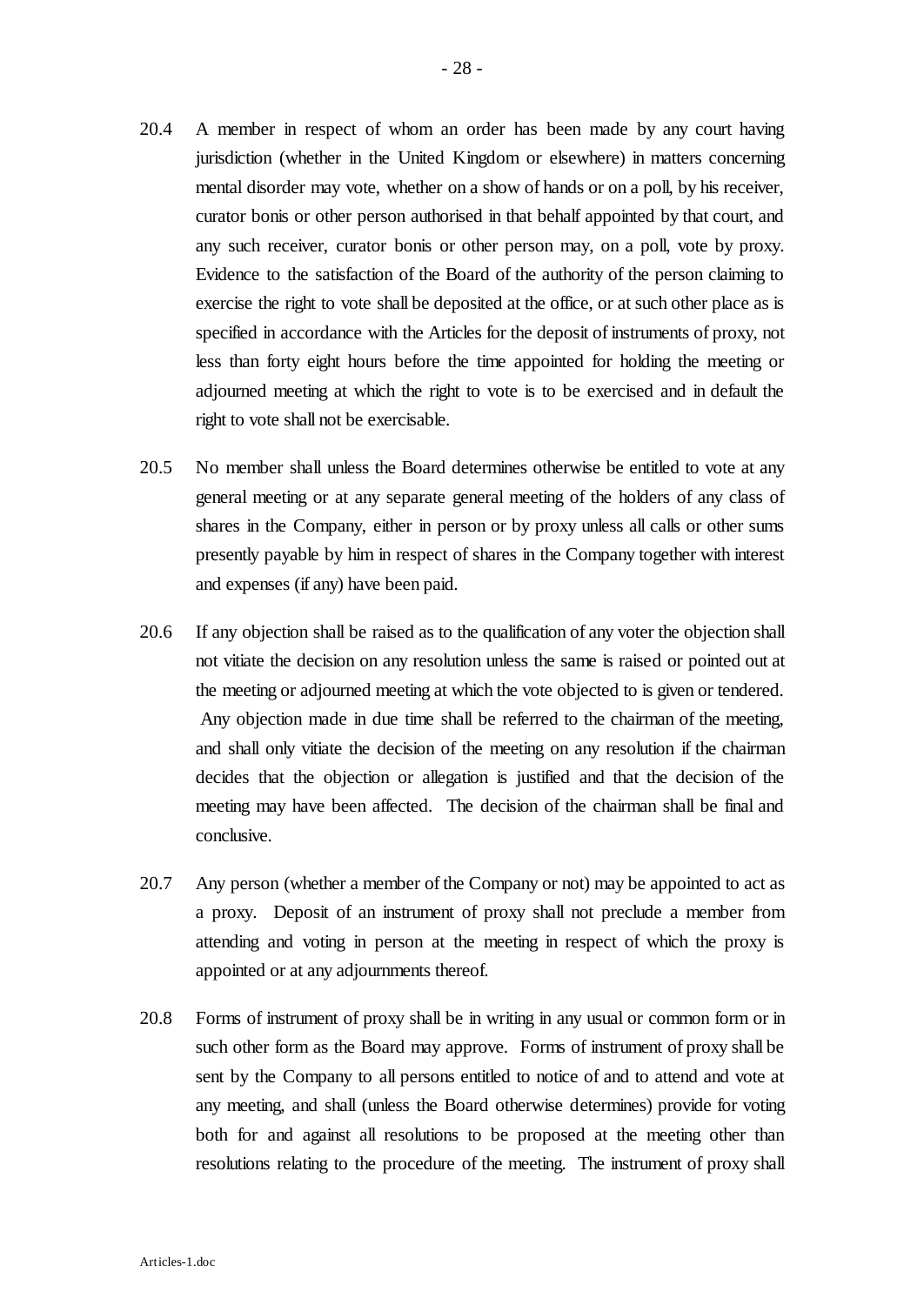be executed by or on behalf of the appointor. A corporation may execute a form of proxy either under its common seal or as a deed or by an attorney or under the hand of a duly authorised officer.

- 20.9 The instrument of proxy and the power of attorney or other written authority (if any) under which it is signed, or an office or notarially certified copy or a copy certified in accordance with the Powers of Attorney Act 1971 or the Enduring Powers of Attorney Act 1986 (or any statutory modification or re-enactment thereof for the time being in force) of such power or written authority, shall be deposited at the office (or at such other place in the United Kingdom as shall be specified for that purpose in the notice of meeting or in any form of proxy or other document accompanying the same) not less than forty-eight hours before the time appointed for holding the meeting or adjourned meeting at which the person named in the instrument proposes to vote, or in the case of a poll taken subsequently to the meeting or adjourned meeting, not less than twenty-four hours before the time appointed for taking the poll, and unless so deposited the instrument of proxy shall not be treated as valid. No instrument of proxy shall be valid after the expiration of twelve months from the date stated in it as the date of its execution except at an adjourned meeting or on a poll demanded at a meeting or an adjourned meeting in cases where the meeting was originally held within twelve months of such date. The instrument of proxy shall, unless the contrary is stated, be valid as well for any adjournment of the meeting as for the meeting to which it relates.
- 20.10 A vote given or poll demanded by proxy or by the duly authorised representative of a corporation shall be valid, notwithstanding the previous determination of the authority of the person voting or demanding a poll, unless notice in writing of the determination shall have been received by the Company at the office (or other place at which the instrument of proxy was duly deposited in accordance with the notice of meeting or form of proxy or other document accompanying the same) before the commencement of the meeting or adjourned meeting at which the instrument of proxy is used or, in the case of a poll taken otherwise than on the same day as the meeting or adjourned meeting, the time appointed for taking the poll.
- 20.11 The Board may, at the expense of the Company, send to the members, by post or otherwise, instruments of proxy (with or without provision for their return prepaid) for use at any general meeting or at any separate meeting of the holders of any class of shares of the Company either in blank or nominating in the alternative any one or more of the Directors or any other persons. If for the purpose of any meeting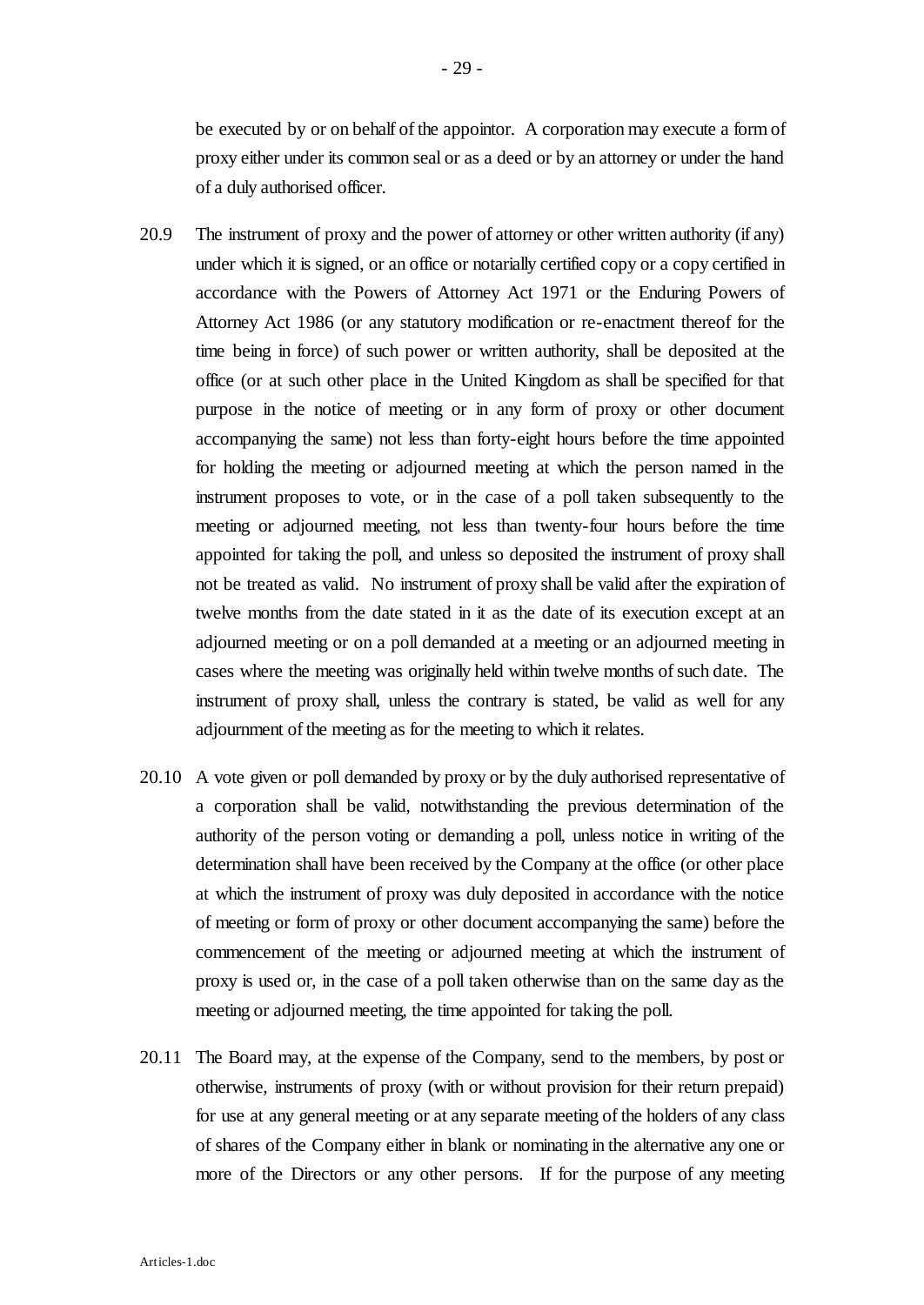invitations to appoint as proxy a person, or one of a number of persons, specified in the invitations are issued at the Company's expense, they shall be issued to all (and not to some only) of the members entitled to be sent a notice of the meeting and to vote thereat by proxy.

#### **21 CORPORATIONS ACTING BY REPRESENTATIVES**

21.1 Any corporation which is a member of the Company may by resolution of its directors or other governing body authorise such person as it thinks fit to act as its representative at any meeting of the Company or of any class of members of the Company. The person so authorised shall be entitled to exercise the same powers on behalf of such corporation as the corporation could exercise if it were an individual member of the Company and such corporation shall for the purposes of these Articles be deemed to be present in person at any such meeting if a person so authorised is present thereat; and all references to attendance and voting in person shall be construed accordingly. A director, the secretary or some person authorised for the purpose by the secretary may require the representative to produce a certified copy of the resolution so authorising him or such other evidence of his authority reasonably satisfactory to them before permitting him to exercise his power.

#### **22 POWERS OF THE BOARD**

- 22.1 Subject to the provisions of the Act, the memorandum of association of the Company and these Articles and to any directions given by special resolution of the Company the business of the Company shall be managed by the Board, which may exercise all the powers of the Company. No alteration of the memorandum of association of the Company or of these Articles and no such direction shall invalidate any prior act of the Board which would have been valid if such alteration had not been made or that direction had not been given. The general powers given by this Article shall not be limited or restricted by any special authority or power given to the Board by any other Article. A meeting of the Board at which a quorum is present may exercise all powers exercisable by the directors.
- 22.2 The Board may make such arrangements as the Board thinks fit for the management and transaction of the Company's affairs in the United Kingdom or elsewhere and may for that purpose appoint local boards, managers and agents and delegate to them any of the powers of the Board (other than the power to borrow and make calls) with power to sub-delegate.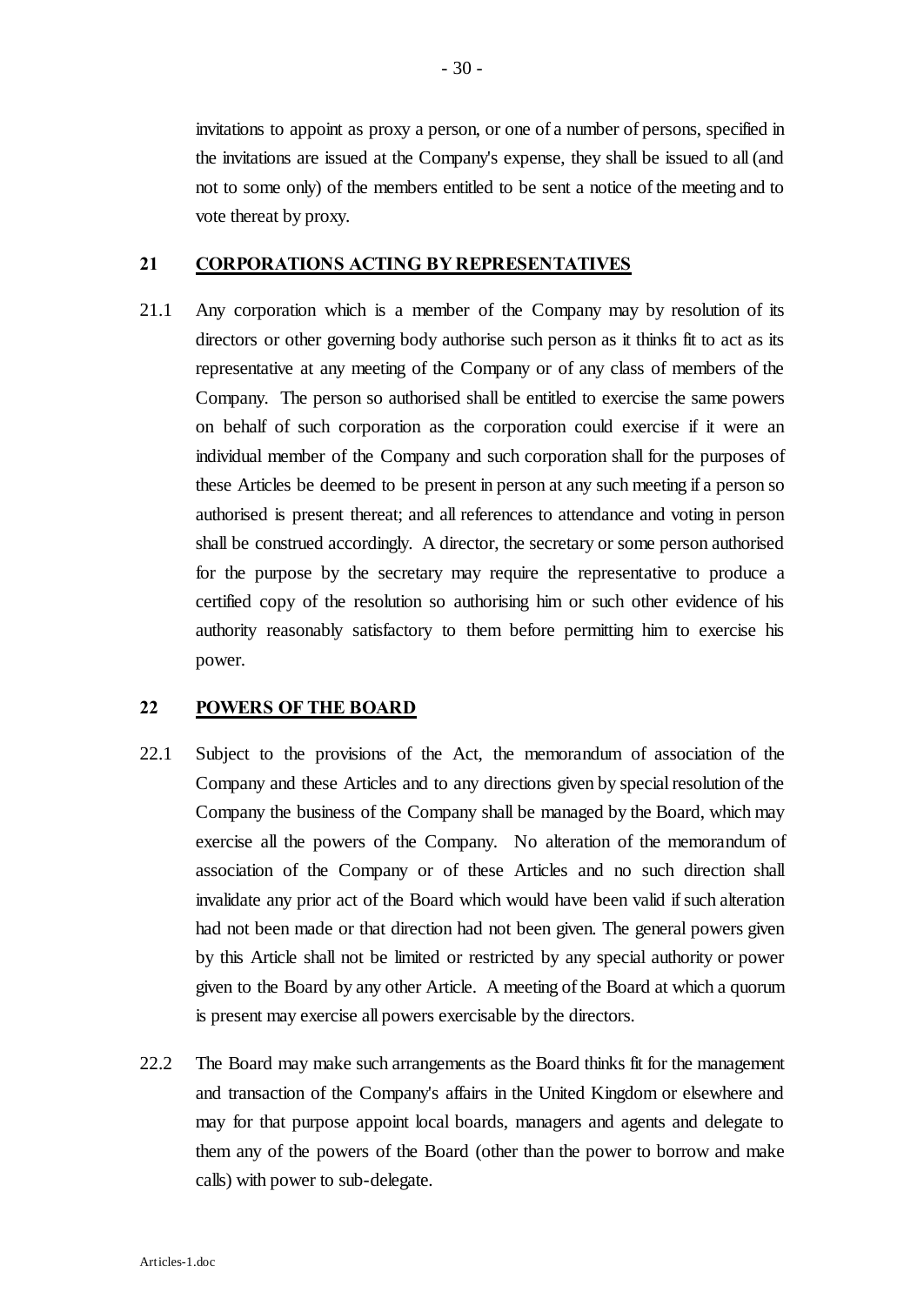- 22.3 The Board may from time to time by power of attorney appoint any company, firm or person, or any fluctuating body of persons, whether nominated directly or indirectly by the Board, to be the attorney or attorneys of the Company for such purposes and with such powers, authorities and discretions (not exceeding those vested in or exercisable by the Board under these Articles) and for such period and subject to such conditions as it may think fit. Any such power of attorney may contain such provisions as the Board may think fit for the protection or convenience of persons dealing with any such attorney and may authorise any such attorney to sub-delegate all or any of the powers, authorities and discretions vested in him.
- 22.4 The Board may delegate any of its powers, authorities and discretions (with power to sub-delegate) for such time as it thinks fit to any committee consisting of at least one or more Directors. They may also delegate to any managing Director or any Director holding any other executive office such of their powers as they consider desirable to be exercised by him. Any such delegation may be made subject to any conditions the Board may impose, and either collaterally with or to the exclusion of its own powers and may be revoked or altered. Subject to any such conditions, the proceedings of a committee with two or more members shall be governed by the Articles regulating the proceedings of the Board so far as they are capable of applying. If any such committee determines to co-opt persons other than Directors on to such committee, the number of such co-opted persons shall be less than one half of the total number of members of the committee and no resolution of the committee shall be effective unless a majority of the members of the committee present at the meeting concerned are Directors. If the powers of the Board are delegated to a committee which consists wholly of directors no resolution of the committee shall be effective unless at least two directors are present at the meeting.

#### **23 BORROWING POWERS**

- 23.1 Subject as hereinafter provided, the Board may exercise all the powers of the Company to borrow money, and to mortgage or charge all or any part of its undertaking, property and assets (present and future) and uncalled capital and, subject to the Act, to issue debentures, loan stock and other securities, whether outright or as collateral security, for any debt, liability or obligation of the Company or of any third party.
- 23.2 The Board shall restrict the borrowings of the Company and exercise all voting and other rights or powers of control exercisable by the Company in relation to its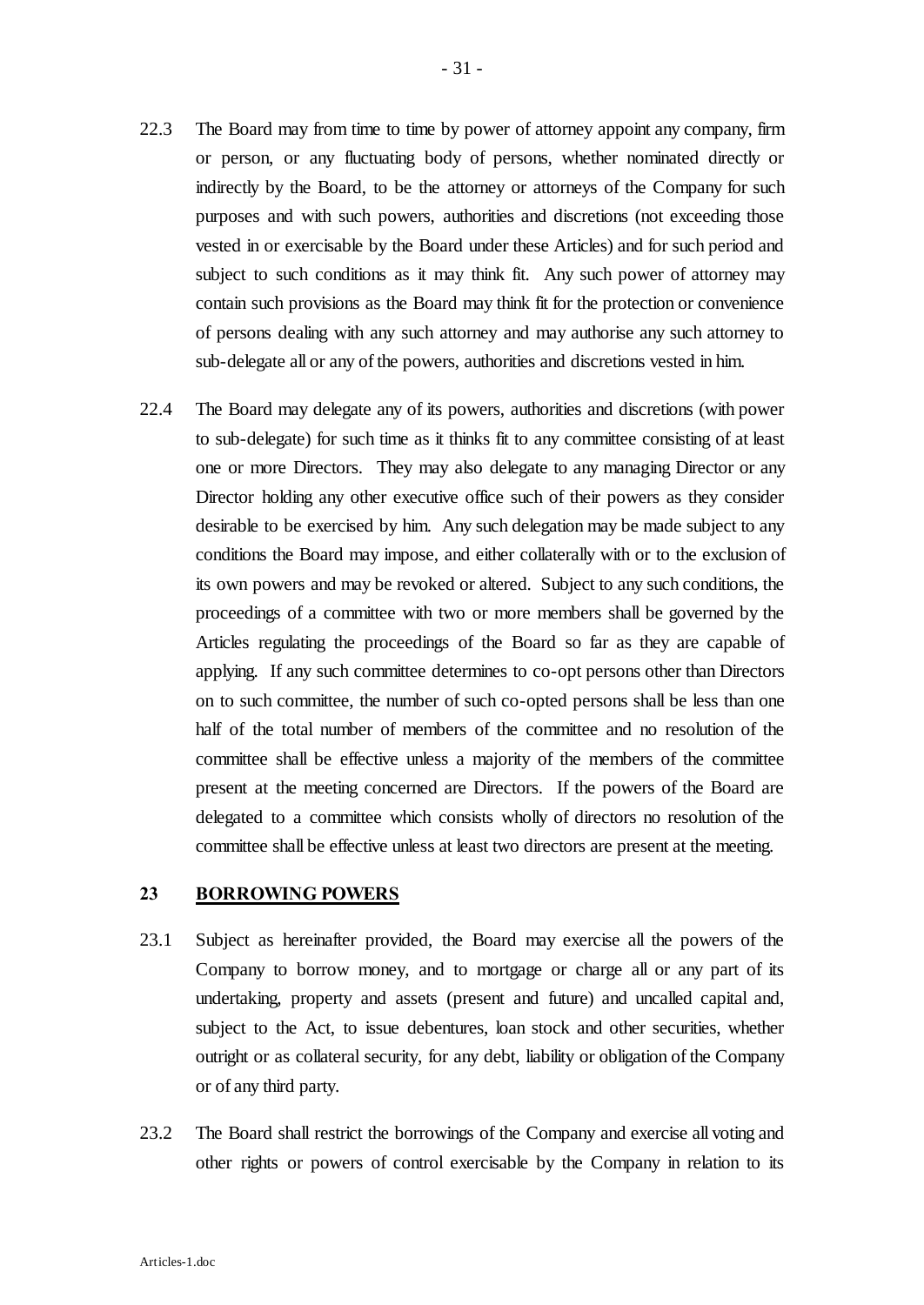subsidiaries (if any) so as to ensure (as regards subsidiaries in so far as by such exercise the Board can ensure) that without the previous sanction of an ordinary resolution of the Company the aggregate amount for the time being outstanding of all borrowings by the Company and its subsidiaries (excluding money owed by any of the Company or any of its subsidiaries to any other of the Company or any of its subsidiaries and deducting cash deposited, being an amount equal to the aggregate of the amounts beneficially owned by the Company or any of its subsidiaries which are deposited for the time being with any bank or other person (not being the Company or any of its subsidiaries) and which are repayable to such company on demand or within three months of such demand, subject in the case of amounts deposited by a partly owned subsidiary undertaking to the exclusion of a proportion thereof equal to the proportion of its issued equity share capital which is not attributable to the Company (directly or indirectly) shall not at any time exceed  $£15$ million or an amount equal to three times the adjusted capital and reserves whichever is the greater. For the purpose of the above restriction the "adjusted capital and reserves" means the aggregate from time to time of:-

- 23.2.1 the amount paid up or credited as paid up on the allotted or issued share capital of the Company; and
- 23.2.2 the amount standing to the credit of the capital and revenue reserves of the Company (or, if the Company has subsidiaries, the consolidated capital and revenue reserves of the Company and its subsidiaries) including any share premium account, capital redemption reserve, revaluation reserve and credit balance on profit and loss account;

all as shown in the latest audited balance sheet of the Company or (as the case may be) the latest audited consolidated balance sheet of the Company and its subsidiaries but adjusted as may be necessary to take account of:-

23.2.3 any variation in the paid up share capital or the share premium account or capital redemption reserve or revaluation reserve since the date of such balance sheet and so that for the purpose of making such adjustments, if any issue or proposed issue of shares by the Company for cash has been underwritten, then such shares shall be deemed to have been issued and the amount (including any premium) of the subscription moneys payable in respect thereof (not being moneys payable later than six months after the date of allotment) shall, to the extent so underwritten, be deemed to have been paid up on the date when the issue of such shares was underwritten (or, if such underwriting was conditional, on the date when it became unconditional);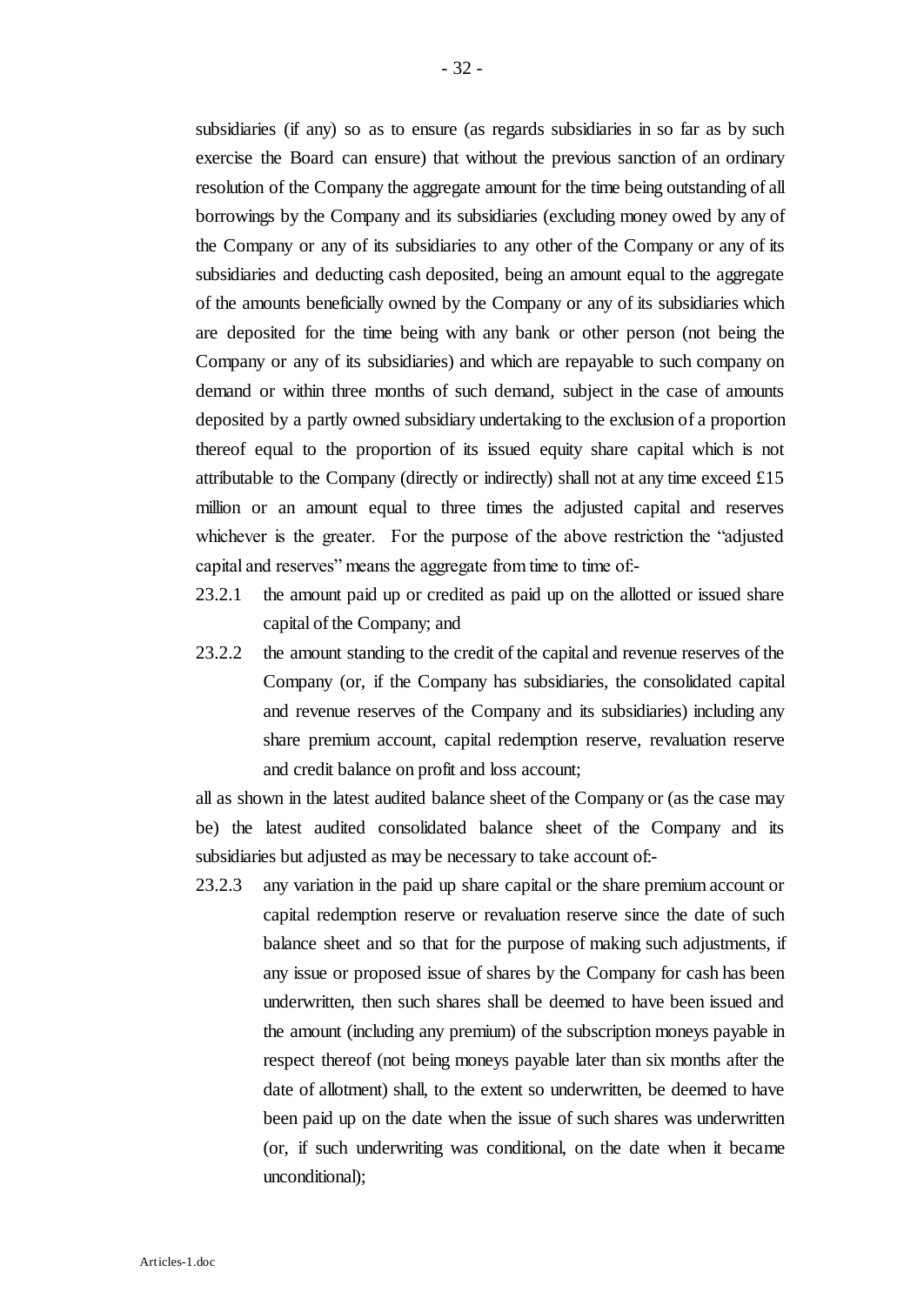- 23.2.4 the deduction of any distribution declared, recommended or made by the Company or any of its subsidiaries out of profits accrued up to and including the date of the relevant balance sheet and (otherwise than to the Company or to a subsidiary) not provided for therein;
- 23.2.5 the exclusion of any sums set aside for taxation;
- 23.2.6 the deduction of any debit balance on profit and loss account as shown in such balance sheet;
- 23.2.7 any company which has become or ceased to be a subsidiary since the date of such balance sheet and any variation in the interests of the Company in its subsidiaries since the date of such balance sheet; and
- 23.2.8 where the calculation is required for the purposes of or in connection with a transaction under or in connection with any company which is to become or cease to be a subsidiary, such adjustments as would be appropriate if such transaction had been carried into effect.
- 23.3 For the purpose of this Article 23 "borrowings" shall be deemed to include not only borrowings but also the following except in so far as otherwise taken into account:-
	- 23.3.1 the nominal amount of any issued share capital and the principal amount of any debentures or borrowed money together with any fixed or minimum premium payable on redemption, the beneficial interest in which is not for the time being owned by the Company or any of its subsidiaries, of a body whether corporate or unincorporated and the redemption or repayment of which is the subject of a guarantee or indemnity by the Company or any of its subsidiaries or is secured on the assets of any such company;
	- 23.3.2 the outstanding amount raised by acceptances by any bank or accepting house under any acceptance credit opened on behalf of and in favour of the Company or any of its subsidiaries other than any acceptances or acceptance credits relating to the purchase of goods and services in the ordinary course of trading and outstanding for six months or less;
	- 23.3.3 the principal amount (including any premium payable on final repayment) of any debenture (whether secured or unsecured) of the Company or any of its subsidiaries owned otherwise than by the Company or any of its subsidiaries;
	- 23.3.4 the principal amount of any preference share capital of any subsidiary owned otherwise than by the Company or any of its subsidiaries;
	- 23.3.5 any fixed or minimum premium payable on final repayment of any borrowing or deemed borrowing (but any premium payable on final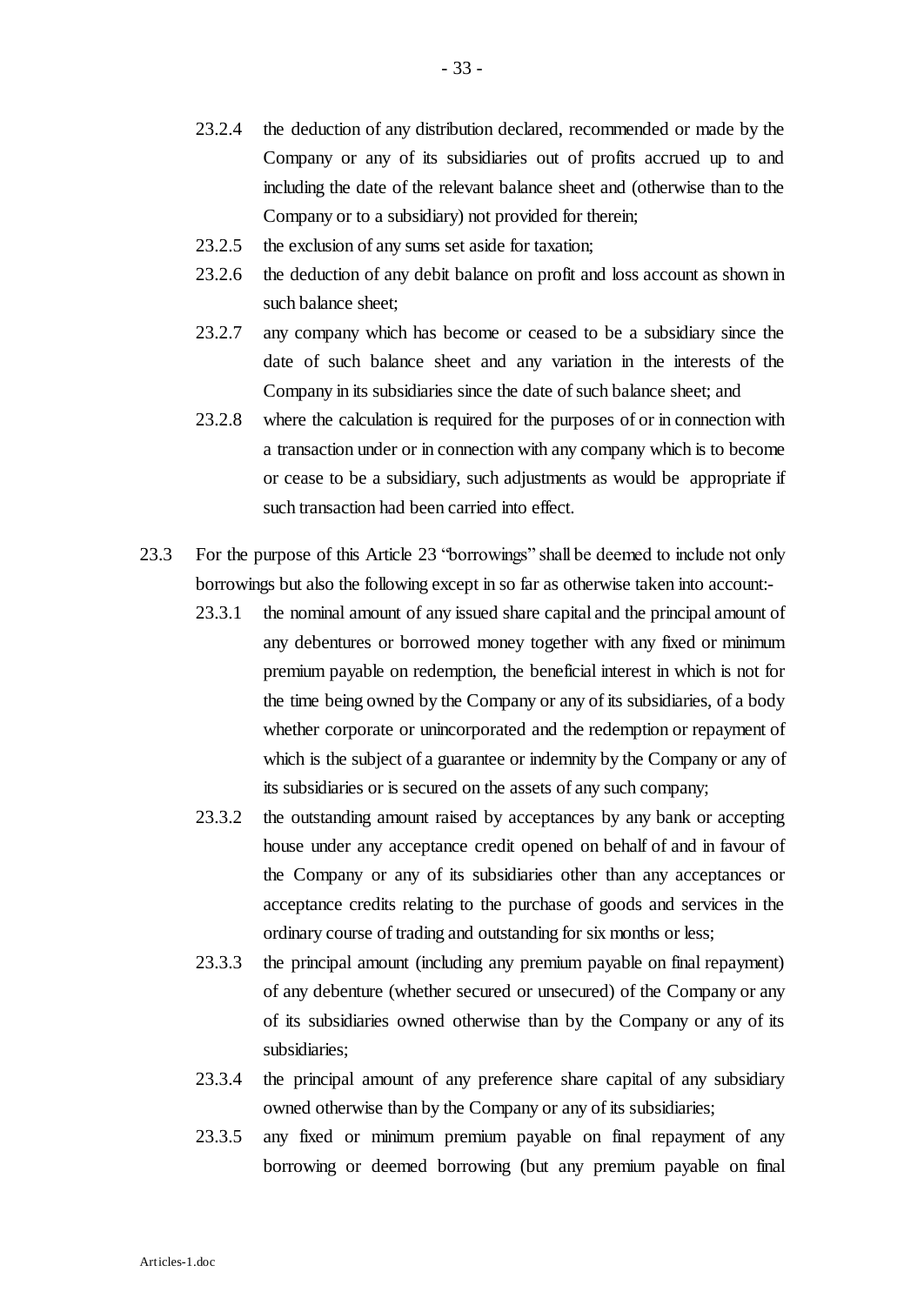repayment of an amount not to be taken into account as monies borrowed shall not be taken into account); and

23.3.6 any fixed amount in respect of a hire purchase contract or of a finance lease payable in either case by the Company or any of its subsidiaries which would be shown at the material time as an obligation in a balance sheet prepared in accordance with the accounting principles used in the preparation of the relevant balance sheet (and for the purpose of this subparagraph 23.3.6 "finance lease" means a contract between a lessor and the Company and any of its subsidiaries as lessee or sub-lessee where substantially all the risks and rewards of the ownership of the assets leased or sub-leased are to be borne by that company and "hire purchase agreement" means a contract of hire purchase between a hire purchase lender and the Company or any of its subsidiaries as hirer);

but shall be deemed not to include:-

- 23.3.7 borrowings incurred by the Company or any of its subsidiaries for the purpose of repaying the whole or any part of any borrowings by the Company or any of its subsidiaries for the time being outstanding within six months of being so borrowed, pending their application for that purpose within that period; and
- 23.3.8 borrowings incurred by the Company or any of its subsidiaries for the purpose of financing any contract in respect of which any part of the price receivable by the Company or any of its subsidiaries is guaranteed or insured by the Export Credits Guarantee Department of the Department of Trade and Industry or by any other governmental department fulfilling a similar function, up to an amount not exceeding that part of the price receivable under the contract which is so guaranteed or insured;
- 23.3.9 an amount equal to the monies borrowed of any company outstanding immediately after it becomes a subsidiary of the Company, provided that it becomes such a subsidiary during the six months preceding the calculation; and
- 23.3.10 notwithstanding sub-paragraphs 23.3.1 to 23.3.6 above, the proportion of monies borrowed by the Company or any of its subsidiaries (and not owing to the Company or any of its subsidiaries) which is equal to the proportion of its issued equity share capital not attributable, direct or indirectly, to the Company;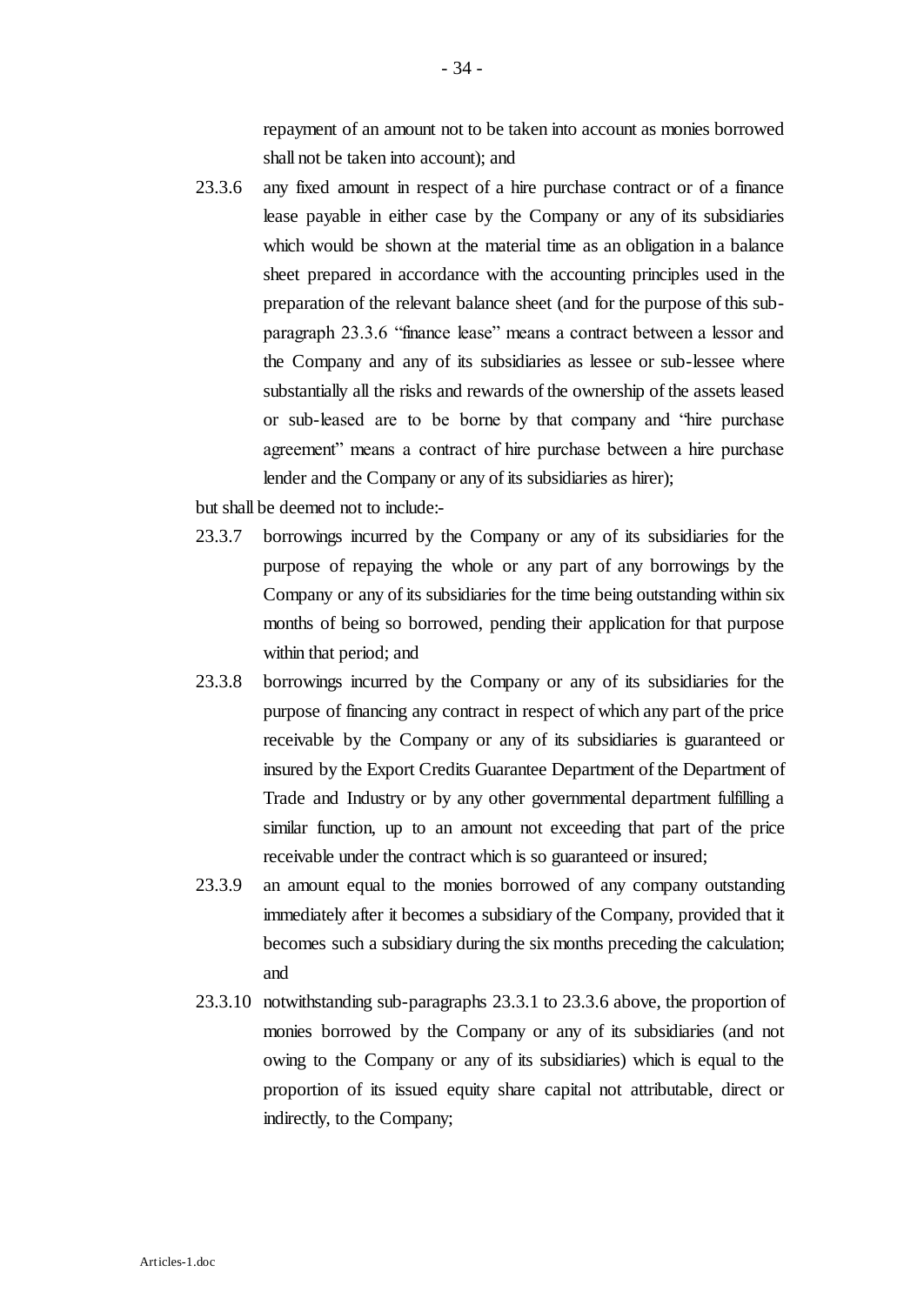and in sub-paragraphs 23.3.5 to 23.3.10 above references to amounts of monies borrowed include references to amounts which, but for the exclusion under those sub-paragraphs, would fall to be included.

- 23.4 When the aggregate amount of borrowings required to be taken into account for the purposes of these Articles on any particular day is being ascertained, any money denominated or repayable (or repayable at the option of any person other than the Company) in a currency other than sterling shall be converted for the purpose of calculating the sterling equivalent at the rate of exchange used for the conversion of that currency in the relevant balance sheet if none was so used at the rate of exchange prevailing on that day in London or, if it would result in a lower sterling equivalent, at the rate of exchange prevailing in London six months before such day (and so that for this purpose the rate of exchange shall be taken as the middle market rate as at the close of business on the day in question or, if that is not a business day, on the last business day before the date in question).
- 23.5 Subject to the provisions of the Act, the Company may from time to time change the accounting conventions on which the audited balance sheet or audited consolidated balance sheet is prepared.
- 23.6 A certificate or report by the Auditors as to the amount of the adjusted capital and reserves or the amount of any borrowings or to the effect that the limit imposed by these Articles has not been or will not be exceeded at any particular time or times shall be conclusive evidence of the amount or of that fact. For the purposes of their computation, the auditors may, at their discretion, make such further or other adjustments (if any) as they think fit. Nevertheless for the purposes of these Articles the Board may act in reliance on a bona fide estimate of the amount of the adjusted capital and reserves at any time and if in consequence such limit is inadvertently exceeded an amount of moneys borrowed equal to the excess may be disregarded until the expiration of sixty days after the day on which (by reason of a determination of the auditors or otherwise) the Board becomes aware that such a situation has or may have arisen.
- 23.7 Notwithstanding the foregoing no lender or other person dealing with the Company shall be concerned to see or inquire whether the limit imposed by this Article 23 is observed and no borrowing incurred or security given in excess of such limit shall be invalid or ineffectual except in the case of express notice to the lender or the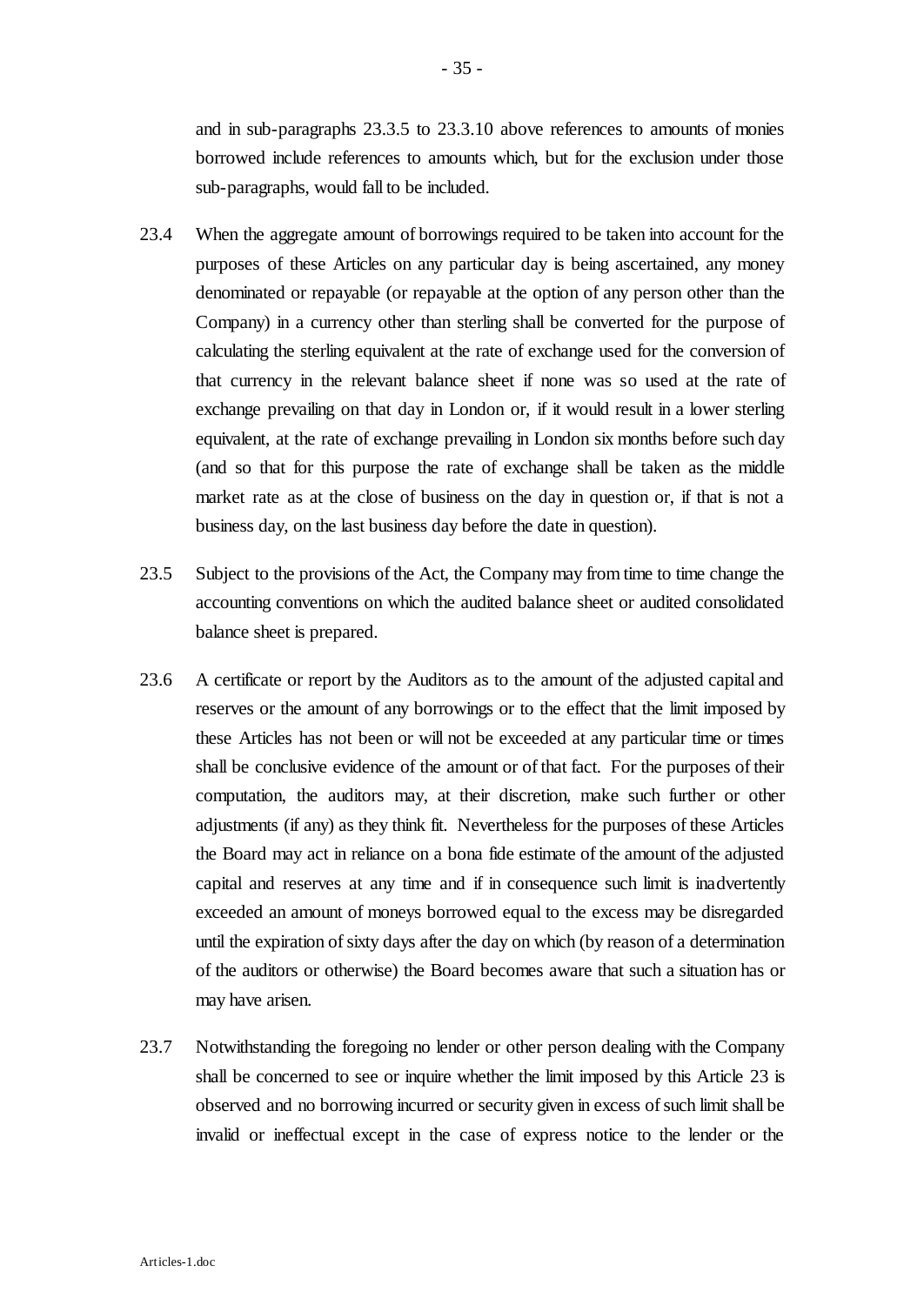recipient of the security at the time when the borrowing was incurred or security given that the limit had been or was thereby exceeded.

## **24 NUMBER AND QUALIFICATION OF DIRECTORS**

- 24.1 Unless and until otherwise determined by ordinary resolution of the Company, the Directors (other than alternate Directors) shall be not less than two in number but shall not be subject to any maximum.
- 24.2 A Director shall not be required to hold any shares of the Company by way of qualification.
- 24.3 There shall not be any age limit for Directors and sub-sections (1) to (6) of Section 293 of the Act shall not apply to the Company. No special notice need be given of any resolution for the appointment or reappointment or approving the appointment as a Director of a person who has attained the age of seventy, and it shall not be necessary to give to the members notice of the age of any Director or person proposed to be appointed or re-appointed as such.
- 24.4 If the number of Directors is reduced below the minimum number fixed in accordance with these Articles, the Directors for the time being may act for the purpose of filling up vacancies in their number or of calling a general meeting of the Company, but not for any other purpose.

## **25 APPOINTMENT AND RETIREMENT BY ROTATION**

- 25.1 Subject to the provisions of Articles 24 and 25.2 and without prejudice to the power of the Board under Article 24.4 the Company may by ordinary resolution elect a person who is willing to act to be a Director either to fill a vacancy or as an additional Director but so that the total number of Directors shall not at any time exceed any maximum number fixed by or in accordance with these Articles.
- 25.2 No person other than a Director retiring (by rotation or otherwise) (or, if appointed by the Board, vacating office) at a meeting shall be eligible for election to the office of a Director at that general meeting, unless recommended by the Board or not less than seven nor more than forty-two clear days before the day fixed for the meeting there shall have been left at the office addressed to the secretary notice in writing by a member (other than the person to be proposed) entitled to be present and vote at the meeting for which such notice is given of his intention to propose such person for election, and also notice in writing signed by the person to be proposed of his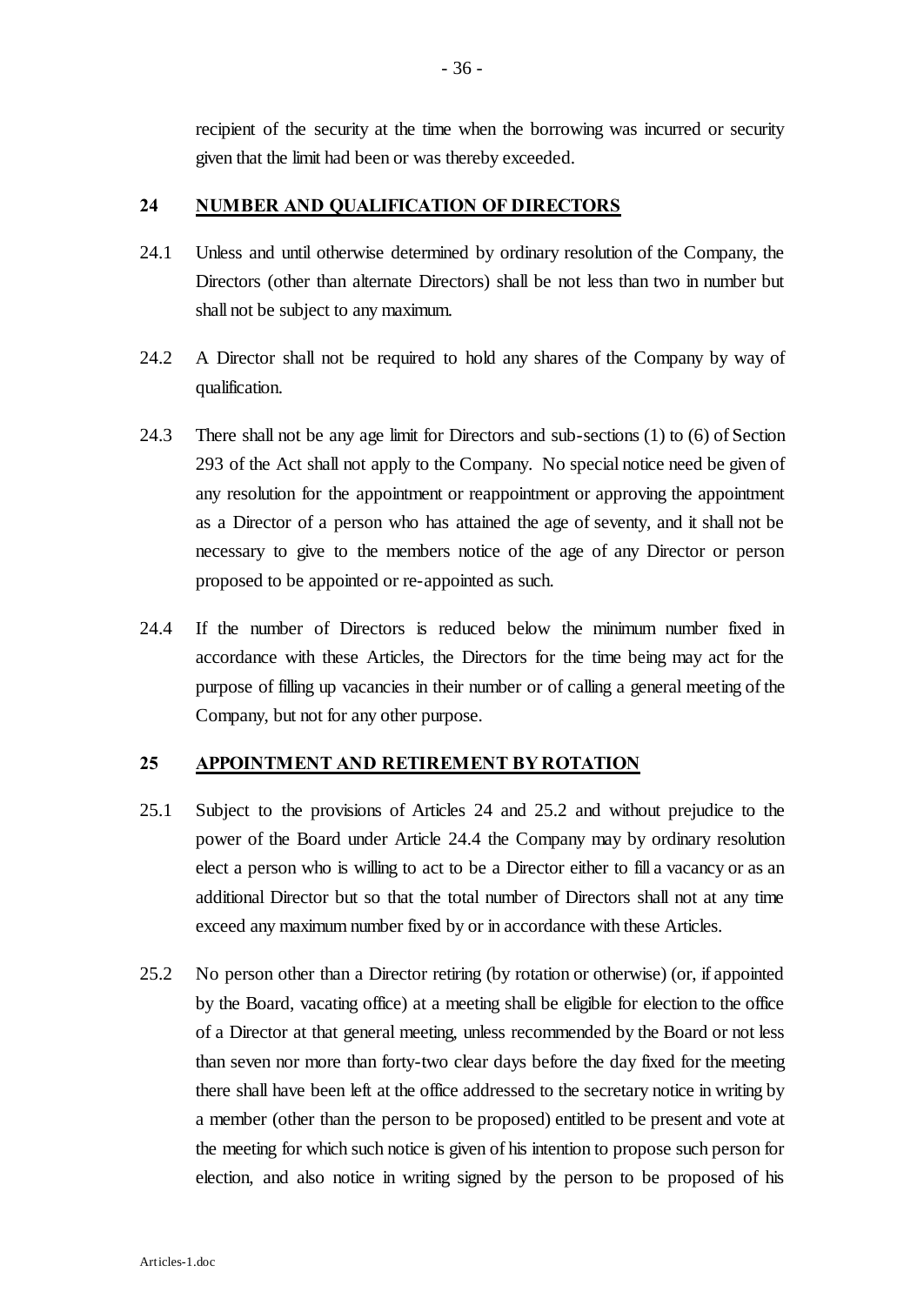willingness to be elected. The notice shall give the particulars in respect of that person which would (if he were elected) be required to be included in the Company's register of Directors.

- 25.3 A resolution for the election of two or more persons as Directors by a single resolution shall be void and shall not be moved at any general meeting unless a resolution that it shall be so moved has first been agreed to by the meeting without any vote being given against it. For the purposes of this Article a resolution approving a person's appointment or for nominating a person for appointment shall be treated as a resolution for the election of such a person.
- 25.4 The Board shall have power to appoint any person to be a Director, either to fill a casual vacancy or as an addition to the existing Board but so that the total number of Directors shall not at any time exceed the maximum number, if any, fixed from time to time. Any Director so appointed shall hold office only until the conclusion of the next following annual general meeting, and shall be eligible for election, but shall not be taken into account in determining the Directors to retire by rotation at such meeting under the provisions in that behalf contained in these Articles.
- 25.5 Subject to the provisions of these Articles at every annual general meeting of the Company one-third of the Directors who are subject to retirement by rotation or, if their number is not a multiple of three, then the number nearest to but not exceeding one-third, shall retire from office. If there are fewer than three Directors who are subject to retirement by rotation, one Director shall retire from office.
- 25.6 Subject to the Act and these Articles the Directors to retire by rotation at each annual general meeting shall be, first, any Director who wishes to retire and not offer himself for rotation and secondly, those who have been longest in office since their last election; as between persons who became or were last elected Directors on the same day, those to retire by rotation shall (unless they otherwise agree among themselves) be determined by lot. The Directors to retire (both as to number and as to identity) shall be determined by the composition of the Board at the date of the notice convening the annual general meeting, and no Director shall be required to retire or be relieved from retiring by reason of any change in the number or identity of the Directors after the date of such notice but before the close of the meeting.
- 25.7 A retiring Director (whether retiring by rotation or otherwise) shall be eligible for reelection. If he is not re-elected or deemed to be re-elected he shall hold office until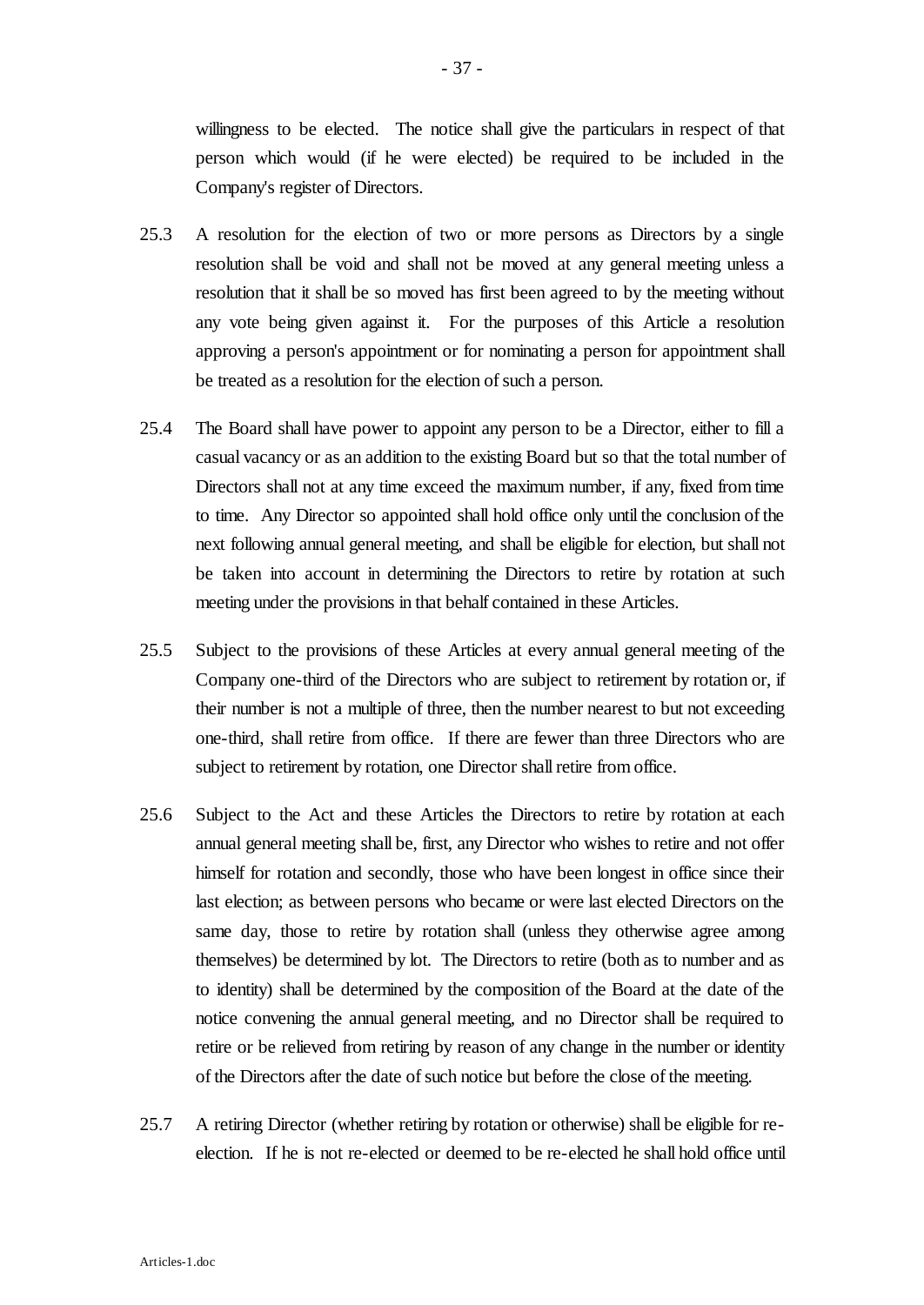the meeting elects someone in his place, or if it does not do so, until the end of the meeting.

25.8 If the Company, at the meeting at which a Director retires by rotation, does not fill the vacancy the retiring Director shall, if willing to act, be deemed to have been reappointed unless at the meeting it is resolved not to fill the vacancy or unless a resolution for the reappointment of the Director is put to the meeting and lost.

## **26 RESIGNATION AND REMOVAL OF DIRECTORS**

- 26.1 A Director (not being a chief executive, managing or executive Director) may resign his office by notice in writing submitted to the Board.
- 26.2 A chief executive, managing or executive Director may tender his resignation at a meeting of the Board; but only if the other Directors resolve to accept it shall such resignation be effective.
- 26.3 The Company may by ordinary resolution of which special notice has been given in accordance with Section 379 of the Act remove any Director before the expiration of his period of office notwithstanding anything in these Articles or in any agreement between the Company and such Director. Such removal shall be without prejudice to any claim which such Director may have for damages for breach of any contract of service between him and the Company.

## **27 DISQUALIFICATION OF DIRECTORS**

- 27.1 The office of a Director shall be vacated if the Director:-
	- 27.1.1 becomes bankrupt or the subject of a receiving order or makes any arrangement or composition with his creditors generally or applies to the court for an interim order under Section 253 of the Insolvency Act 1986 in connection with a voluntary arrangement under that Act;
	- 27.1.2 is or may be suffering from mental disorder and either:-
		- 27.1.2.1 is admitted to hospital pursuant to an application for admission for treatment under the Mental Health Act 1983 or the Mental Health (Scotland) Act 1984; or
		- 27.1.2.2 an order is made by a court having jurisdiction (whether in the United Kingdom or elsewhere) in matters concerning mental disorder for his detention or for the appointment of a receiver,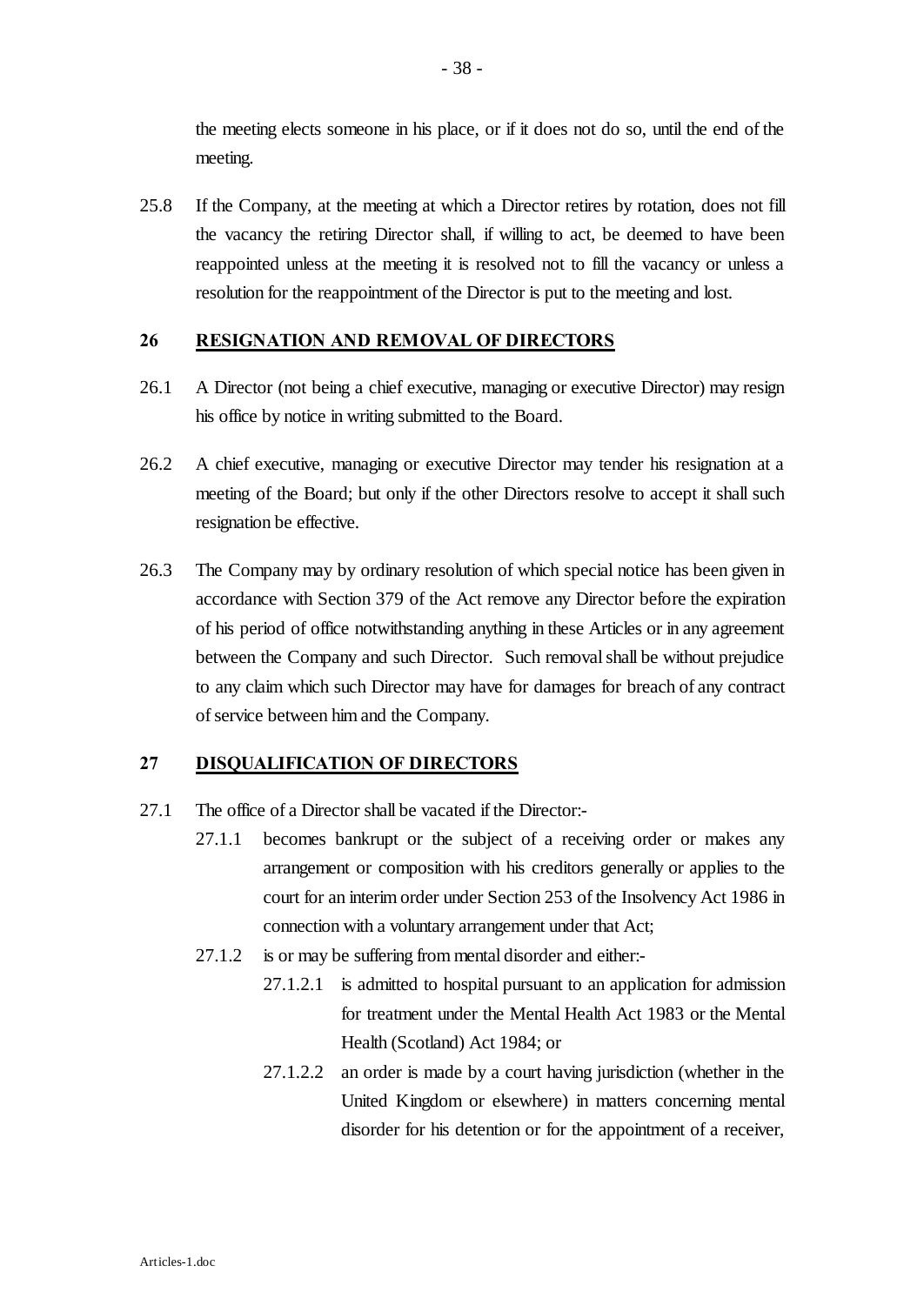curator bonis or other person to exercise powers with respect to his property or affairs; or

- 27.1.3 is absent from meetings of the Board (whether or not his alternate attends) for six consecutive months without permission of the Board and the Board resolves that his office be vacated;
- 27.1.4 is by virtue of any provision of the Act or becomes prohibited by law from being a Director;
- 27.1.5 shall be removed from office by notice in writing served upon him at his address as shown in the register of Directors signed by all his co-Directors being not less than two in number, but so that if he holds an appointment to an executive office which thereby automatically determines, such removal shall be deemed an act of the Company and shall have effect without prejudice to any claim for damages for breach of any contract of service between him and the Company.

#### **28 REMUNERATION OF DIRECTORS**

- 28.1 The Directors of the Company (other than alternate Directors) shall be paid such remuneration (by way of fee) for their services as may be determined by the Board or any committee of the Board formed for the purpose of determining Directors' fees and remuneration save that unless otherwise approved by ordinary resolution of the Company in general meeting the aggregate of the remuneration (by way of fee) of all the Directors shall not exceed £50,000 per annum (which figure shall be subject to an annual upwards only increase of the same percentage increase as the percentage increase of the Retail Prices Index (or such other government index as may replace it from time to time) over the immediately preceding 12 month period). The Directors shall also be entitled to be repaid all travelling, hotel and other expenses of travelling to and from Board meetings, committee meetings, general meetings, or otherwise incurred while engaged on the business of the Company.
- 28.2 Any Director who by request of the Board performs special services or goes or resides abroad for any purposes of the Company may be paid such extra remuneration by way of salary, commission, percentage of profits or otherwise as the Board may decide.

### **29 CHIEF EXECUTIVE, MANAGING AND EXECUTIVE DIRECTORS**

29.1 The Board may from time to time:-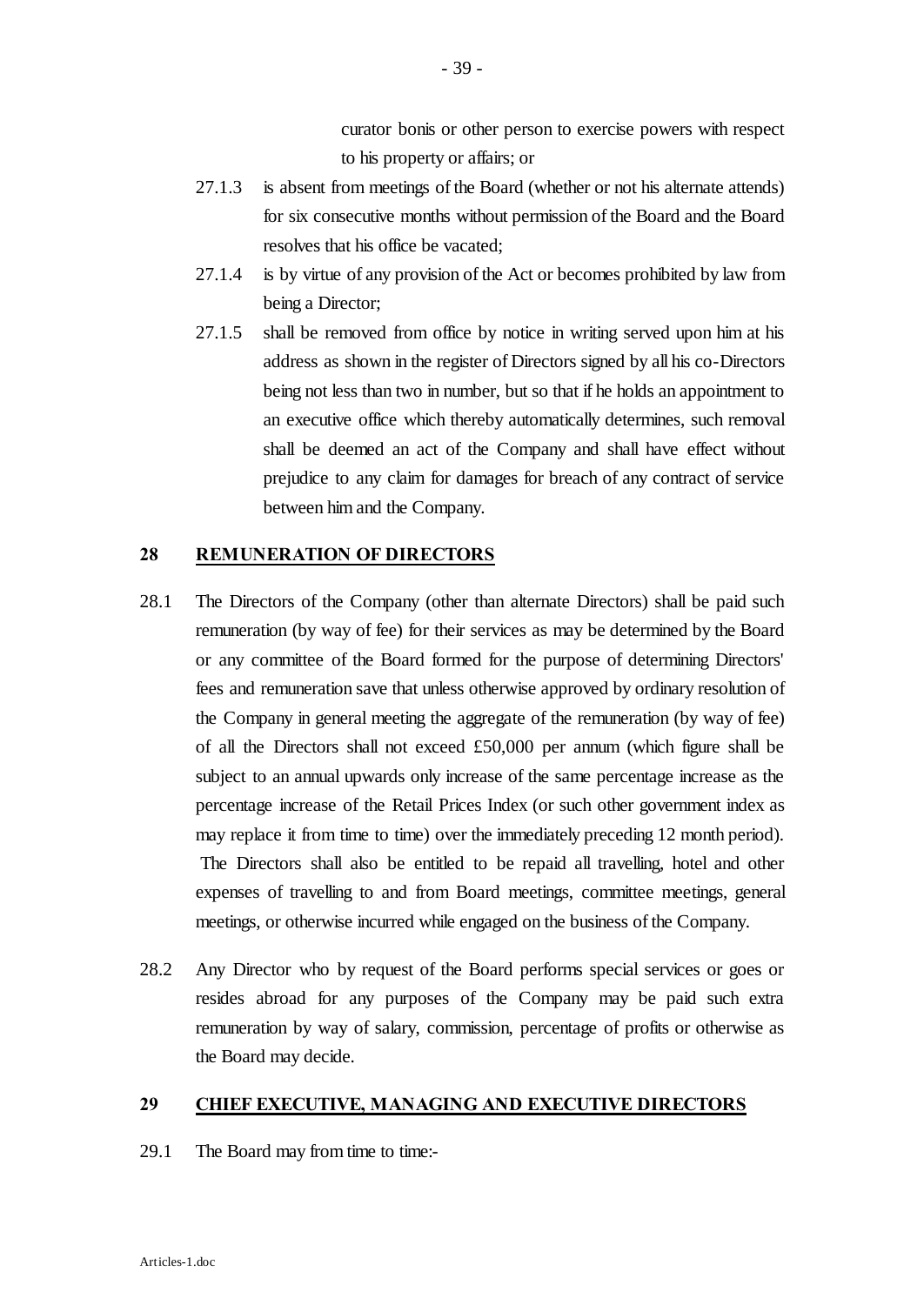- 29.1.1 appoint one or more of its body to the office of chief executive, managing Director or joint managing Director, or to any other office (except that of auditor) or employment in the Company, for such period (subject to the Act) and on such terms as it thinks fit, and may revoke such appointment (but so that such revocation shall be without prejudice to any rights or claims which the person whose appointment is revoked may have against the Company by reason of such revocation);
- 29.1.2 permit any person elected or appointed to be a Director to continue in any other office or employment held by the person before he was so elected or appointed;

A Director (other than a chief executive, managing Director or joint managing Director) holding any such other office or employment is referred to in these Articles as "an executive Director".

- 29.2 The remuneration of any chief executive, managing Director, joint managing Director or executive Director (whether by way of salary, commission, participation in profit or otherwise) shall be decided by the Board or any committee of the Board formed for the purpose of determining Directors' fees and remuneration and may be either in addition to or in lieu of any remuneration as a Director.
- 29.3 The Board may entrust to and confer upon a chief executive, managing Director, joint managing Director or any executive Director any of the powers authorities and discretions vested in or exercisable by it upon such terms and conditions and with such restrictions as it thinks fit, and, in the case of a chief executive, managing Director or joint managing Director, either collaterally with or to the exclusion of its own powers, authorities and discretions and may from time to time revoke, or vary all or any of them, but no person dealing in good faith and without notice of the revocation or variation shall be affected by it.

#### **30 ASSOCIATE AND OTHER DIRECTORS**

30.1 The Directors may from time to time, and at any time, pursuant to this Article appoint any person (not being a Director) to any office or employment with such descriptive title including that of director (whether as associate, executive, group, divisional, departmental, deputy, assistant, local, advisory director or otherwise) as the Board may determine and may define, limit, vary and restrict the powers, authorities and discretions of persons so appointed and may fix and determine their remuneration and duties, and subject to any contract between him and the Company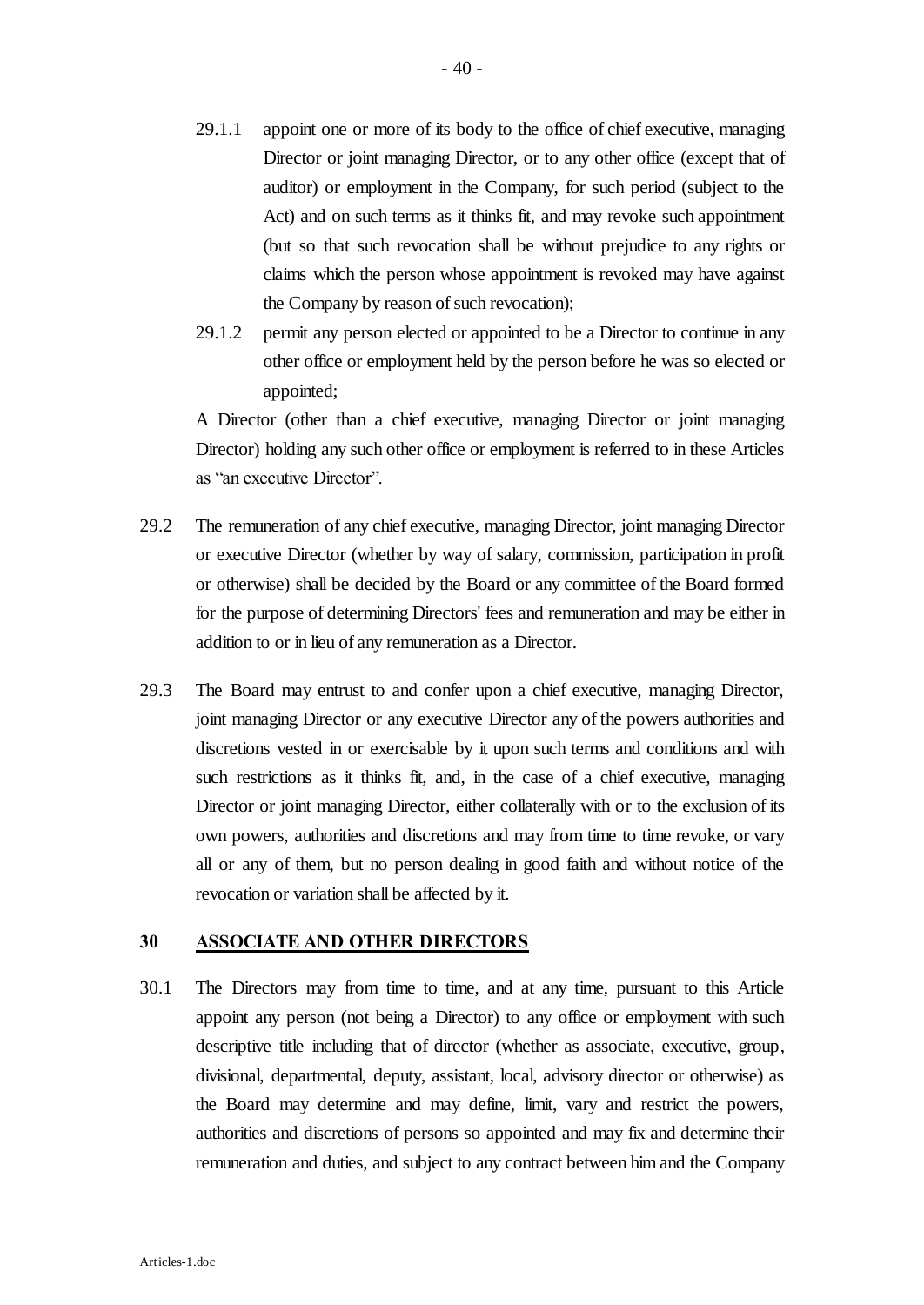may remove from such post any person so appointed. A person so appointed shall not be a Director of the Company for any of the purposes of these Articles or of the Act, and accordingly shall not be a member of the Board of Directors or of any committee thereof, nor shall he be entitled to be present at any meeting of the Board of Directors or of any such committee, except at the request of the Board of Directors or of such committee, and if present at such request he shall subject to Article 22.4 not be entitled to vote thereat.

#### **31 DIRECTORS' GRATUITIES AND PENSIONS**

31.1 The Board may exercise all the powers of the Company to provide pensions or other retirement or superannuation benefits and to provide death or disability benefits or other allowances or gratuities (whether by insurance or otherwise) for, or to institute and maintain any institution, association, society, club, trust, other establishment or profit sharing, share incentive, share purchase or employees share scheme calculated to advance the interests of the Company or to benefit, any person who is or has at any time been a director or employee of the Company or any company which is a holding company or a subsidiary undertaking of or allied to or associated with the Company or any such holding company or subsidiary undertaking or any predecessor in business of the Company or of any such holding company or subsidiary undertaking and for any member of his family (including a spouse or former spouse) and any person who is or was dependent upon him. For such purpose the Board may establish, maintain, subscribe and contribute to any scheme, institution, association, club, trust or fund and pay premiums and, subject to the provisions of the Act, lend money or make payments to, guarantee or give an indemnity in respect of, or give any financial or other assistance in connection with any of the aforesaid matters. The Board may procure any of such matters to be done by the Company either alone or in conjunction with any person. Any director or former director shall be entitled to receive and retain for his own benefit any pension or other benefit provided under this Article and shall not be obliged to account for it to the Company.

#### **32 ALTERNATE DIRECTORS**

32.1 Any Director (other than an alternate Director) may appoint another Director or any other person approved by the Board and willing to act, to be an alternate Director and may at any time remove from office an alternate director so appointed by him.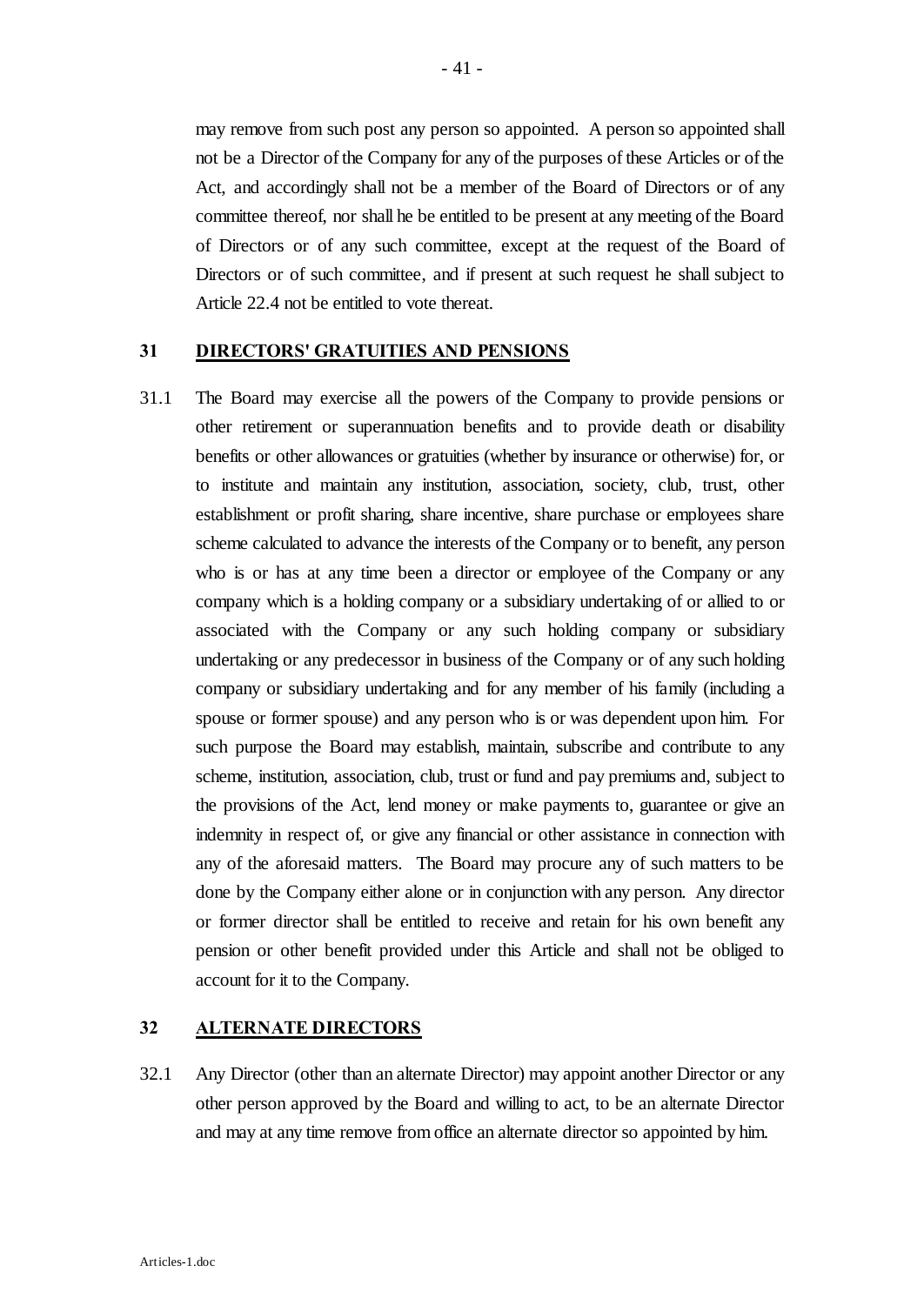- 32.2 An alternate Director (subject to his giving to the Company an address within the United Kingdom at which notices may be served on him) shall be entitled to receive notice of all meetings of the Board and of all meetings of committees of Directors of which his appointor is a member, to attend and vote at any such meeting at which the Director appointing him is not personally present, and generally to perform all the functions of his appointor as a Director in his absence but shall not be entitled to receive any remuneration from the Company for his services as an alternate Director. But it shall not be necessary to give notice of such a meeting to an alternate Director who is absent from the United Kingdom.
- 32.3 An alternate Director shall cease to be an alternate Director if any event happens in relation to him which if he were a Director otherwise appointed, would cause him to vacate office or if his appointor ceases to be a Director; but, if a Director retires by rotation or otherwise vacates office but is elected or deemed to have been elected at the meeting at which he retires, any appointment of an alternate Director made by him which was in force immediately prior to his retirement shall continue after his election.
- 32.4 Any appointment or removal of an alternate Director shall be by notice in writing to the Company signed by the Director making or revoking the appointment or in any other manner approved by the Board.
- 32.5 Save as otherwise provided in these Articles, an alternate Director shall be deemed for all purposes to be a Director and shall alone be responsible for his own acts and defaults and he shall not be deemed to be the agent of the Director appointing him.

#### **33 PROCEEDINGS OF THE BOARD**

- 33.1 The Board may meet together for the despatch of business, adjourn and otherwise regulate its meetings as it thinks fit. All or any one or more of the Directors, or any of the members of a committee of Directors, may participate in a meeting of the Directors or the committee:-
	- 33.1.1 by means of a conference telephone or other communications equipment allowing all persons participating in the meeting to hear and speak to each other at the same time; or
	- 33.1.2 by a succession of telephone calls to Directors from the chairman of the meeting following disclosure to them of all material points or by exchange of facsimile transmission addressed to the chairman of the meeting.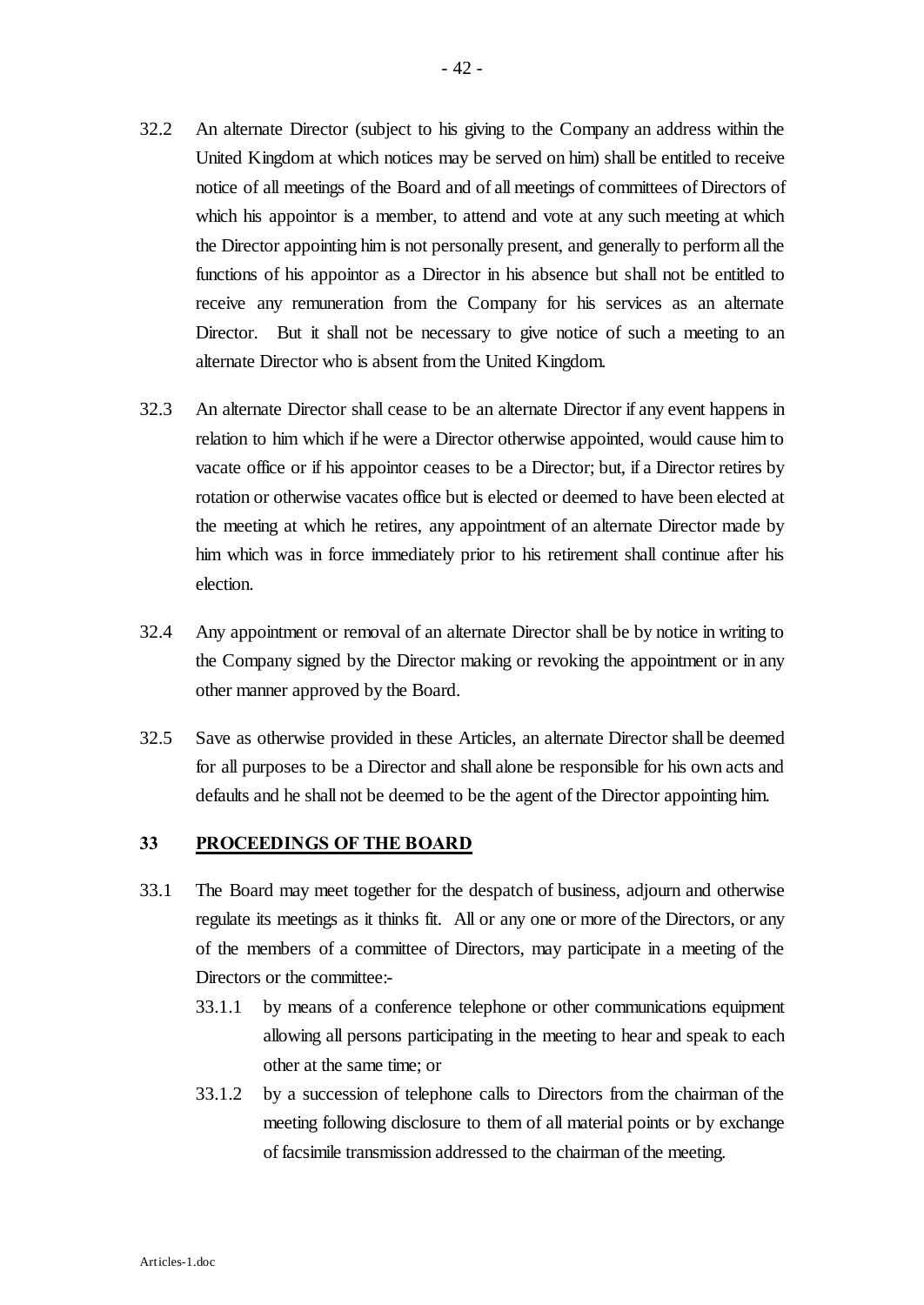Participating by such means shall constitute presence in person at a meeting.

- 33.2 Such meeting shall be deemed to have occurred in the case of Article 33.1.1 above at the place where most of the Directors participating are present or, if there is no such place where the chairman of the meeting is present and in the case of Article 33.1.2 where the chairman of the meeting is present. Questions arising at any meeting of the Board shall be determined by a majority of votes. In case of an equality of votes the chairman of the meeting shall have a second casting vote. A Director who is also an alternate Director shall be entitled, in the absence of the Director whom he is representing, to a separate vote on behalf of such Director in addition to his own vote. A Director may, and the secretary on the requisition of a Director shall, at any time call a meeting of the Board. Notice of every meeting of the Board may be given orally or in writing and shall be given to all the Directors from time to time provided that it shall not be necessary to give such notice to any Director absent from the United Kingdom where such Director has appointed an alternate Director and such notice is duly given to such alternate Director and further provided that such notice shall be deemed to have been given to any Director absent from the United Kingdom where bona fide and reasonable endeavours have been made to give such notice to any Director so absent.
- 33.3 The quorum necessary for the transaction of the business of the Board may be fixed by the Board, and unless so fixed at any other number shall be two. A Director or other person who is present at a meeting of the Board in more than one capacity (that is to say, as both Director and an alternate Director or as an alternate for more than one Director) shall not be counted as two or more for quorum purposes unless at least one other Director or alternate Director is also present. A meeting of the Board at which a quorum is present, shall be competent to exercise all powers and discretions for the time being exercisable by the Board.
- 33.4 The Board may from time to time appoint and remove a chairman and, if it thinks fit, a deputy chairman of its meetings and determine the period for which they are respectively to hold office. The chairman or, in his absence, the deputy chairman (if any) shall preside at all meetings of the Board. If no such chairman or deputy chairman is appointed, or neither is present within five minutes after the time fixed for holding any meeting, or neither of them is willing to preside at such meeting the Directors present may choose one of their number to act as chairman of such meeting.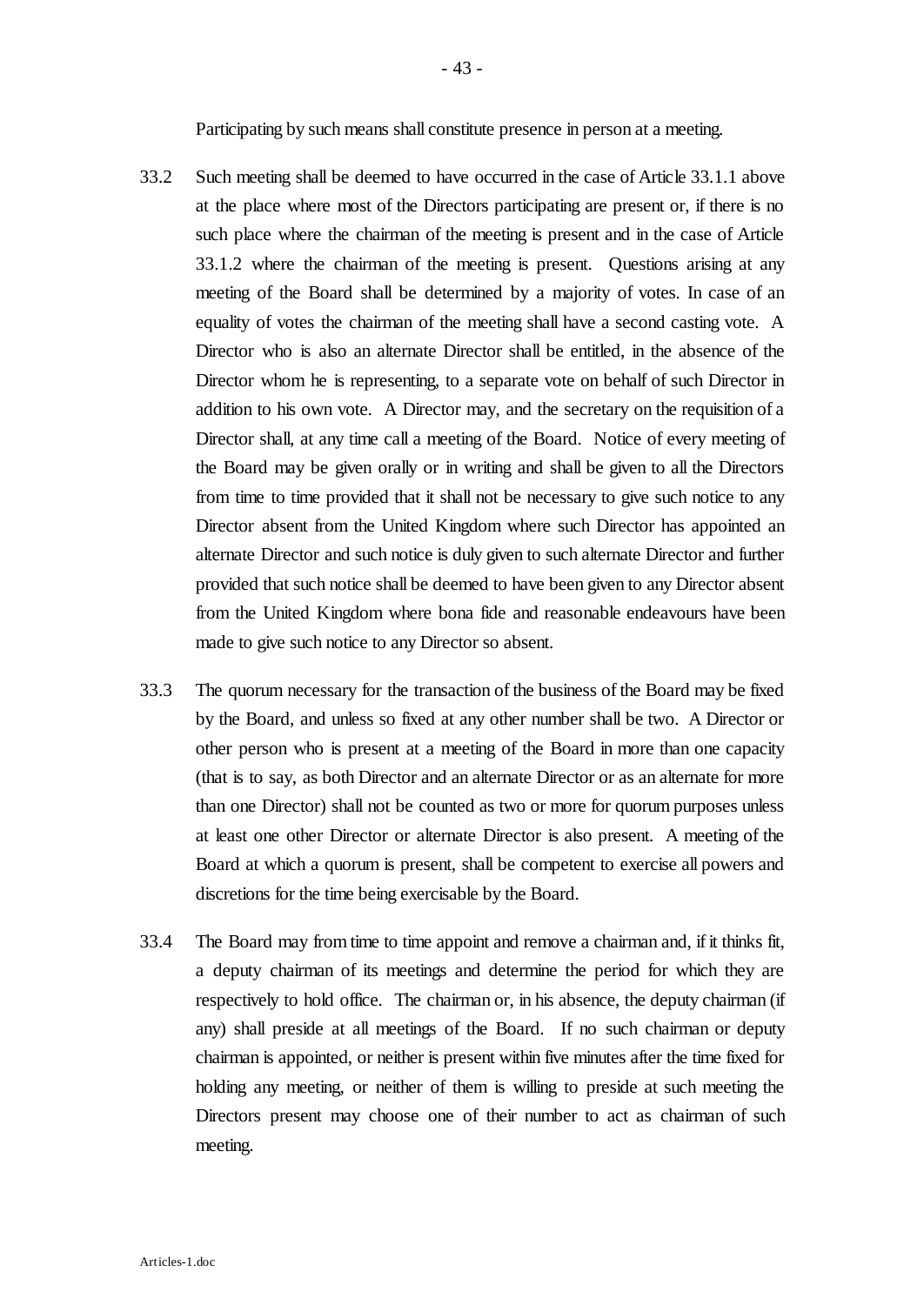- 33.5 The Directors may from time to time appoint any Director or former Director who has rendered outstanding services to the Company to be President of the Company and may remove or replace him at any time. The President shall not by virtue of that office alone be a Director or have any powers or duties in relation to the management of the Company but if not a director he may by invitation of the directors attend meetings of the Directors for the purpose of giving advice. The President shall receive such remuneration, if any, as the Directors may from time to time determine.
- 33.6 A resolution in writing signed by all the Directors for the time being entitled to receive notice of a meeting of the Board (not being less than the number of Directors required to form a quorum of the Board) or by all the members for the time being of a committee (not being less than the number of members required to form a quorum of the committee) shall be as valid and effective as a resolution passed at a meeting of the Board or committee duly convened and held. A resolution signed by an alternate Director need not be signed by his or her appointor and vice versa. The resolution may consist of one document or several documents in like form each signed by one or more Directors. To be effective, the resolution need not be signed by a Director who is prohibited by these Articles from voting thereon, or by his alternate.
- 33.7 All acts done bona fide by any meeting of the Board, or of a committee or subcommittee or the Board, or by any person acting as a Director or by an alternate Director, shall, notwithstanding that it is afterwards discovered that there was some defect in the appointment or continuance in office of any Director, alternate Director or person so acting, or that they or any of them were disqualified, or had vacated office or were not entitled to vote, be as valid as if every such person had been duly appointed or had duly continued in office and was qualified and had continued to be a Director or an alternate Director and had been entitled to vote.

#### **34 DIRECTORS' INTERESTS**

- 34.1 Subject to the provisions of the Act, and subject to Article 34.2 a Director notwithstanding his office:-
	- 34.1.1 may be a party to or otherwise directly or indirectly interested in any contact, transaction or arrangement with the Company or in which the Company is otherwise interested either in regard to his tenure of office or place of profit or as vendor, purchaser or otherwise;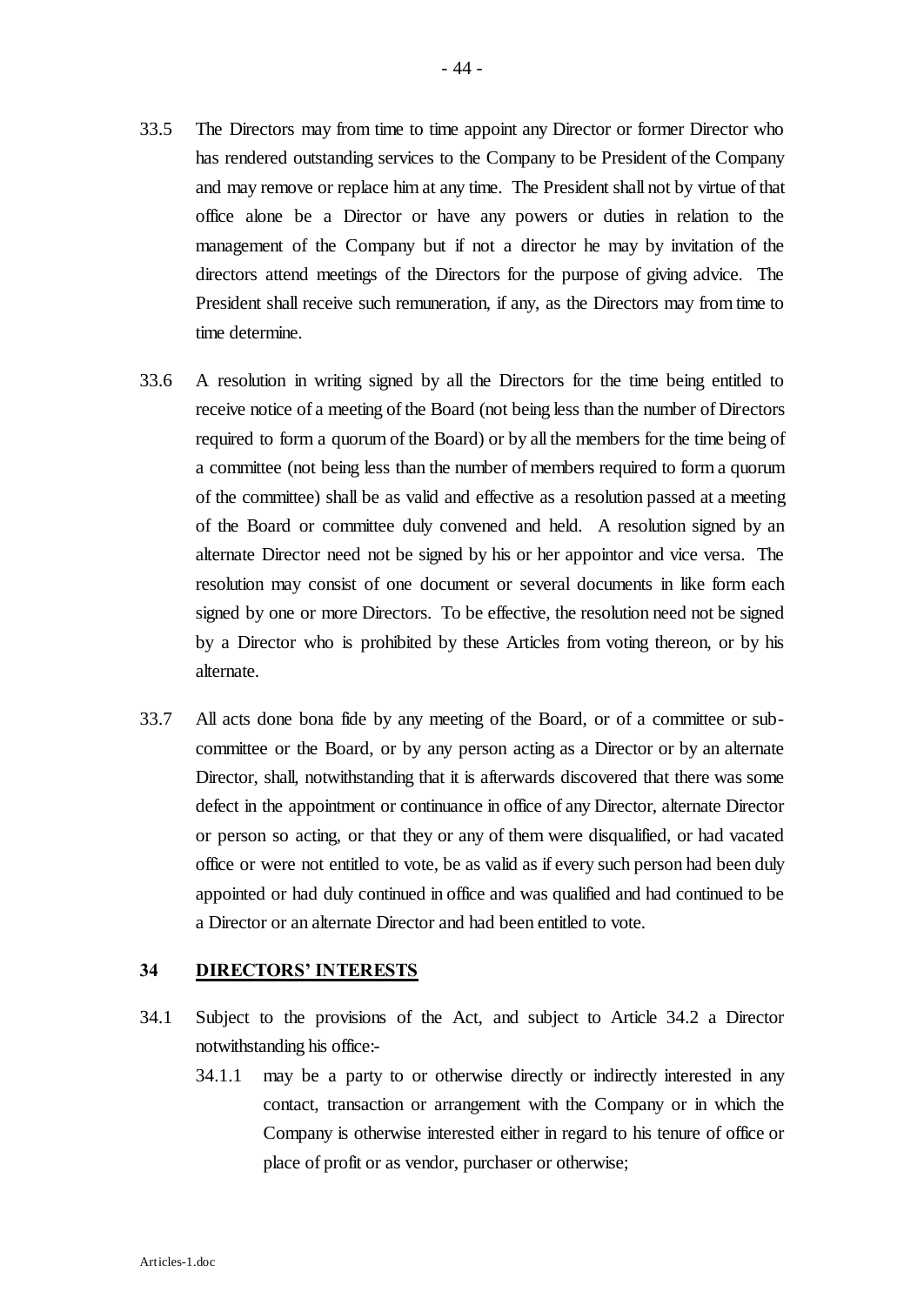- 34.1.2 may be or become a member or director or other officer of, or employed by, or a party to any transaction or arrangement with, or otherwise interested in, any body corporate promoted by the Company or in which the Company is otherwise interested;
- 34.1.3 shall not, by reason of his office, be accountable to the Company for any benefit which he derives from any such office or employment or from any such transaction or arrangement or from any interest in any such body corporate and no such transaction or arrangement shall be liable to be avoided on the ground of any such interest or benefit; and
- 34.1.4 may act by himself or his firm in a professional capacity for the Company (otherwise than as auditor or as auditor of a subsidiary company of the Company) and he or his firm shall be entitled to remuneration for professional services as if he were not a Director of the Company.
- 34.2 A director who, to his knowledge, is in any way (whether directly or indirectly) interested in any contract, transaction or arrangement with the Company shall declare the nature of his interest at the meeting of the Board at which the question of entering into the contract, transaction or arrangement is first considered, if he knows his interest then exists or, in any other case, at the first meeting of the Board after he knows that he is or has become so interested.
- 34.3 Save as otherwise provided by these Articles, a Director shall not vote at a meeting of the Board or of a committee of the Board on any resolution concerning a matter in which he has, directly or indirectly, a material interest (other than by virtue of his interests in shares or debentures or other securities of or in or otherwise through the Company) or a duty which conflicts or may conflict with the interests of the Company unless his interest or duty arises only because one of the following applies (in which case he may vote and be counted in the quorum):-
	- 34.3.1 the resolution relates to the giving to him of a guarantee, security, or indemnity in respect of money lent to, or an obligation incurred by him at the request of or for the benefit of, the Company or any of its subsidiaries; or
	- 34.3.2 the resolution relates to the giving to a third party of a guarantee, security or indemnity in respect of a debt or an obligation of the Company or any of its subsidiaries for which the Director has assumed responsibility in whole or part and whether alone or jointly with others under a guarantee or indemnity or by the giving of security; or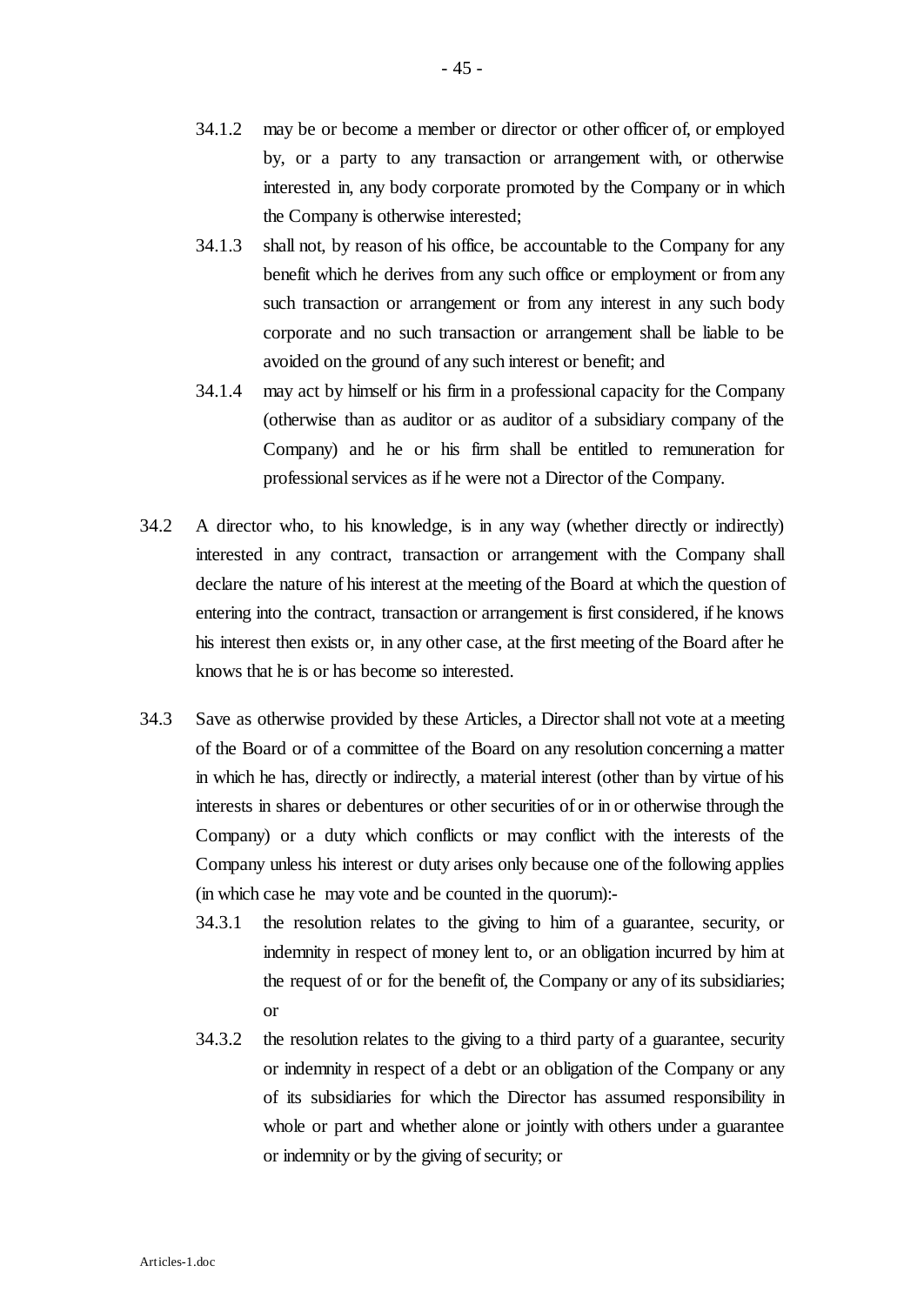- 34.3.3 his interest arises by virtue of his being, or intending to become, a participant in the underwriting or sub-underwriting or placing or subplacing of or his being entitled to participate by reason of a holding of shares, debentures or other securities of the Company in an offer of any shares, debentures, or other securities by the Company or any of its subsidiaries for subscription, purchase or exchange; or
- 34.3.4 the resolution relates to any proposal concerning any other company in which he is interested, directly or indirectly and whether as an officer, creditor or shareholder or otherwise howsoever provided that he is not the holder of or beneficially interested in one per cent. or more of any class of the equity share capital of such company (or of any third company through which his interest is derived) or of the voting rights available to members of the relevant company (any such interest being deemed for the purpose of this Article to be a material interest in all circumstances); or
- 34.3.5 the resolution relates in any way to any proposal concerning the adoption, modification or operation of a superannuation fund or retirement benefits scheme under which he may benefit and which has been approved by or is subject to and conditional upon approval by the Board of Inland Revenue for taxation purposes; or
- 34.3.6 the resolution concerns any contract, scheme or arrangement or proposal principally for the benefit of employees and/or directors of the Company or of any of its subsidiaries under which the Director benefits or is capable of benefiting in a similar manner to the employees and does not accord to any Director any privilege or advantage not generally accorded to the employees to which such contract, scheme, arrangement or proposal relates; or
- 34.3.7 any contract for the purchase or maintenance of insurance against any liability of any director.
- 34.4 For the purposes of Article 34:-
	- 34.4.1 an interest of a person who is, for any purpose of the Act, connected with a Director shall be treated as an interest of the Director and, in relation to an alternate Director, an interest of his appointor shall be treated as an interest of the alternate Director without prejudice to any interest which the alternate Director has otherwise;
	- 34.4.2 a general notice given to the Board that a Director is to be regarded as having an interest of the nature and extent specified in the notice in any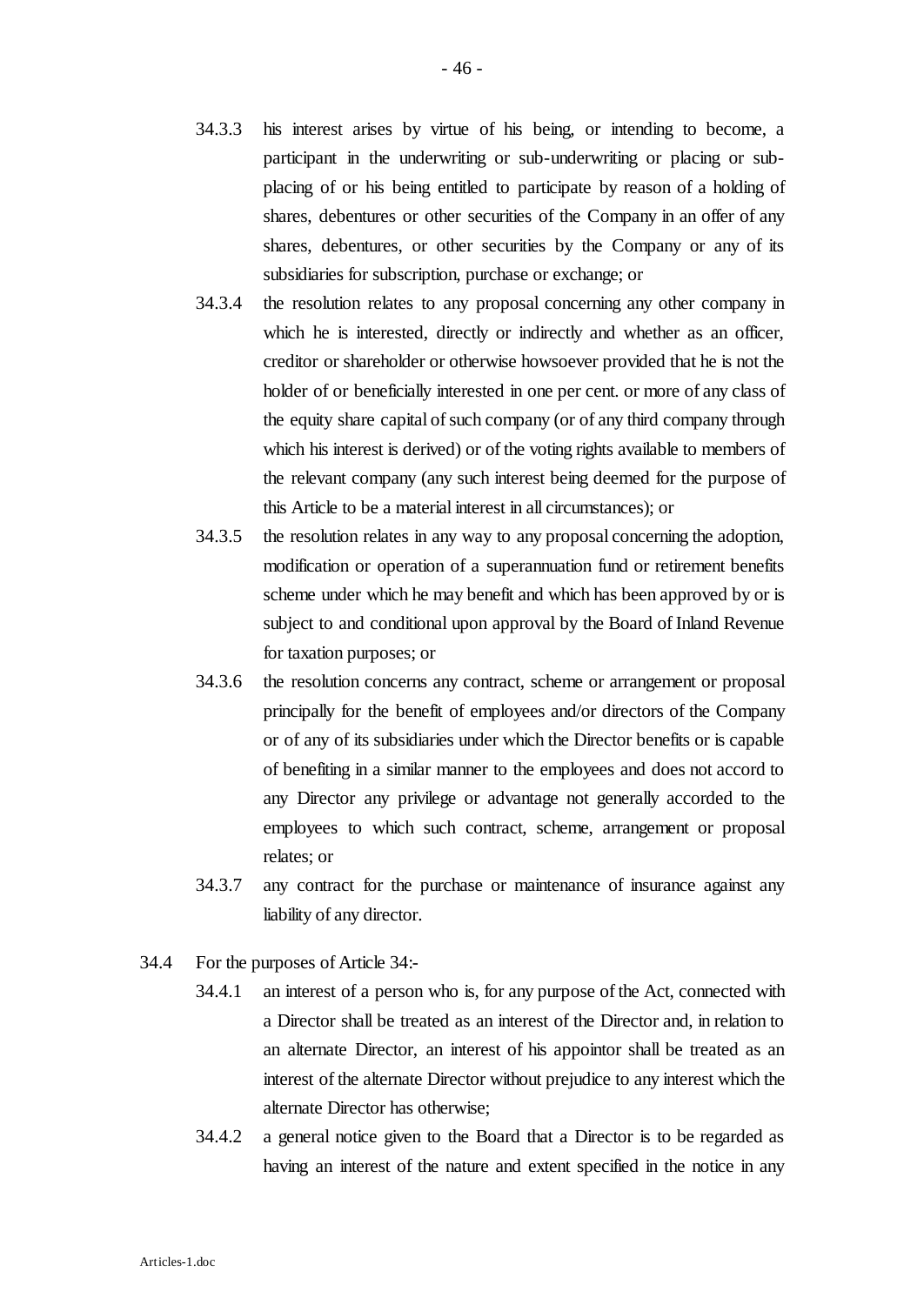transactions or arrangements in which a specified person or class of persons is interested shall be deemed to be a disclosure that the Director has an interest in any such transaction of the nature and extent so specified; and

- 34.4.3 an interest of which a Director has no knowledge and of which it is unreasonable to expect him to have knowledge shall not be treated as an interest of his.
- 34.5 A Director shall not be counted in the quorum present at a meeting in relation to a resolution on which he is not entitled to vote.
- 34.6 The Board may exercise the voting power conferred by the shares in any company held or owned by the Company in such manner in all respects as it thinks fit (including the exercise thereof in favour of any resolution appointing its members or any of them Directors of such company, or voting or providing for the payment of remuneration to the Directors of such company).
- 34.7 Where proposals are under consideration concerning the appointment of two or more Directors to offices or employments with the Company or any body corporate in which the Company is interested the proposals may be divided and considered in relation to each Director separately and (provided he is not by the proviso to Article 34.3.4 or for another reason precluded from voting) each of the Directors concerned shall be entitled to vote and be counted in the quorum in respect of each resolution except that concerning his own appointment.
- 34.8 If any question shall arise at any meeting of the Board or of a committee of the board as to the materiality of a Director's interest or as to the right of a Director to vote and such question is not resolved by his voluntarily agreeing to abstain from voting the question may, before the conclusion of the meeting, be referred to the chairman of the meeting and his ruling in relation to any Director other than himself shall be final and conclusive except in a case where the nature or extent of the interests of the director concerned have not been fairly disclosed. Any question relating to the chairman shall be referred to the deputy chairman (or in the absence of the deputy chairman to the other Directors present) of the meeting and his (or their majority) ruling shall be final and binding except as aforesaid.

#### **35 SECRETARY**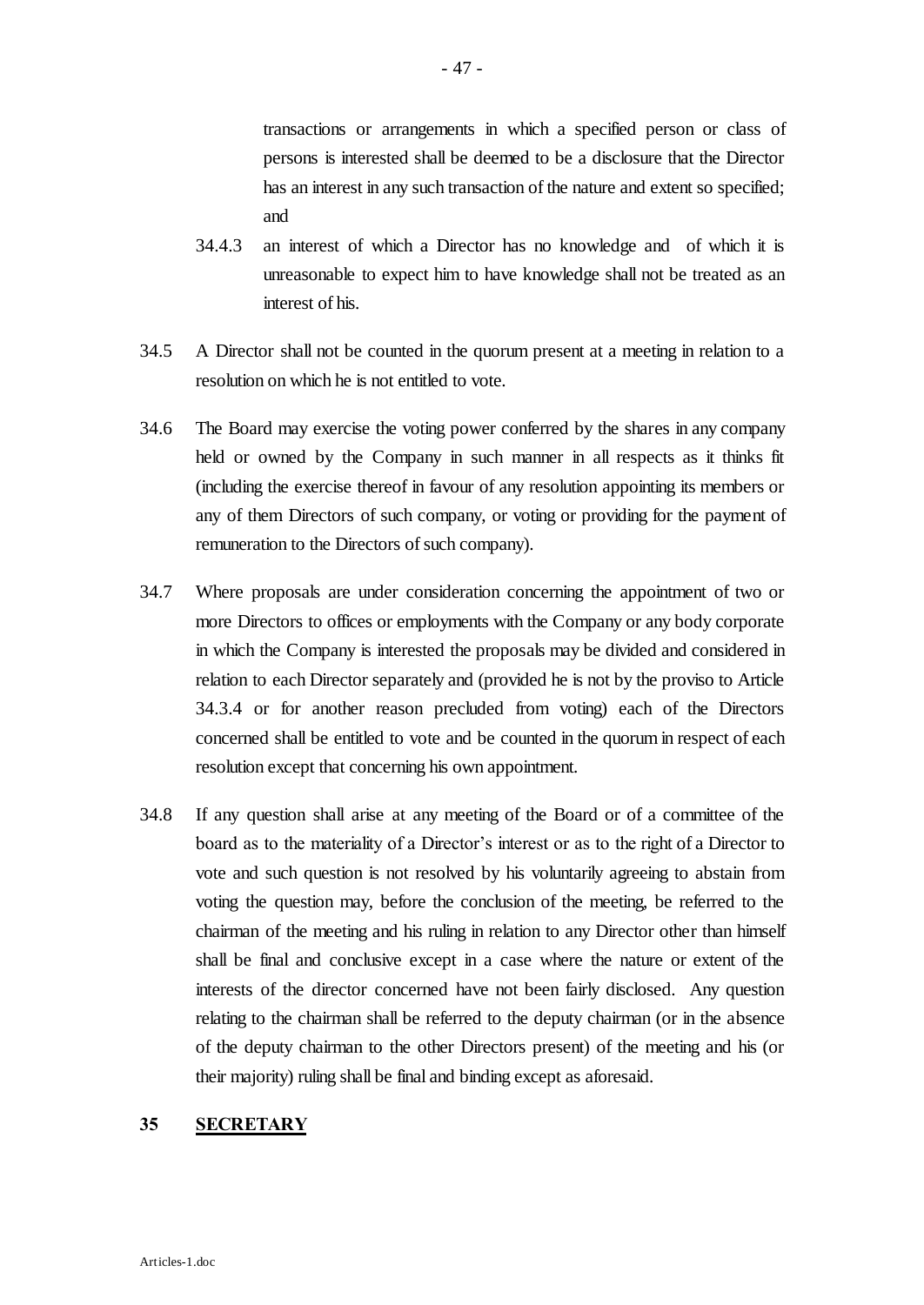appointed by the Board may be removed by it.

35.2 Anything by the Act or these Articles required or authorised to be done by or to the secretary may, if the office is vacant or there is for any other reason no secretary capable of acting, be done by or to any assistant or deputy secretary or, if there is no assistant or deputy secretary capable of acting, by or to any officer of the Company authorised generally or specially in that behalf by the directors. Any provision of the Act or these Articles requiring or authorising a thing to be done by or to a Director and the secretary shall not be satisfied by its being done by or to the same person acting both as Director and as, or in place of, the secretary.

## **36 MINUTES**

- 36.1 The Board shall cause minutes to be made in books kept for the purpose of:-
	- 36.1.1 all appointments of officers and committees made by the Board and of any such officer's salary or remuneration;
	- 36.1.2 the names of the Directors present at each meeting of the Board and of any committee of the Board, of the Company or the holders of any class of shares or debenture of the Company;
	- 36.1.3 all resolutions and proceedings at all meetings of the Company or the holders of any class of shares in the Company and of the Board and of committees of the Board.
- 36.2 Any such minutes, if purporting to be signed by the chairman of the meeting to which they relate or by the chairman of the meeting at which they are read, shall be sufficient evidence without any further proof of the facts therein stated.

# **37 THE SEAL**

37.1 The Board shall provide for the safe custody of the seal. The seal shall only be used by the authority of the Board or of a committee of the Board authorised in that behalf by the Board. The Board shall from time to time determine the persons and the number of such persons who may sign any instrument to which the seal is affixed and unless otherwise so determined every such instrument shall be signed by a Director and shall be countersigned by the secretary or by a second Director or by some other person appointed by the Board for the purposes provided that the Board may either generally or in any particular case or cases resolve (subject to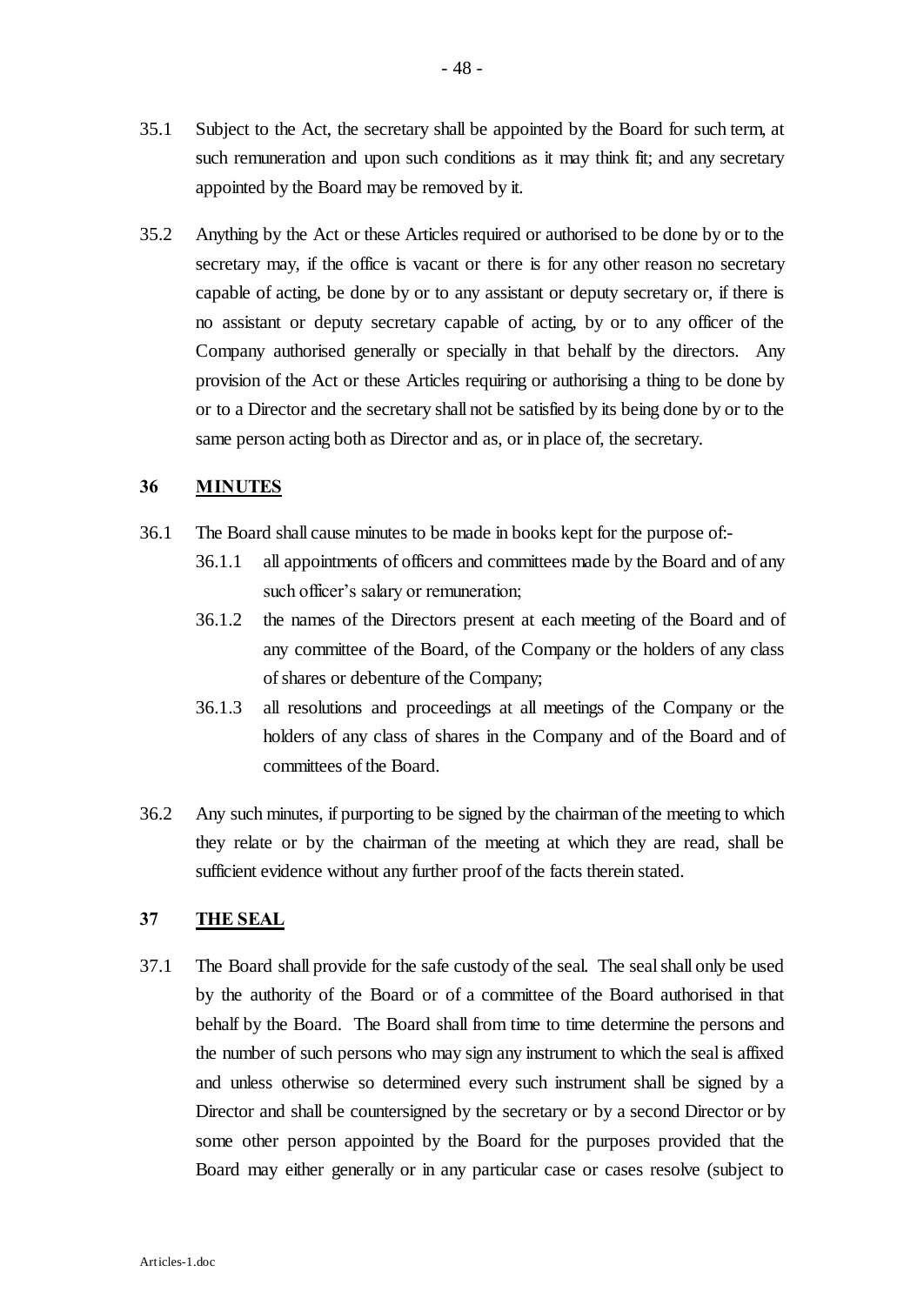such restrictions as to the manner in which the seal may be affixed as the Board may determine) that such signatures or any of them may be affixed to certificates for shares or debentures or representing any other form of security by some mechanical or other means to be specified in such resolution or that such certificates need not be

- 37.2 All forms of certificates for shares or debentures or representing any other form of security (other than letters of allotment or scrip certificates) shall be issued under the seal or under the signatures (including facsimile signatures) of a Director and the Secretary or of two Directors or in such other manner as the Board may by resolution determine either generally or in any particular case such as that any signatures may be affixed to such certificates by some mechanical or other means or that such certificates need not bear any signature.
- 37.3 The Company may have:-

signed by any person.

- 37.3.1 an official seal kept by virtue of Section 40 of the Act; and
- 37.3.2 an official seal for use abroad under the provisions of the Act, where and as the Board shall determine;
- 37.3.3 and the Company may by writing under the seal appoint any agents or agent, committees or committee abroad to be the duly authorised agents of the Company for the purpose of affixing and using such official seal and may impose such restrictions on the use thereof as it may think.
- 37.4 Subject to the Act and to any regulations made thereunder, a document signed by a director and the secretary or by two Directors of the Company and expressed (in whatever form of words) to be executed by the Company shall have the same effect as if it were under seal and a document so executed which:-
	- 37.4.1 is intended by the person or persons making it to be a deed and so executed;
	- 37.4.2 makes that fact clear upon its face (in whatever form of words) has effect, upon delivery, as a deed.

#### **38 ACCOUNTING RECORDS, BOOKS AND REGISTERS**

- 38.1 The Directors shall cause proper accounting records to be kept and such other books and registers as are necessary to comply with the provisions of the Act.
- 38.2 The accounting records shall be kept at the office or (subject to the provisions of the Act) at such other place in Great Britain as the Board thinks fit, and shall always be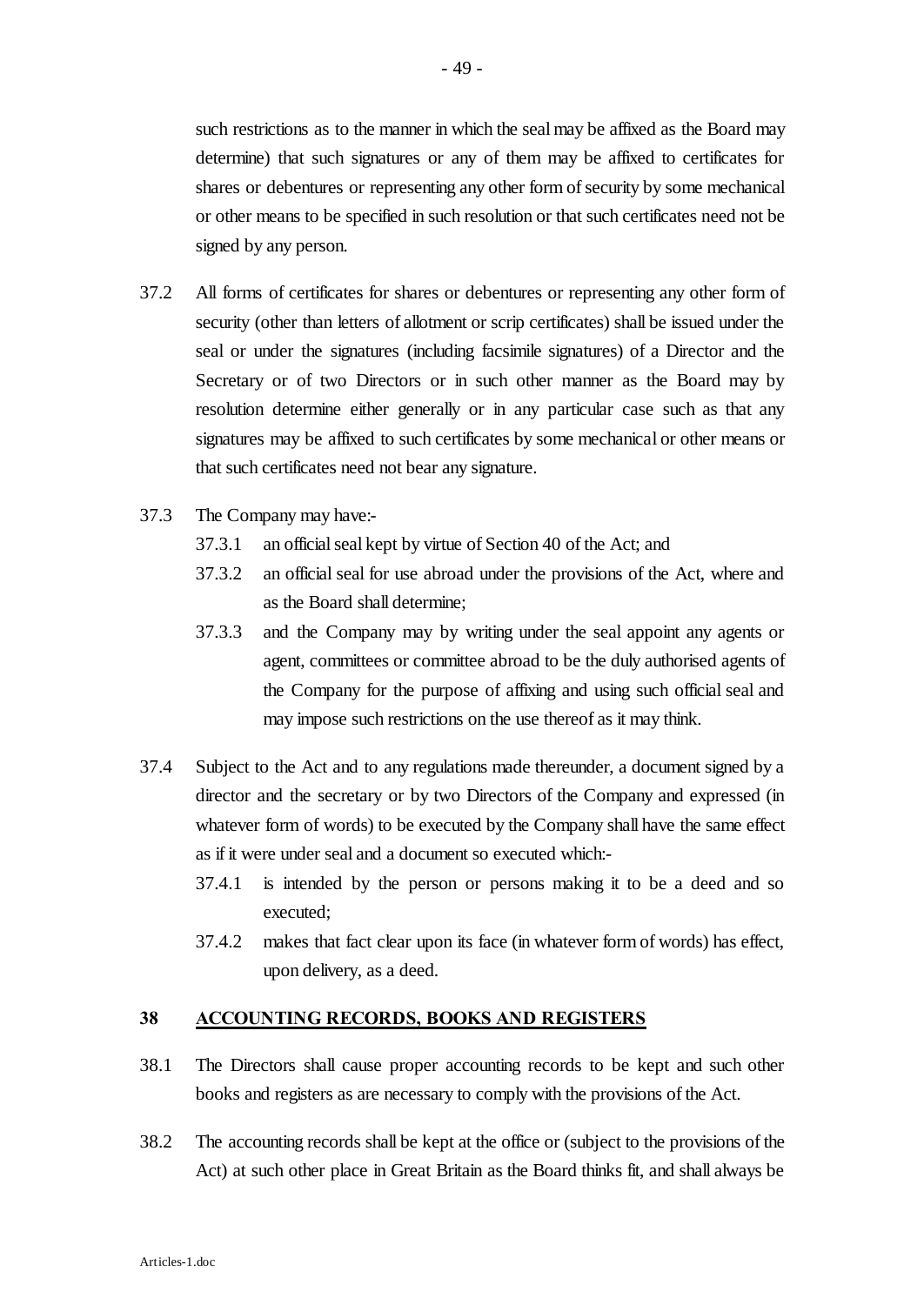open to inspection by the Directors of the Company. No member of the Company (other than a Director) shall have any right of inspecting any accounting record or book or document except as conferred by law, by order of the court or authorised by the Board or the Company by ordinary resolution.

- 38.3 The Board shall in accordance with the Act cause to be prepared and to be laid before the Company in general meeting such profit and loss accounts, balance sheets, group accounts (if any) and reports as are required by the Act. The Board shall in its report state the amount (if any) which it recommends to be paid by way of dividend.
- 38.4 A printed copy of every balance sheet (including every document required by law to be annexed thereto) which is to be laid before the Company in general meeting and of the Directors' and auditors' reports shall, at least twenty one clear days before the annual general meeting before which they are to be laid, be delivered or sent by post to the registered address of every member and every debenture holder of the Company or, in the case of joint holders of any share or debenture, to one of the joint holders and to the auditors for the time being of the Company and to every other person who is entitled to receive notice of general meetings. If all or any of the shares in or debentures of the Company are for the time being listed on the London Stock Exchange or dealt in on the Alternative Investment Market there shall at the same time be forwarded to The London Stock Exchange such number of copies of each of these documents as may be required by the regulations for the time being of the London Stock Exchange. This Article shall not require a copy of these documents to be sent to any person to whom copies need not be sent under the Act. The requirements of this Article shall be deemed satisfied in relation to members by sending to each member instead of the documents referred to above, where permitted by the Act, a summary financial statement derived from the Company's annual accounts and the directors' report and prepared in the form and containing the information prescribe by the Statutes and any regulations made thereunder. Where it does so, the statement shall be delivered or sent by post to the member not less than twenty one (21) days before the annual general meeting before which those documents are to be laid.

#### **39 AUDIT**

39.1 Auditors of the Company shall be appointed and their duties, powers and rights regulated in accordance with the Act.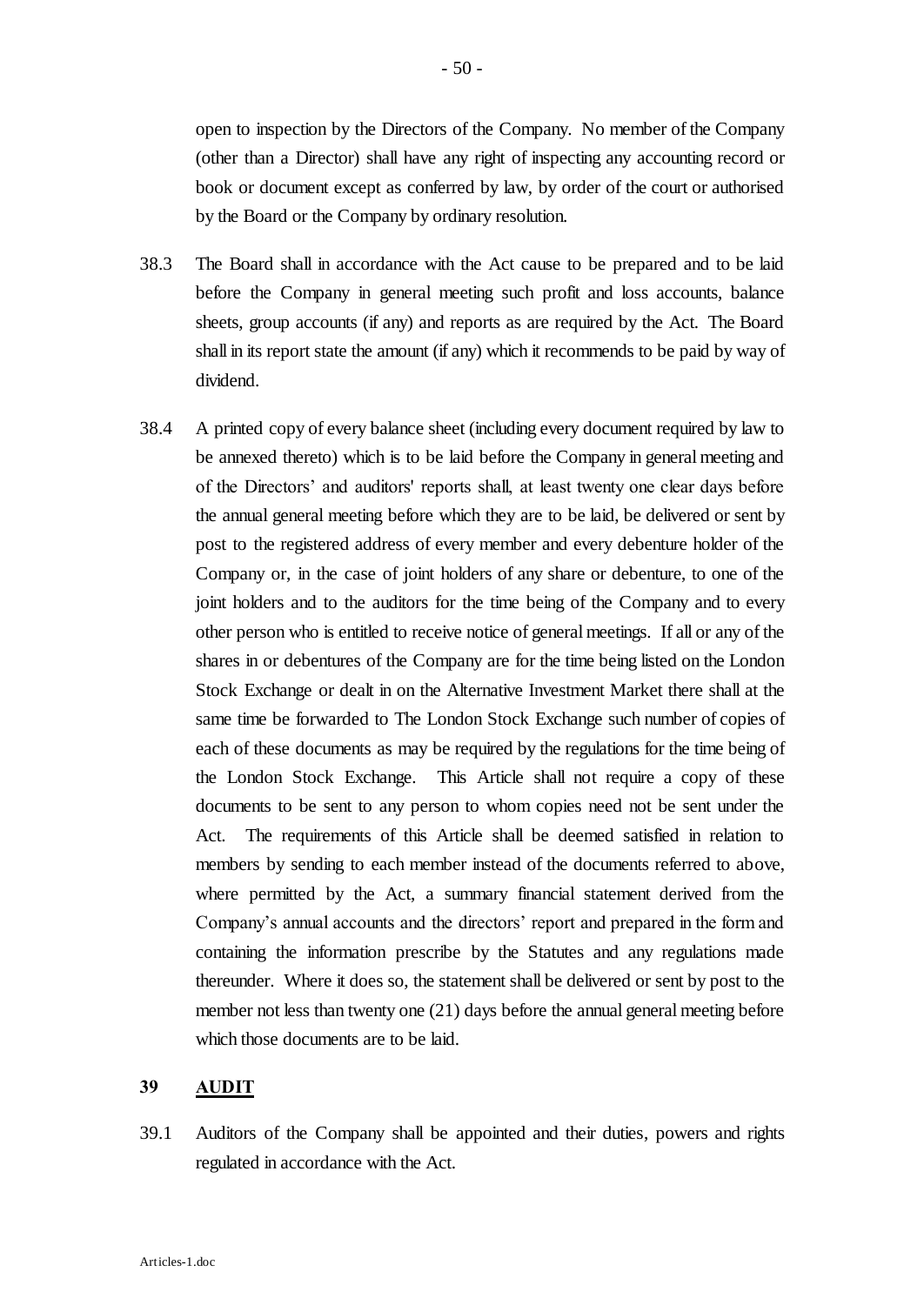39.2 The Auditors' report to the members made pursuant to the statutory provisions as to audit shall be read before the Company in general meeting and shall be open to inspection by any member; and in accordance with the Act every member shall be entitled to be furnished with a copy of the balance sheet (including every document required by law to be annexed thereto) and Auditors' report.

### **40 AUTHENTICATION OF DOCUMENTS**

- 40.1 Any Director or the secretary or any person appointed by the Board for the purpose shall have power to authenticate any documents affecting the constitution of the Company and any resolutions passed by the Company or the Board or any committee and any books, records, documents and accounts relating to the business of the Company, and to certify copies thereof or extracts therefrom as true copies or extracts; and where any books, records, documents or accounts are elsewhere than at the office the officer of the Company having the custody thereof shall be deemed to be a person appointed by the Board as aforesaid.
- 40.2 A document purporting to be a copy of a resolution, or an extract from the minutes of a meeting of the Company or of the Board or of any committee which is certified as such in accordance with Article 40.1 shall be conclusive evidence in favour of all persons dealing with the Company on the faith thereof that such resolution has been duly passed or, as the case may be, that such extract is a true and accurate record of proceedings at a duly constituted meeting.

### **41 RECORD DATES**

41.1 Notwithstanding any other provision of these Articles but without prejudice to the rights attached to any shares and subject always to the Act, the Company or the Board may by resolution fix a date as the record date for any dividend, distribution, allotment or issue and such record date may be on or at any time within six months before or after any date on which such dividend, distribution, allotment or issue is declared, paid or made.

## **42 DIVIDENDS**

42.1 Subject to the Act and these Articles the Company may by ordinary resolution declare that out of profits available for distribution there be paid dividends to members in accordance with their respective rights and priorities; but no dividend shall exceed the amount recommended by the Board.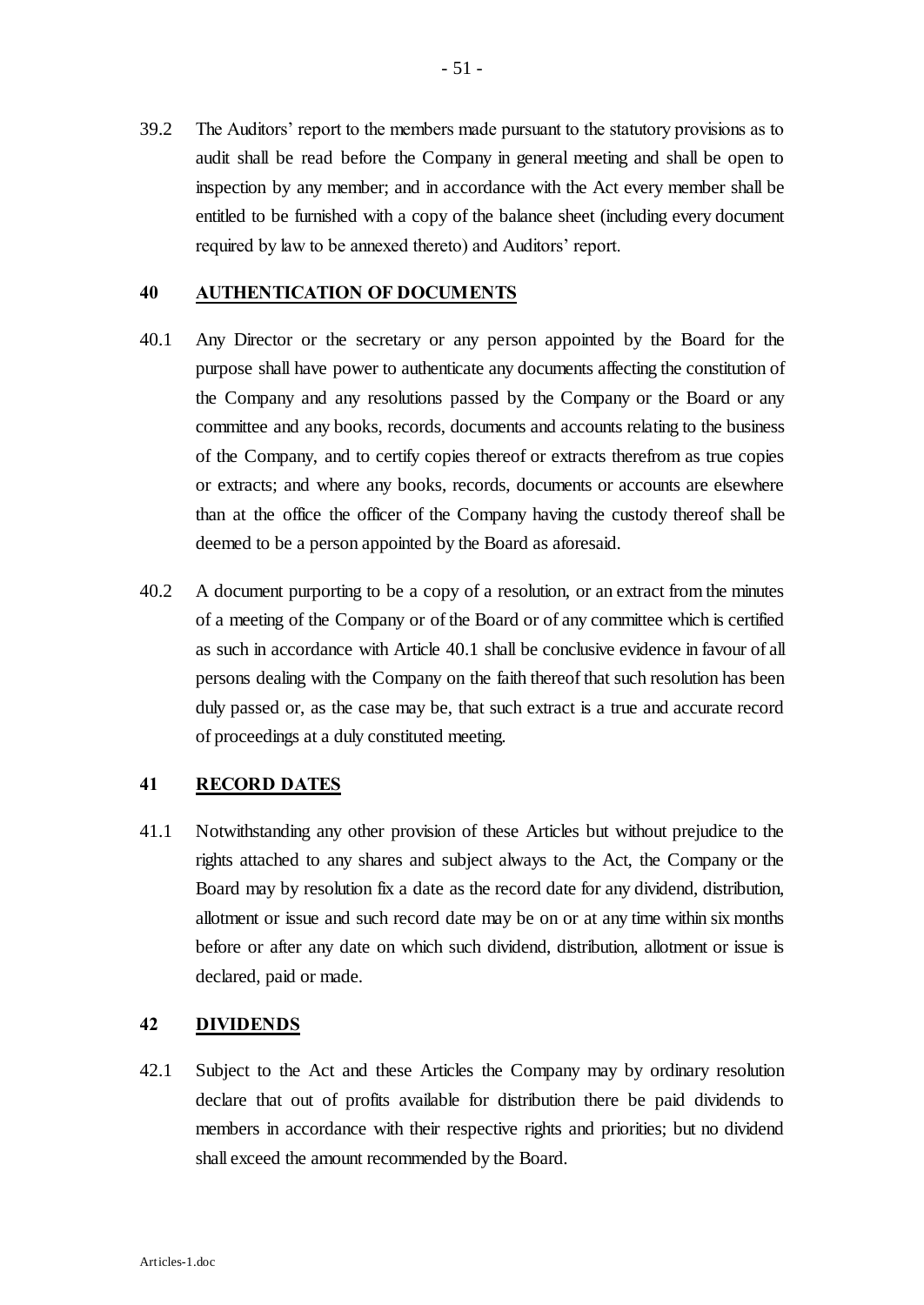- 42.2 Except as otherwise provided by the rights (if any) attached to shares with preferential or other special rights as to dividends, all dividends shall be declared and paid according to the amounts paid up on the shares in respect of which the dividend is paid; but no amount paid on a share in advance of the date upon which a call is payable shall be treated for the purposes of this Article or the next following Article as paid up on the share.
- 42.3 All dividends shall be apportioned and paid proportionately to the amounts paid or credited as paid on the Ordinary shares during any portion or portions of the period in respect of which the dividend is paid; but, if any Ordinary share is issued on terms providing that it shall rank for dividend as from a particular date or be entitled to dividends declared after a particular date, such Ordinary share shall rank (subject to the provisions of the Act) for or be entitled to dividend accordingly.
- 42.4 Any general meeting declaring a dividend may, upon the recommendation of the Board, by ordinary resolution direct payment or satisfaction of such dividend wholly or partly by the distribution of specific assets and, in particular, of fully paid up shares or debentures of any other company. The Board shall give effect to such direction so far as they are able. Where any difficulty arises in regard to such distribution, the Board may settle it as it thinks expedient, and in particular but without limitation may issue fractional certificates or ignore fractions and fix the value for distribution of such specific assets or any part thereof and may determine that cash payments shall be made to any members upon the footing of the value so fixed in order to adjust the rights of those entitled to participate in the dividend, and may vest any such specific assets in trustees, upon trust for the persons entitled to the dividend, as may seem expedient to the Board and generally may make such arrangements for the allotment, acceptance and sale of such specific assets or fractional certificates, or any part thereof, and otherwise as they think fit.
- 42.5 Subject to the provisions of the Act and of these Articles the Board may, from time to time, pay to the members such interim dividends as appear to the Board to be justified by the distributable profits of the Company and the position of the Company. The Board may also pay the fixed dividend payable on any shares of the Company with preferential rights half-yearly or otherwise on fixed dates whenever such profits in the opinion of the Board justify that course. In particular (but without prejudice to the generality of the foregoing) if at any time the share capital of the Company is divided into different classes the Board may pay interim dividends on shares in the capital of the Company which confer deferred or non-preferential rights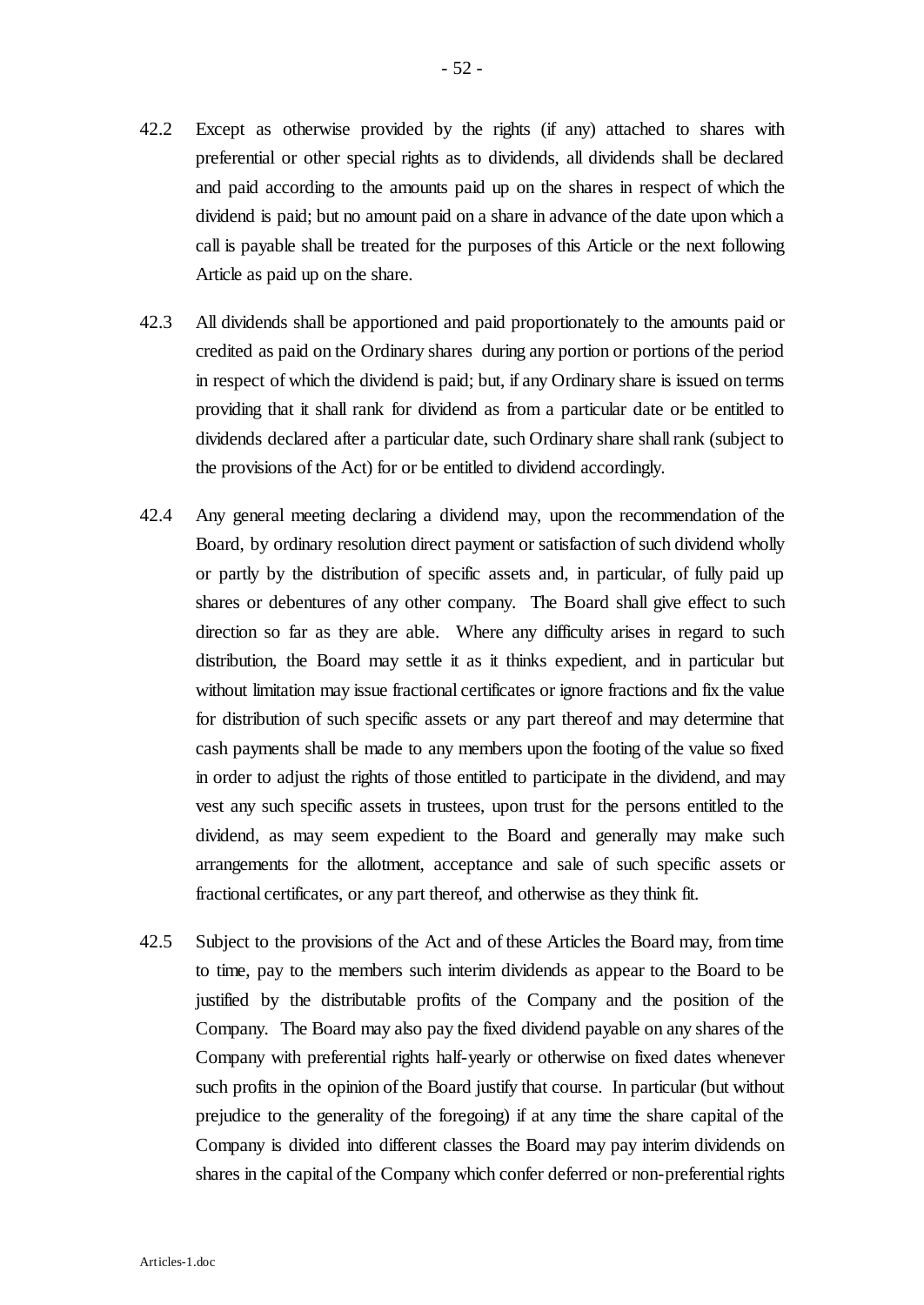as well as in respect of shares which confer preferential rights with regard to dividend but no interim dividend shall be paid on shares carrying deferred or nonpreferential rights if, at the time of payment, any preferential dividend is in arrear. Provided the Board acts in good faith the Board shall not incur any liability to the holders of shares conferring any preferential rights for any loss that they may suffer by reason of the payment of an interim dividend on any shares having deferred or non-preferential rights.

- 42.6 The Board may deduct from any dividend payable to any member on or in respect of a share all sums of money (if any) presently payable by him to the Company on account of calls or otherwise in relation to shares in the Company and may apply the monies so deducted in satisfaction of such amounts payable by such member to the Company.
- 42.7 All dividends and interest shall be paid (subject to any lien of the Company) to those members whose names shall be on the register at the date at which such dividend shall be declared or at the date at which such interest shall be payable respectively, or at such other date as the Company by ordinary resolution of the Board may determine, notwithstanding any subsequent transfer or transmission of shares.
- 42.8 The Board may pay the dividends or interest payable on shares in respect of which any person is by transmission entitled to be registered as holder to such person upon production of such certificate and evidence as would be required if such person desired to be registered as a member in respect of such shares.
- 42.9 No dividend or other moneys payable in respect of a share shall bear interest against the Company unless otherwise expressly provided by the rights attached to the share. All dividends unclaimed for a period of twelve years after having been declared shall be forfeited and shall revert to the Company absolutely. All dividends, interest or other sum payable and unclaimed for twelve (12) months after having become payable may be invested or otherwise made use of by the Board for the benefit of the Company until claimed and the Company shall not be constituted a trustee thereof.
- 42.10 Any dividend or other moneys payable on or in respect of a share may be paid by cheque or warrant sent through the post to the registered address of the person entitled thereto or by any other method (including by electronic media) as the Board may consider appropriate and in case of joint holders to any one of such joint holders , or to such person and to such address as the holder or joint holders may in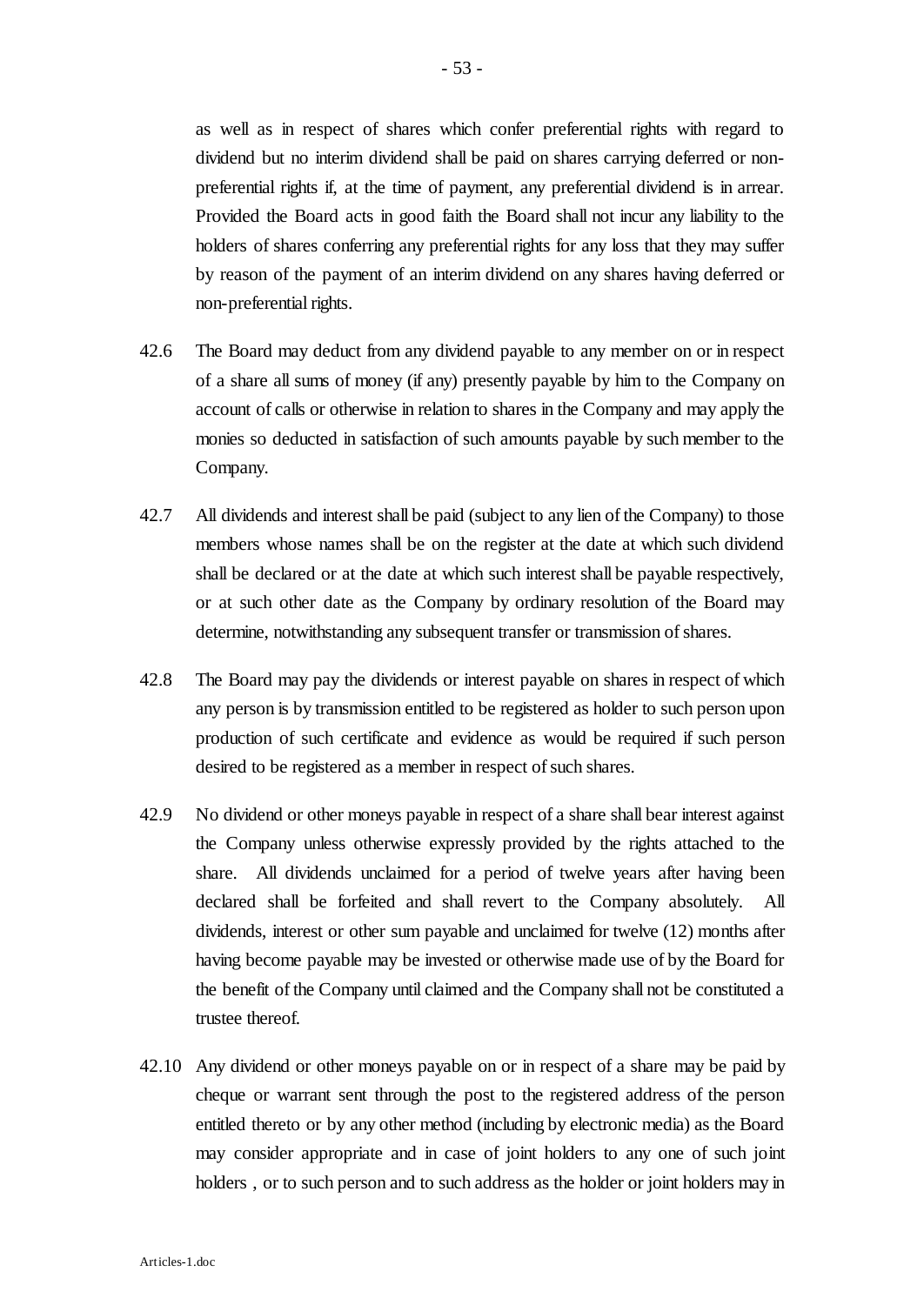writing direct. Every such cheque or warrant shall be made payable to the order of the person to whom it is sent or to such other person as the holder or joint holders may in writing direct, and shall be sent at the risk of the member or other person entitled thereto, and payment of the cheque or warrant shall be a good discharge to the Company. Where an authority in that behalf shall have been received by the Company in such form as the Company shall consider sufficient the Company may pay the amount distributable to such member or person to his bankers or other agents and payment in accordance with such authority shall constitute a good discharge therefor and the Company shall have no responsibility for any sums lost or delayed in the course of any transfer or when it has acted on any relevant directions.

- 42.11 If several persons are entered in the register as joint holders of any share, any one of them may give effectual receipts for any dividend or other moneys payable on or in respect of the share.
- 42.12 The Board may, if authorised by an ordinary resolution of the Company and subject to such terms and conditions as the Board may determine, offer to any holders of ordinary shares the right to elect to receive additional Ordinary shares, credited as fully paid, in lieu of cash in respect of any dividend or any part of any dividend specified by the ordinary resolution. The following provisions shall apply:-
	- 42.12.1 the ordinary resolution may specify a particular dividend or dividends, or may specify all or any dividends declared within a specified period, but such period may not end later than the conclusion of the Annual General Meeting next following the date of the meeting at which the ordinary resolution is passed;
	- 42.12.2 the entitlement of each holder of Ordinary shares to new Ordinary shares shall be such that the relevant value of the entitlement shall be as nearly as possible equal to (but not greater than) the cash amount (disregarding any tax credit) that the shareholder would have received by way of dividend. For this purpose "relevant value" shall be calculated by reference to the average of the middle market quotations for the Company's Ordinary shares on the Alternative Investment Market of the London Stock Exchange or any successor thereto on the day on which the Ordinary shares are first quoted "ex" the relevant dividend and the four subsequent dealing days, or in such other manner as may be determined by or in accordance with the ordinary resolution or as the Board may determine on such basis as it considers fair and reasonable, but shall never be less than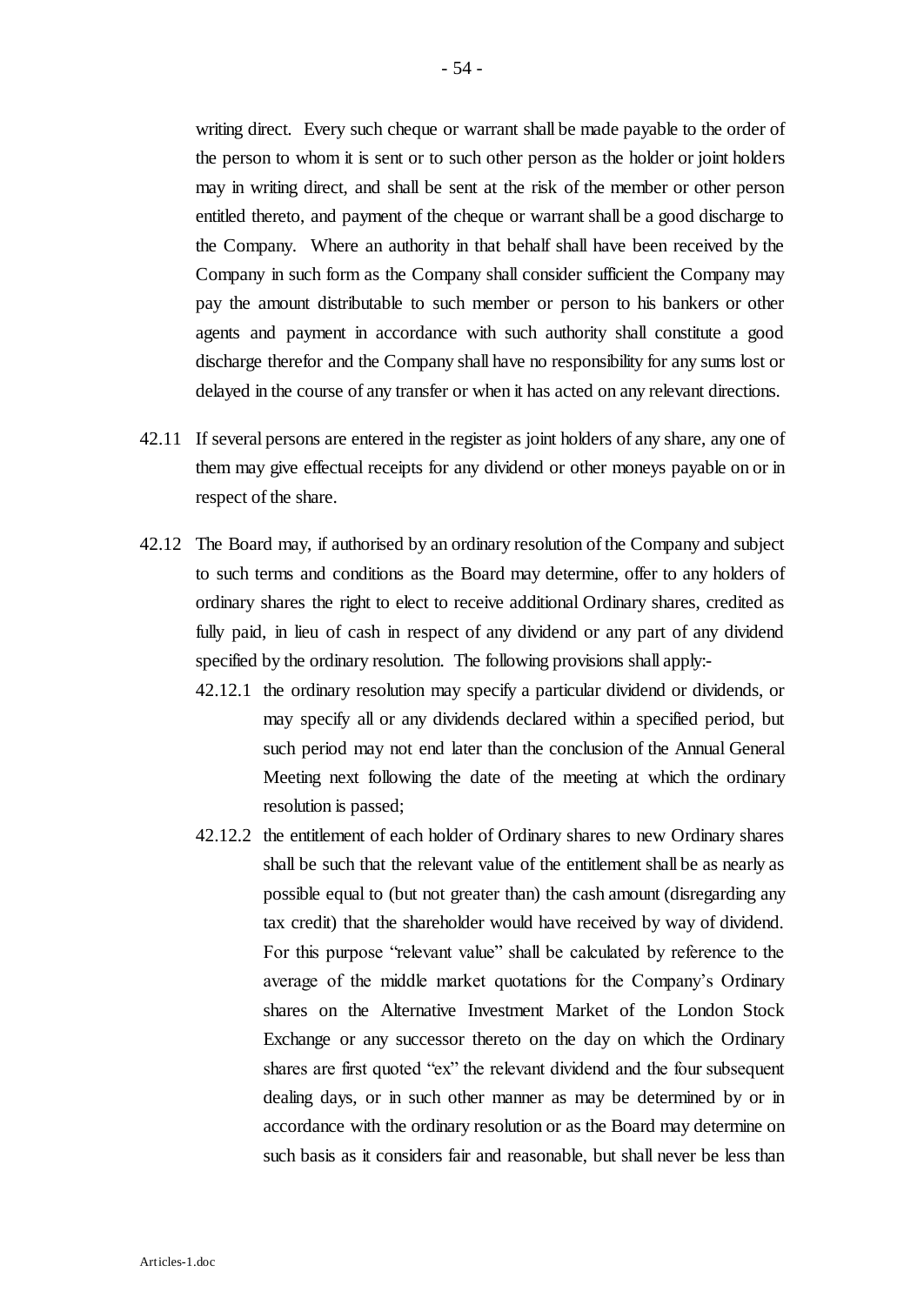the par value of the new Ordinary share. A certificate or report by the auditors as to the amount of the relevant value in respect of any dividend shall be conclusive evidence of that amount;

- 42.12.3 the Board, after determining the basis of allotment, may notify the relevant shareholders in writing of the right of election offered to them and shall send with or following such notification forms of election and specify the procedure to be followed and place at which, and the latest time by which, duly completed forms of election must be lodged in order to be effective;
- 42.12.4 no fractions of a shares shall be allotted. The Board may make such provisions as it thinks fit for any fractional entitlement including provisions whereby, in whole or in part, the benefits thereof accrues to the Company and/or under which fractional entitlements are accrued and/or retained and in each case accumulated on behalf of any member and such accruals or retentions are applied to the allotment by way of bonus to or cash subscription on behalf of such member of fully paid ordinary shares and/or provisions whereby cash payments may be made to members in respect of their fractional entitlements;
- 42.12.5 the Board may exclude from any offer any holders of Ordinary shares where the Board believe that the making of the offer of them would or might involve the contravention of the laws of any territory or that for any other reason the offer should not be made to them;
- 42.12.6 the dividend (or that part of the dividend in respect of which a right of election has been offered) shall not be payable on Ordinary shares in respect of which an election has been duly made ("the elected shares") and instead additional Ordinary shares shall be allotted to the holders of the elected shares on the basis of allotment calculated as aforesaid. For such purpose the Board shall capitalise, out of any amount for the time being standing to the credit of any reserve or fund (including share premium account, any capital redemption reserve or otherwise available for distribution as the Board may determine), a sum equal to the aggregate nominal amount of the additional Ordinary shares to be allotted on such basis and apply the same in paying up in full the appropriate number of unissued Ordinary shares for allotment and distribution to and amongst the holders of the elected shares on that basis;
- 42.12.7 a Board resolution capitalising any part of such reserve or fund or profits shall have the same effect as if such capitalisation had been declared by ordinary resolution of the Company in accordance with Article 44 and in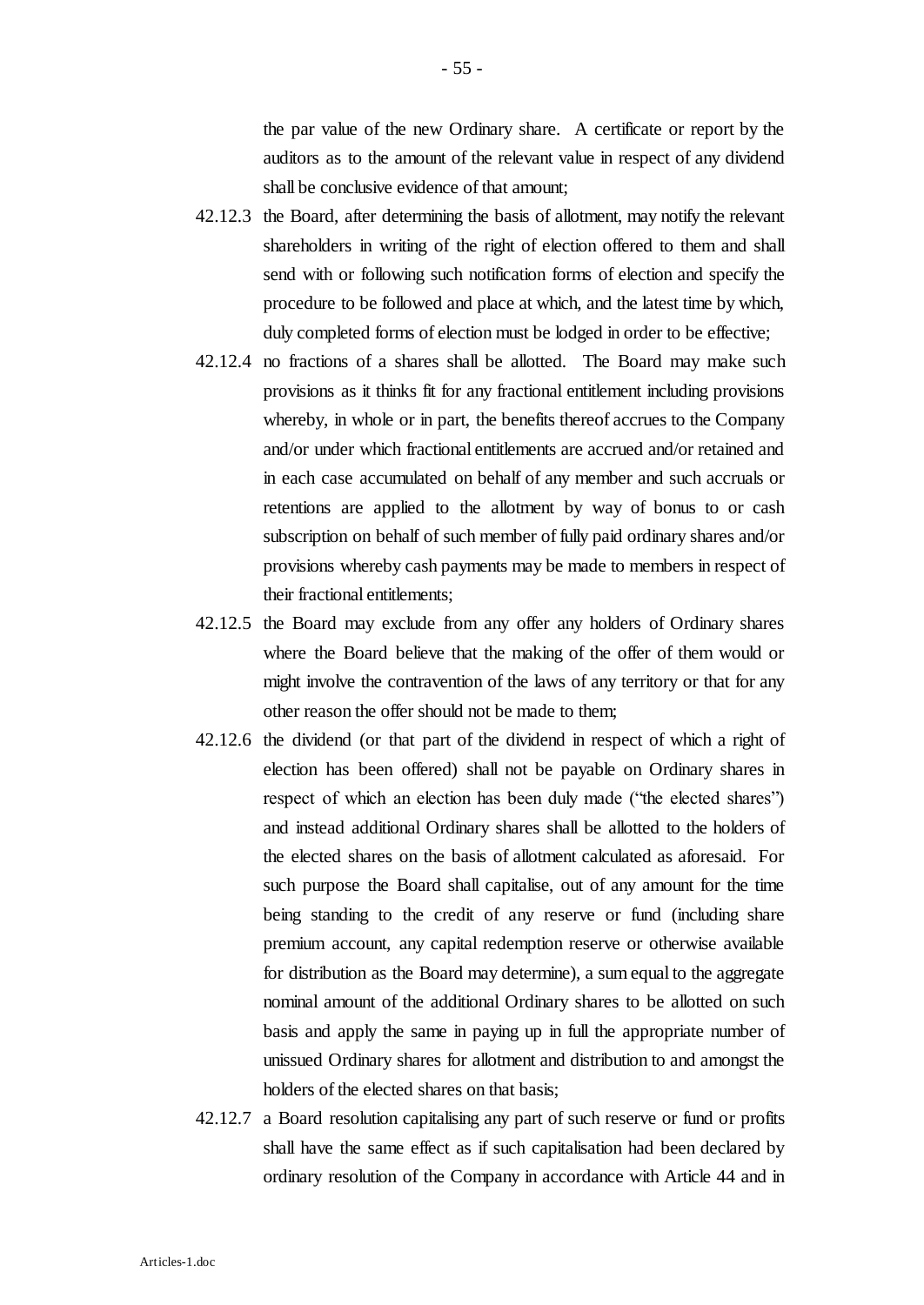relation to any such capitalisation the Board may exercise all the powers conferred on them by Article 44 without need of such ordinary resolution;

- 42.12.8 the Board may establish or vary from time to time a procedure for election mandates in respect of future rights of election and may determine that every duly affected election in respect of any ordinary shares shall be binding on every successor in title to the holder thereof;
- 42.12.9 the additional Ordinary shares when allotted shall rank pari passu in all respects with each other and with the fully paid Ordinary shares then in issue except that they will not be entitled to participate in the relevant dividend (including the share election in lieu of dividend);
- 42.12.10 in relation to any particular proposed dividend the directors may in their absolute discretion withdraw the offer previously made to Ordinary shareholders to elect to receive additional Ordinary shares in lieu of cash dividend (or part thereof) at any time prior to the allotment of the additional Ordinary shares.

### **43 RESERVES**

43.1 The Board may, before recommending any dividend (whether preferential or otherwise), set aside out of the profits of the Company such sums as it thinks fit as a reserve or reserves which shall, at the discretion of the Board, be applicable for meeting claims on or liabilities of the Company or contingencies or for paying off any loan capital or for equalising dividends or for any other purpose to which the profits of the Company may be properly applied. Pending such application such reserves may, also at such discretion, either be employed in the business of the Company or be invested in such investments as the Board may from time to time think fit, and so that it shall not be necessary to keep any investments constituting the reserve or reserves separate or distinct from any other investments of the Company. The Board may also, without placing the same to reserve, carry forward any profits which it may think prudent not to distribute.

### **44 CAPITALISATION OF PROFITS**

44.1 The Board may with the authority of the Company in general meeting resolve that it is desirable to capitalise all or any part of the profits of the Company to which this Article applies and accordingly that the Board be authorised and directed to appropriate the profits so resolved to be capitalised to the members on the record date specified in the relevant resolution or determined as therein provided who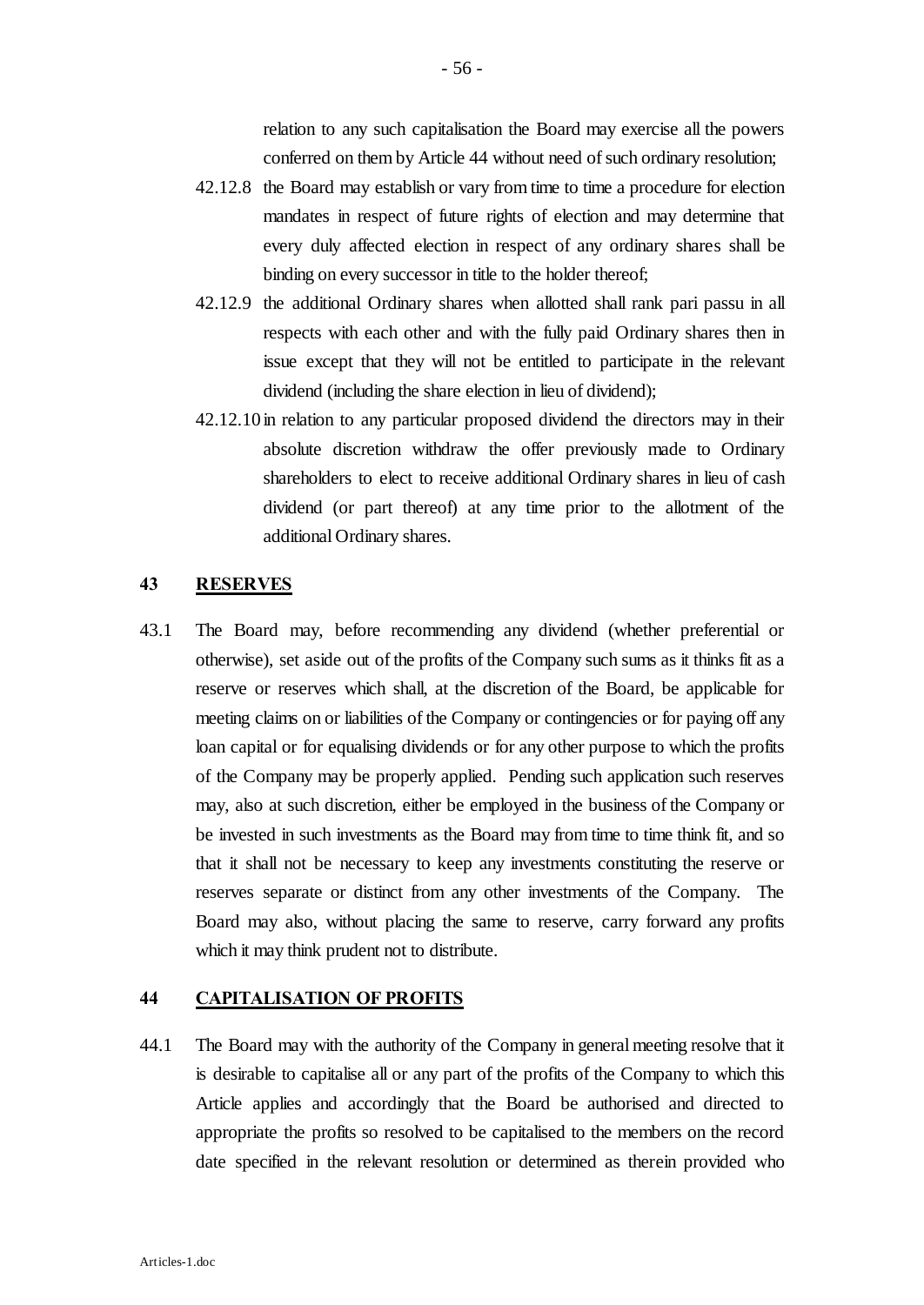would have been entitled thereto if distributed by way of dividend and in the same proportions.

- 44.2 Subject to any direction given by the Company, the Board shall appropriate the profits resolved to be capitalised by any such resolution, and apply such profits on behalf of the members entitled thereto either:-
	- 44.2.1 in or towards paying up the amounts, if any, for the time being unpaid on any shares held by such members respectively; or
	- 44.2.2 in paying up in full unissued shares, debentures or obligations of the Company, of a nominal amount equal to such profits, for allotment and distribution, credited as fully paid, to and amongst such members in the proportions referred to above;
	- 44.2.3 or partly in one way and partly in the other; provided that no unrealised profit shall be applied in paying up amounts unpaid on any issued shares and the only purpose to which sums standing to capital redemption reserve or share premium account shall be applied pursuant to this Article shall be the payment up in full of unissued shares to be allotted and distributed to members credited as fully paid.
- 44.3 The Board shall have power after the passing of any such resolution:-
	- 44.3.1 to make such provision (by the issue of fractional certificates or by payment in cash or otherwise) as it thinks fit for the case of shares, debentures or obligations becoming distributable in fractions such power to include the right for the Company to retain small amounts the cost of distribution of which would be disproportionate to the amounts involved;
	- 44.3.2 to authorise any person, on behalf of all the members entitled thereto, to enter into an agreement with the Company providing (as the case may require) either for the payment up by the Company on behalf of such members (by the application thereto of their respective proportions of the profits resolved to be capitalised) of the amounts, or any part of the amounts, remaining unpaid on their existing shares; or for the allotment to such members respectively, credited as fully paid, of any further shares, debentures or obligations to which they may be entitled upon such capitalisation; and any agreement made under such authority shall be effective and binding on all such members.
- 44.4 The Company in general meeting may resolve that any shares allotted pursuant to this Article to holders of any partly paid Ordinary shares shall, so long as such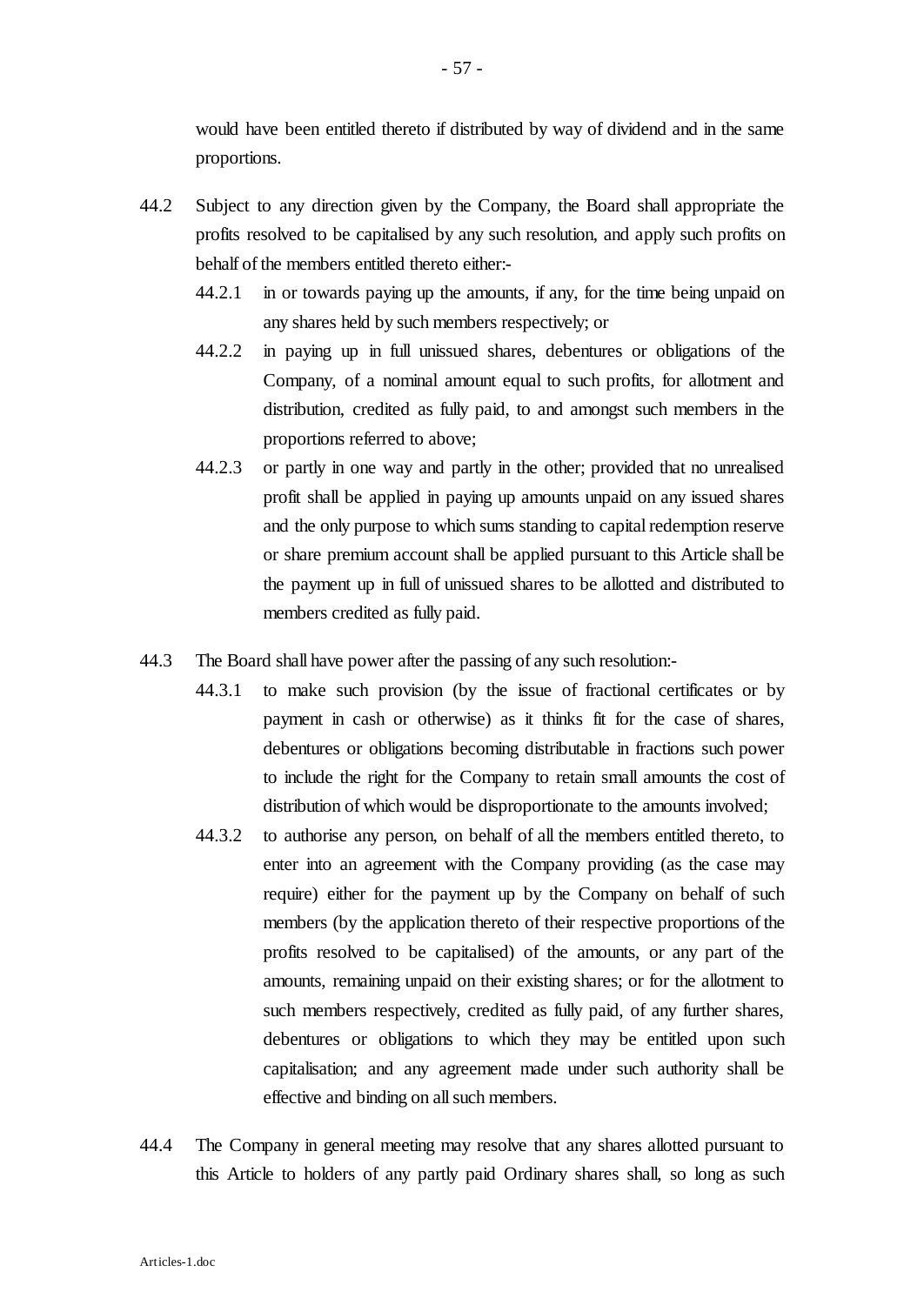Ordinary shares remain partly paid, rank for dividends only to the extent that such partly paid shares rank for dividends.

- 44.5 The profits of the Company to which this Article applies shall be any profits of the Company not required for paying the fixed dividends on any preference shares or other shares issued on special conditions and shall also be deemed to include:-
	- 44.5.1 any profits arising from appreciation in capital assets (whether realised by sale or ascertained by valuation); and
	- 44.5.2 any amounts for the time being standing to any reserve or reserves or to the capital redemption reserve or to share premium or other special account.

#### **45 NOTICES**

- 45.1 Any notice to be given to or by any person pursuant to these Articles shall be in writing, except that a notice convening a board or board committee meeting need not be in writing.
- 45.2 Any notice or document may be given or served by the Company on any member either personally or by sending it by post or other delivery service in a prepaid envelope addressed to such member at his address as appearing in the register or by any other means authorised in writing by the member concerned. In the case of joint holders of a share all notices shall be given to that one of the joint holders whose name stands first in the register in respect of the joint holding, and notice so given shall be sufficient notice to all the joint holders. In the case of a member registered on an overseas branch register any such notice or document may be posted either in the United Kingdom or in the territory in which such branch register is maintained.
- 45.3 Proof that an envelope containing a notice was properly addressed, prepaid and posted shall be conclusive evidence that the notice was given A notice shall be deemed to be given at the expiration of twenty-four hours after the envelope containing it was posted (if it was posted first class) or forty eight hours after the envelope containing it was posted (if it was posted second class).
- 45.4 Any notice, certificate or other document not sent by post but delivered or left at a registered address or address for service in the United Kingdom shall be deemed to have been served or delivered on the day on which it was so delivered or left.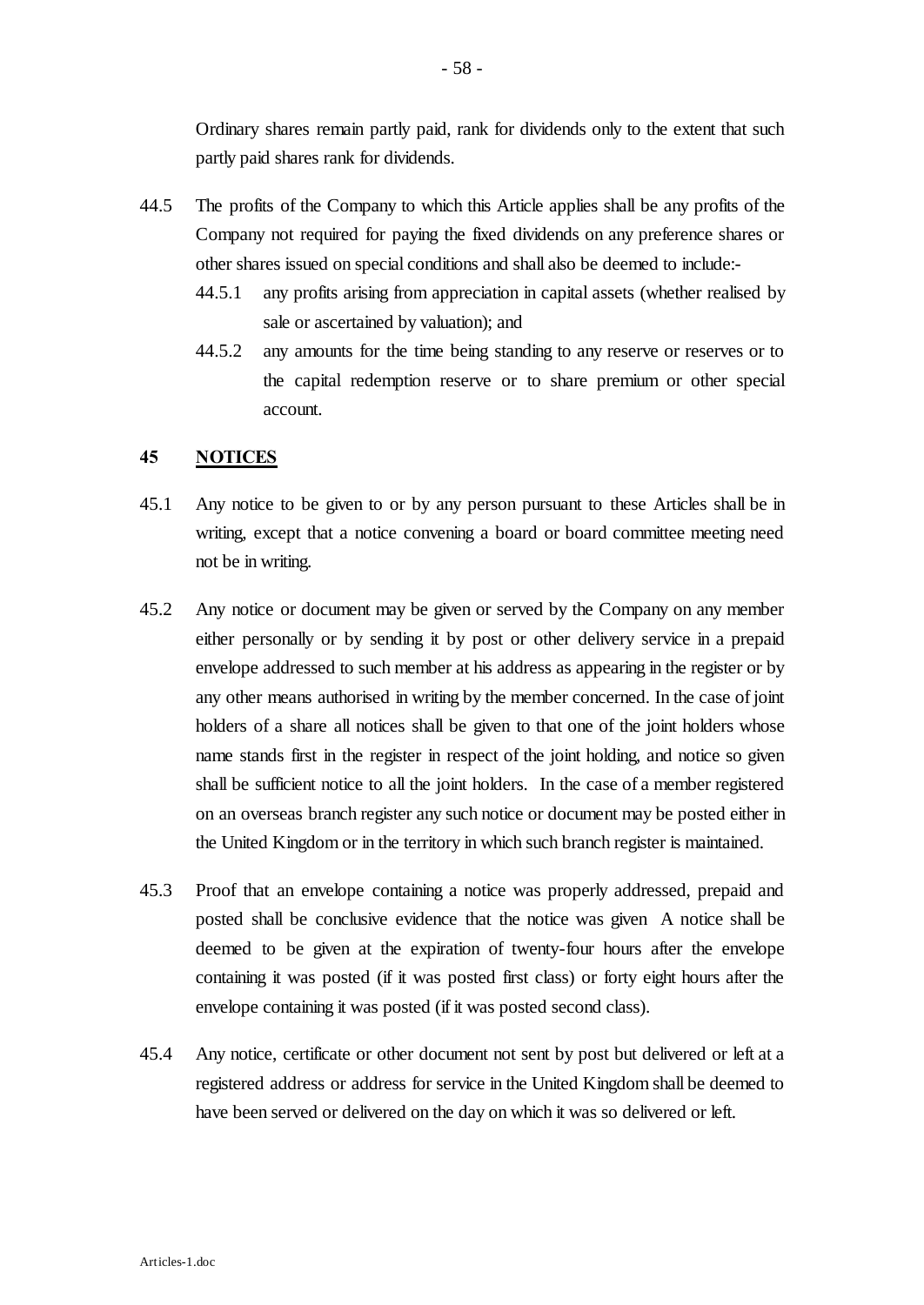- 45.5 Any member (or, in the case of joint holders, the person first named in the register) whose address in the register is not within the United Kingdom, who gives to the Company an address within the United Kingdom at which notices may be served upon him, shall be entitled to have notices served upon him at such address; but, otherwise, no member other than a member whose address in the register is within the United Kingdom shall be entitled to receive any notice from the Company.
- 45.6 Every person who by operation of law, transfer or other means whatsoever becomes entitled to a share shall be bound by any notice in respect of such share which, before his name is entered in the register of members, has been duly given to the person from whom he derives his title provided that such person shall not be bound by any notice given by the Company under Section 212 of the Act or under Article 16.
- 45.7 If at any time by reason of the suspension or curtailment of postal services within the United Kingdom the Company is unable effectively to convene a general meeting or a meeting of the holders of any class of shares by notices sent through the post a general meeting may be convened by a notice advertised on the same date in at least two national daily newspapers with appropriate circulations (at least one of which shall be published in London) and, where the Company keeps an overseas branch register, in at least one daily newspaper published in the territory in which such register is maintained and such notice shall be deemed to have been duly served on all members entitled thereto at noon on the day when the advertisement appears. In any such case the Company shall send confirmatory copies of the notice by post if at least forty-eight hours prior to the meeting the posting of notices to addresses throughout the United Kingdom again becomes practicable.
- 45.8 Any member present, either personally or by proxy, at any general meeting of the Company or of the holders of any class of shares in the Company shall for all purposes be deemed to have received due notice of such meeting, and, where requisite, of the purposes for which such meeting was called.
- 45.9 Any notice or document delivered in pursuance of these Articles shall, notwithstanding that such member is then dead, bankrupt, of unsound mind or (being a corporation) in liquidation, and whether or not the Company has notice of the death, bankruptcy, insanity or liquidation of such member, be deemed to have been duly served in respect of any share registered in the name of such member as sole or joint holder unless his name has at the time of the service of the notice or document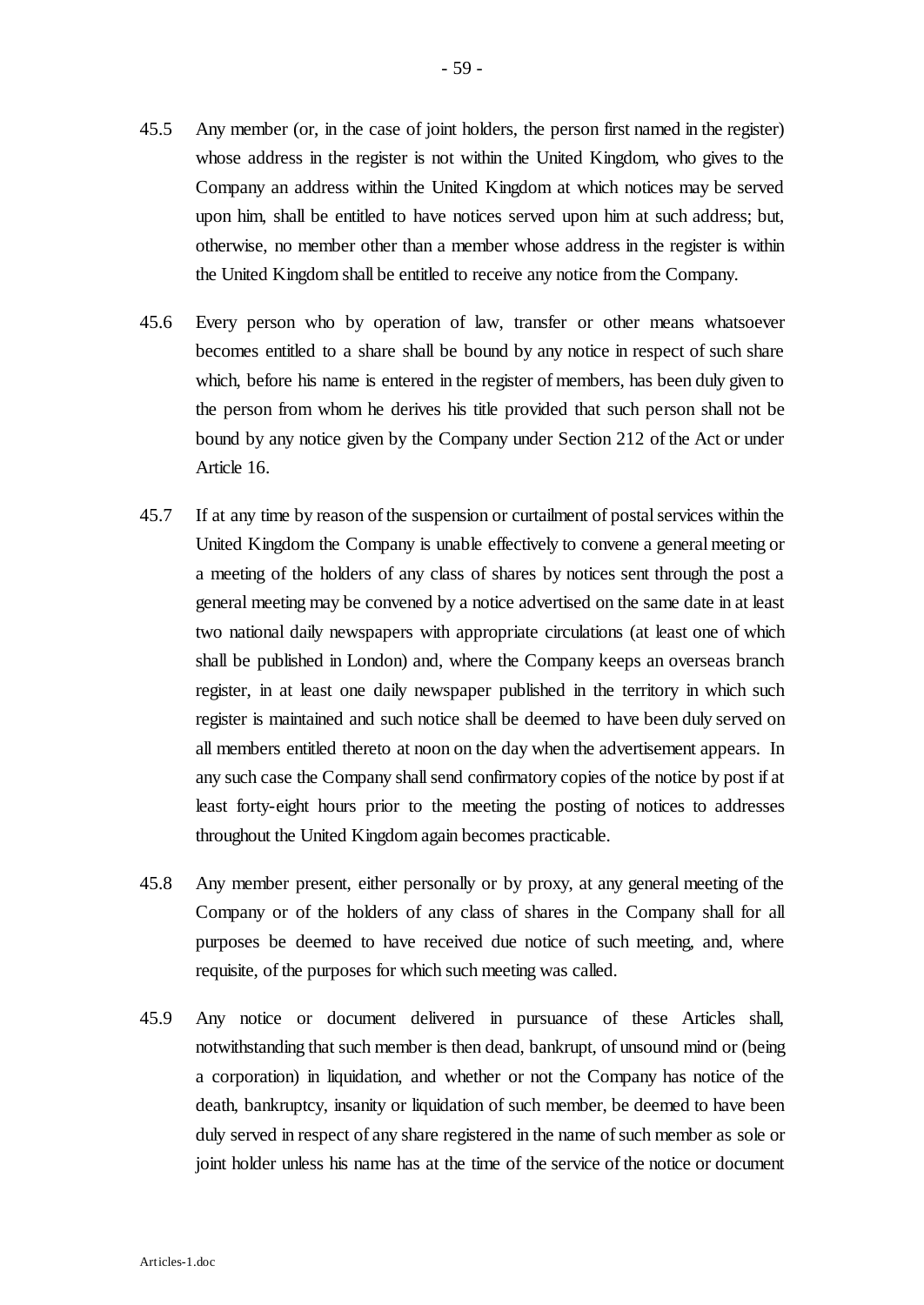been removed from the register of members as the holder of the share, and such service shall for all purposes be deemed a sufficient service of such notice or document on all persons interested (whether jointly with or as claiming through or under him) in the share.

45.10 If on three consecutive occasions notices or other documents have been sent through the post to any member at his registered address or his address for the service of notices but have been returned undelivered, such member shall not thereafter be entitled to receive notices or other documents from the Company until he shall have communicated with the Company and supplied in writing a new registered address or address within the United Kingdom for service of notices.

#### **46 UNTRACED MEMBERS**

- 46.1 The Company shall be entitled to sell at the best price reasonably obtainable the shares or stock of a member or the shares or stock to which a person is entitled by transmission on death or bankruptcy if and provided that:-
	- 46.1.1 during a period of twelve years all dividends, warrants and cheques in respect of the shares in question sent in the manner authorised by these Articles have remained uncashed and during such period at least three dividends in respect of the shares in question have been paid by the Company;
	- 46.1.2 on or after expiry of the period of twelve years mentioned in Article 46.1.1 the Company shall have inserted advertisements in one national daily newspaper and one newspaper circulating in the area in which the registered or last known address of the member is located giving notice of its intention to sell the said shares;
	- 46.1.3 the said advertisements, if not published on the same day, shall be published within thirty days of each other;
	- 46.1.4 during the period of twelve years mentioned in Article 46.1.1 and a further period of three months following the date of publication of the advertisements mentioned in Article 46.1.2 (or, if published on different dates, the later or latest thereof) and prior to the exercise of the power of sale the Company shall not have received any communication that would enable the Company to trace such member or person entitled by transmission; and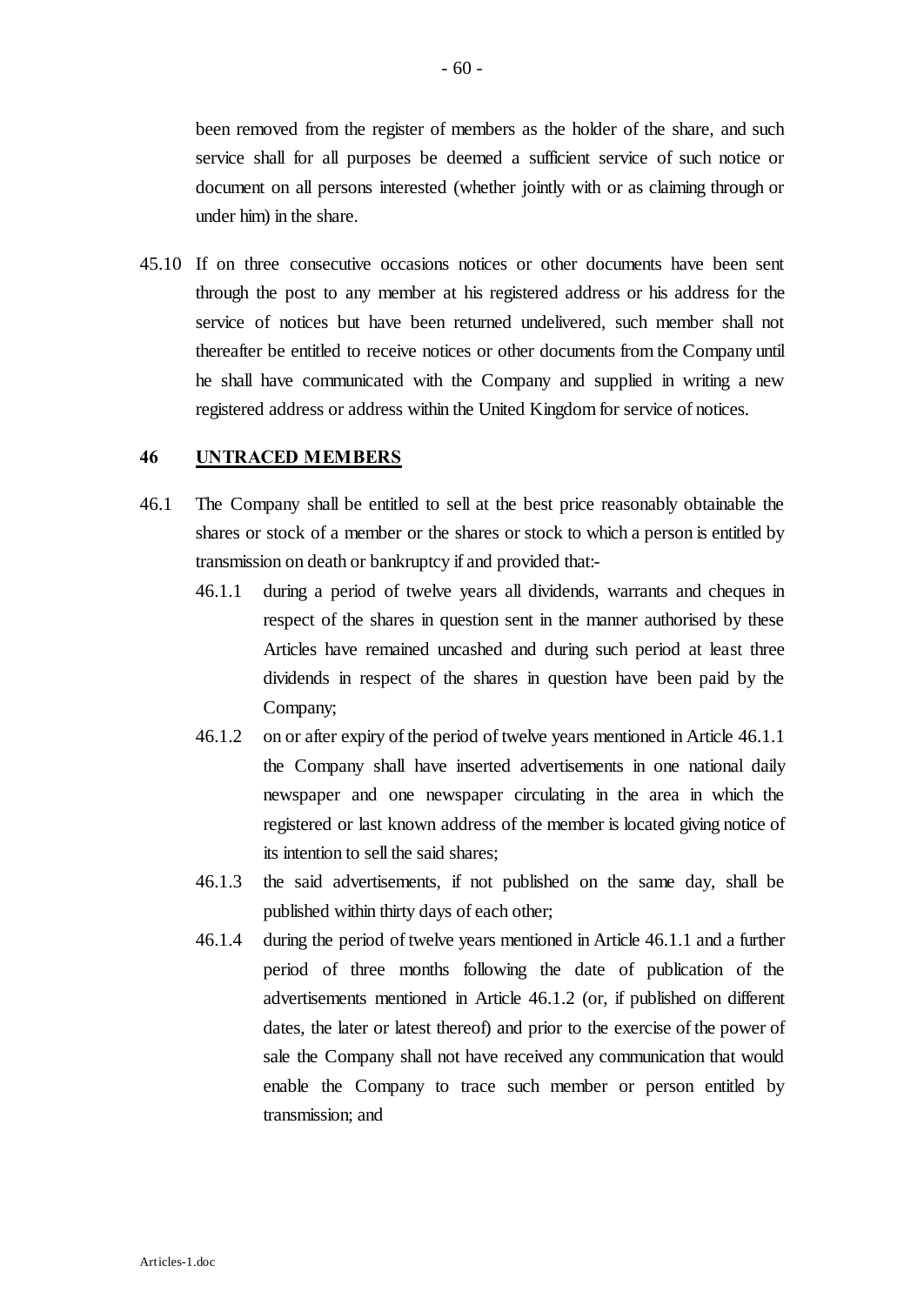- 46.1.5 the Company shall have given notice to the Quotations Department of the London Stock Exchange (if relevant) in accordance with its requirements of its intention to make such sale.
- 46.2 To give effect to any such sale the Board may appoint any person to execute as transferor an instrument of transfer of the said shares or stock. Such instrument of transfer shall be as effective as if it had been executed by the holder of or person entitled by transmission to any such shares or stock. The title of the transferee shall not be affected by any irregularity or invalidity in the proceedings relating thereto including without limitation absence of a share certificate.
- 46.3 The net proceeds of sale shall belong to the Company which (unless the Board shall resolve otherwise) shall not:-
	- 46.3.1 be obliged to account to the former member or other person previously entitled as aforesaid for an amount equal to such proceeds; and
	- 46.3.2 (until the Company has so accounted) enter the name of such former member or other person in the books of the Company as a creditor for such amount.
- 46.4 If the Board resolves that the said net proceeds of sale shall belong to such former member or other person previously entitled, no trust shall be created in respect of the debt, no interest shall be payable in respect of the same and the Company shall not be required to account for any money earned on the net proceeds, which may be employed in the business of the Company or invested in such investments (other than shares of the Company or its holding company if any) as the Board may think fit. If during the period of twelve years referred to in this Article 46 or during any period ending on the date when all the requirements of Articles 46.1 to 46.3 have been satisfied any additional shares or stock have been issued in right of those held at the beginning of, or previously similarly issued during, those periods and all the requirements of Articles 46.1 to 46.3 have been satisfied in regard to such additional shares, the Company shall also be entitled to sell the additional shares.
- 46.5 A person entitled to any share or stock in consequence of the death, mental disorder or bankruptcy of a member, on supplying to the Company such evidence as the Board may reasonably require to show his title to that share and an address within the United Kingdom for the service of notices, shall be entitled to have served on or delivered to him at such address any notice or document to which the member but for his death, mental disorder or bankruptcy would have been entitled, and such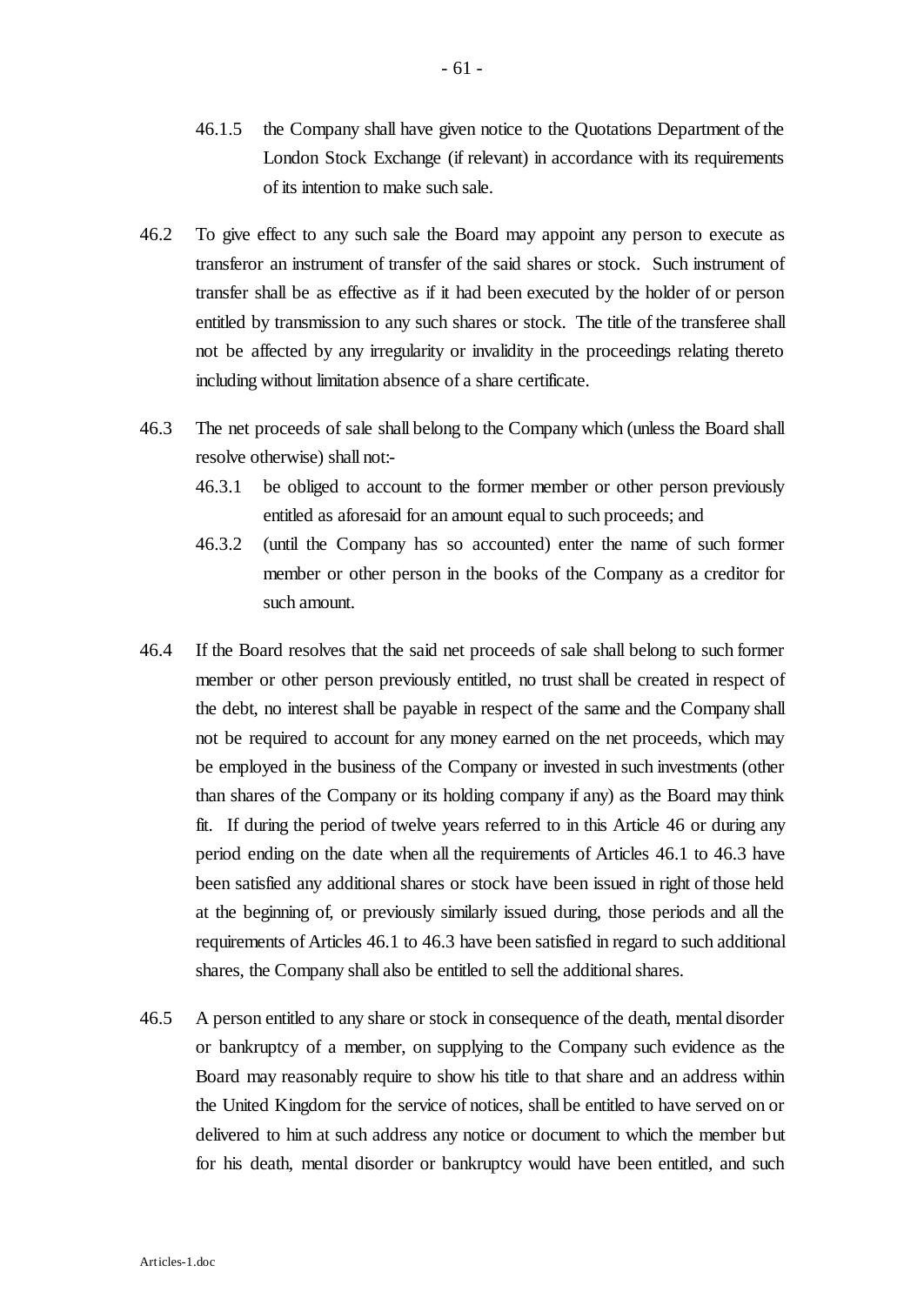service or delivery shall be deemed a sufficient service or delivery of such notice or document for all purposes on all persons interested (whether jointly with or as claiming through or under him) in the share. Save as aforesaid any notice or document delivered or sent by post to or left at the last registered address of any member pursuant to these Articles shall (notwithstanding that such member be then dead or bankrupt or in liquidation or that a receiver has been appointed for him under the Mental Health Act 1983 or the Mental Health (Scotland) Act 1984) be deemed to have been duly served or delivered in respect of any share registered in the name of such member as sole or first named joint holder.

#### **47 DESTRUCTION OF DOCUMENTS**

- 47.1 The Company shall be entitled to destroy all instruments of transfer of shares of the Company which shall have been registered and all letters of request, renounced allotment letters, renounceable share certificates, forms of acceptance and transfer and records similar to any of the foregoing applications for allotment in respect of which an entry in the register shall have been made at any time after the expiration of six years from the date of registration thereof or on which an entry in respect thereof shall have been made (as the case may be) and all registered certificates for shares of the Company (being certificates for shares in the name of a transferor and in particular respect whereof the Company has registered a transfer) after one year from the date on which it is cancelled and all mandates and other written directions as to the payment of dividends (being mandates or directions which have been cancelled) and all notifications of change of name or address at any time after the expiration of two years from the date of cancellation or the recording thereof (as the case may be).
- 47.2 It shall conclusively be presumed in favour of the Company that every entry in the register purporting to have been made on the basis of an instrument of transfer or other document so destroyed was duly and properly made and every instrument of transfer so destroyed was a valid and effective instrument duly and properly registered and every share certificate so destroyed was a valid and effective certificate duly and properly cancelled and every other document hereinbefore mentioned was in accordance with the recorded particulars thereof in the books or records of the Company provided always that:-
	- 47.2.1 the foregoing provisions shall apply only to the destruction of a document in good faith and without notice of any claim (regardless of the parties thereto) to which the document might be relevant;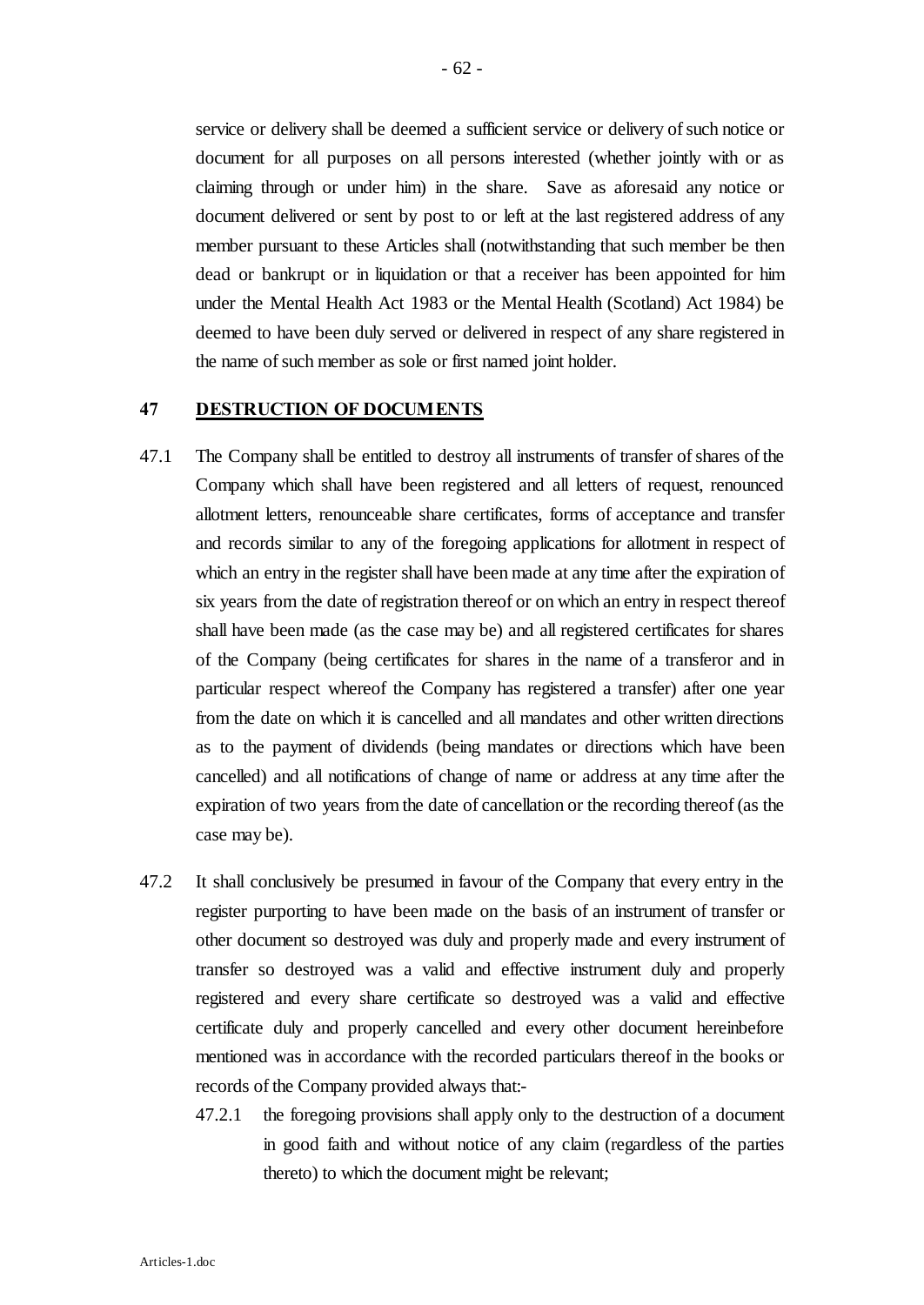- 47.2.2 nothing contained in this Article shall be construed as imposing upon the Company any liability in respect of the destruction of any such document earlier than as aforesaid or in any other circumstances which would not attach to the Company in the absence of this Article;
- 47.2.3 references herein to the destruction of any document include references to its disposal in any manner;
- 47.2.4 any document referred to in Article 47.1 above may be destroyed at a date earlier than that authorised by this Article provided that a permanent copy of such document shall have been made on microfiche or by other similar means which shall not be destroyed before the expiration of the period applicable to the destruction of the original of such document and in respect of which the Board shall take adequate precautions for guarding against falsification and for facilitating its production.

## **48 WINDING UP**

- 48.1 The power of sale of a liquidator shall include a power to sell wholly or partially for shares or debentures, or other obligations of another company, either then already constituted, or about to be constituted, for the purpose of carrying out the sale.
- 48.2 If the Company is wound up the liquidator may, with the sanction of an extraordinary resolution of the Company and any other sanction required by the Act:-
	- 48.2.1 divide among the members in specie the whole or any part of the assets of the Company, whether or not the assets consist of property of one kind or properties of different kinds, and may, for that purpose, value any assets and determine how the division shall be carried out as between the members or different classes of members. Any such division may be otherwise than in accordance with the existing rights of the members, but if any division is resolved otherwise than in accordance with such rights, the members shall have the same right of dissent and consequential rights as if such resolution were a special resolution passed pursuant to Section 110 of the Insolvency Act 1986;
	- 48.2.2 vest the whole or any part of the whole of the assets in trustees on such trusts for the benefit of the members as he with the like sanction shall determine and the liquidation of the Company may be closed and the Company dissolved.